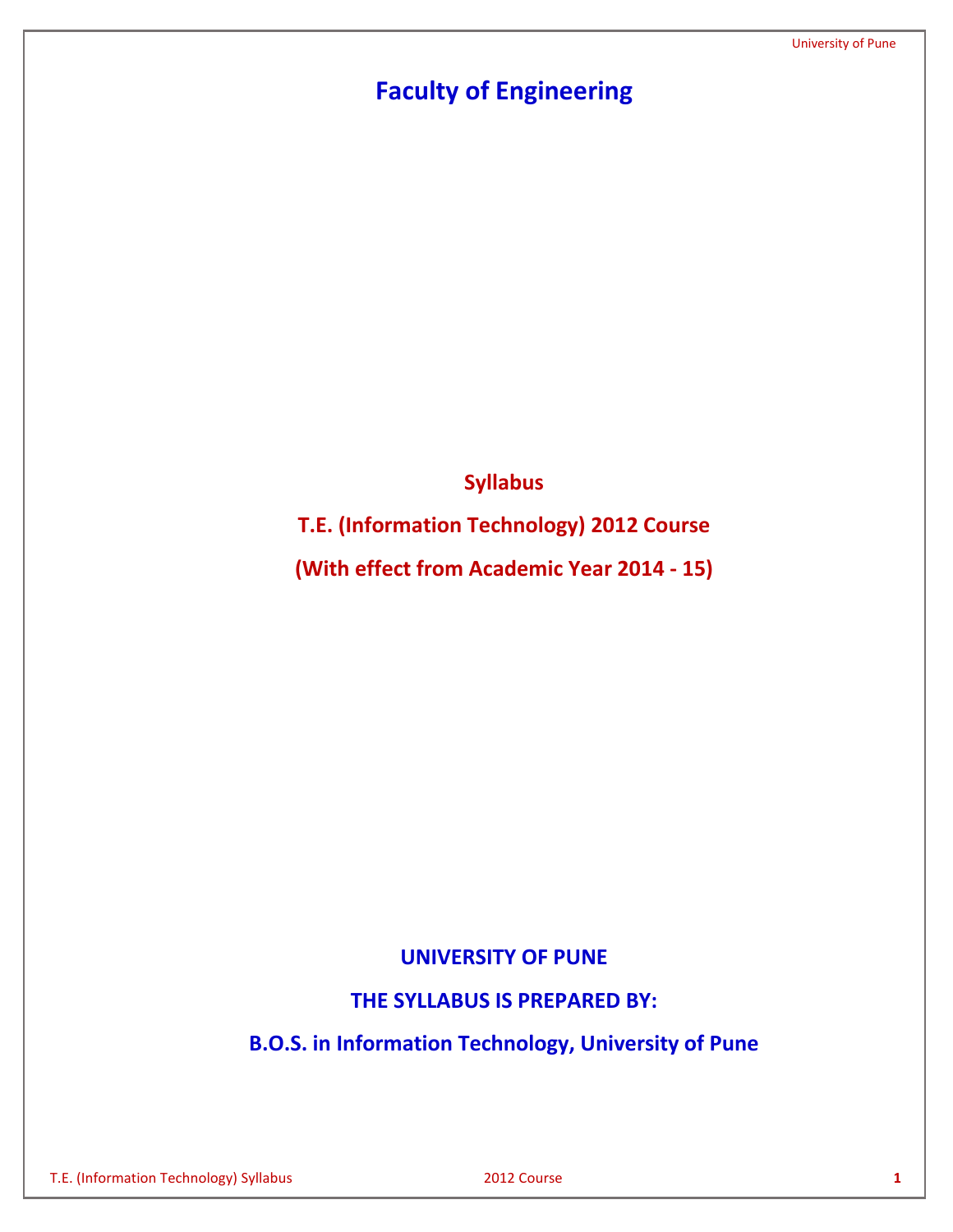# **PROGRAM EDUCATIONAL OBJECTIVES**

The students of Information Technology course after passing out will

**1.** Graduates of the program will possess strong fundamental concepts in mathematics, science, engineering and Technology to address technological challenges.

**2.** Possess knowledge and skills in the field of Computer Science & Engineering and Information Technology for analyzing, designing and implementing complex engineering problems of any domain with innovative approaches.

**3.** Possess an attitude and aptitude for research, entrepreneurship and higher studies in the field of Computer Science & Engineering and Information Technology.

**4.** Have commitment to ethical practices, societal contributions through communities and lifelong learning.

**5.** Possess better communication, presentation, time management and team work skills leading to responsible & competent professionals and will be able to address challenges in the field of IT at global level.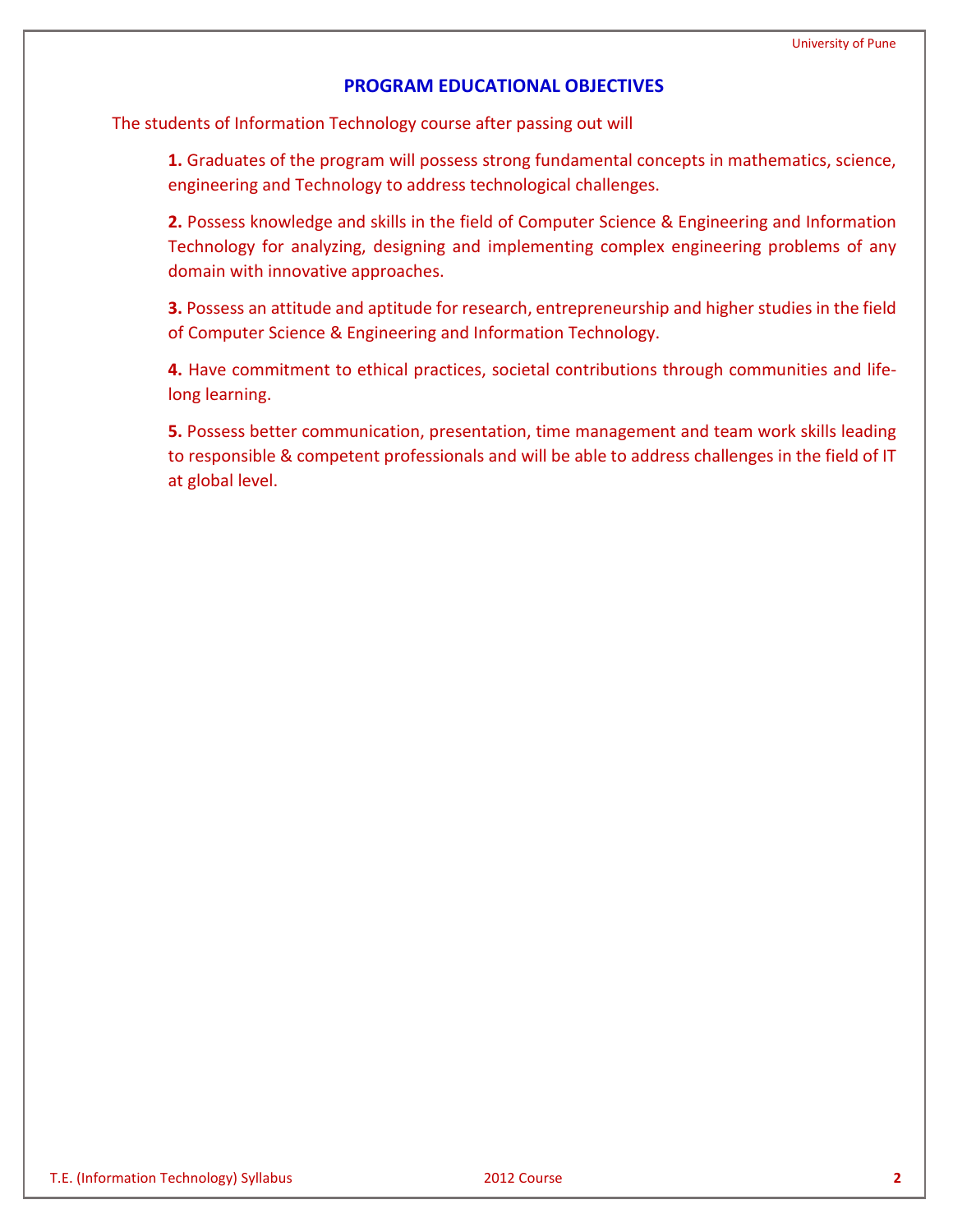### **PROGRAM OUTCOMES**

The students in the Information Technology course will attain:

- 1. an ability to apply knowledge of computing, mathematics including discrete mathematics as well as probability and statistics, science, and engineering and technology;
- 2. an ability to define a problem and provide a systematic solution with the help of conducting experiments, as well as analyzing and interpreting the data;
- 3. an ability to design, implement, and evaluate a software or a software/hardware system, component, or process to meet desired needs within realistic constraints;
- 4. an ability to identify, formulate, and provide systematic solutions to complex engineering problems;
- 5. an ability to use the techniques, skills, and modern engineering technologies tools, standard processes necessary for practice as a IT professional;
- 6. an ability to apply mathematical foundations, algorithmic principles, and computer science theory in the modeling and design of computer-based systems with necessary constraints and assumptions;
- 7. an ability to analyze the local and global impact of computing on individuals, organizations and society;
- 8. an ability to understand professional, ethical, legal, security and social issues and responsibilities;
- 9. an ability to function effectively as an individual or as a team member to accomplish a desired goal(s);
- 10. an ability to engage in life-long learning and continuing professional development to cope up with fast changes in the technologies/tools with the help of electives, professional organizations and extra-curricular activities;
- 11. an ability to communicate effectively in engineering community at large by means of effective presentations, report writing, paper publications, demonstrations;
- 12. an ability to understand engineering, management, financial aspects, performance, optimizations and time complexity necessary for professional practice;
- 13. an ability to apply design and development principles in the construction of software systems of varying complexity.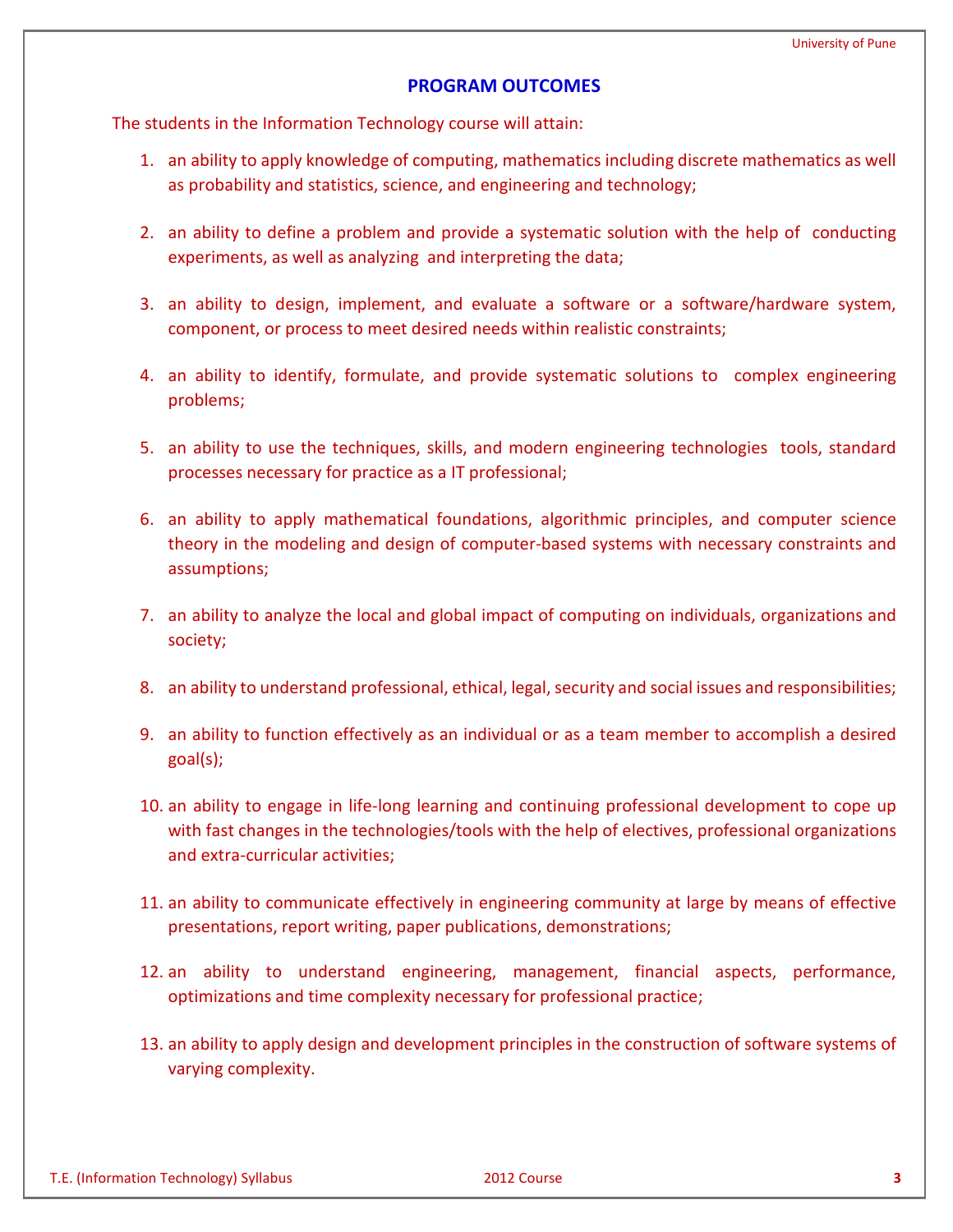# **T.E.(Information Technology) 2012 Course to be implemented from June 2014**

|                 |                                                             | <b>Teaching Scheme</b> |                  |                 | <b>Examination Scheme</b> |           |           |           |                                       |                       |
|-----------------|-------------------------------------------------------------|------------------------|------------------|-----------------|---------------------------|-----------|-----------|-----------|---------------------------------------|-----------------------|
| Subject<br>Code | Subject                                                     | Lecture                | <b>Practical</b> | <b>Tutorial</b> | In-Semester<br>Assessment | <b>TW</b> | <b>PR</b> | <b>OR</b> | End<br>Semester<br><b>Examination</b> | Total<br><b>Marks</b> |
|                 |                                                             |                        |                  |                 | Phase - I                 |           |           |           | Phase - II                            |                       |
| 314441          | <b>Computer Network</b><br>Technology                       | 3                      |                  |                 | 30                        |           |           |           | 70                                    | 100                   |
| 314442          | Theory of Computation                                       | 4                      |                  |                 | 30                        |           |           |           | 70                                    | 100                   |
| 314443          | Database Management<br>Systems                              | 4                      |                  |                 | 30                        |           |           |           | 70                                    | 100                   |
| 314444          | Software Engineering                                        | 3                      |                  |                 | 30                        |           |           |           | 70                                    | 100                   |
| 314445          | Web Engineering and<br>Technology                           | 3                      |                  |                 | 30                        |           |           |           | 70                                    | 100                   |
| 314446          | Software Laboratory - I                                     |                        | 4                |                 |                           | 50        | 50        |           |                                       | 100                   |
| 314447          | <b>Database Management</b><br><b>Systems Laboratory</b>     |                        | 4                |                 |                           |           | 50        | 50        |                                       | 100                   |
| 314448          | <b>Employability Skill</b><br><b>Development Laboratory</b> | 1                      | $\overline{2}$   |                 |                           | 50        |           |           |                                       | 50                    |
| <b>Total</b>    |                                                             | 18                     | 10               |                 | 150                       | 100       | 100       | 50        | 350                                   | 750                   |

#### **SEMESTER – I**

Software Lab.-I Part - I : Assignments on Computer Network Technology and

Part – II : Assignments on Web Engineering and Technology

#### **SEMESTER – II**

|                 |                                           | <b>Teaching Scheme</b> |                  | <b>Examination Scheme</b> |                           |           |           |           |                                |                       |
|-----------------|-------------------------------------------|------------------------|------------------|---------------------------|---------------------------|-----------|-----------|-----------|--------------------------------|-----------------------|
| Subject<br>Code | Subject                                   | Lecture                | <b>Practical</b> | <b>Tutorial</b>           | In-Semester<br>Assessment | <b>TW</b> | <b>PR</b> | <b>OR</b> | End<br>Semester<br>Examination | Total<br><b>Marks</b> |
|                 |                                           |                        |                  |                           | Phase - I                 |           |           |           | Phase - II                     |                       |
| 314449          | Design and Analysis of<br>Algorithms      | 4                      |                  |                           | 30                        |           |           |           | 70                             | 100                   |
| 314450          | <b>Systems Programming</b>                | 4                      |                  |                           | 30                        |           |           |           | 70                             | 100                   |
| 314451          | <b>Operating System</b>                   | 4                      |                  |                           | 30                        |           |           |           | 70                             | 100                   |
| 314452          | Multimedia Technologies                   | 3                      |                  |                           | 30                        |           |           |           | 70                             | 100                   |
| 314453          | Information Tech Project<br>Management    | 3                      |                  |                           | 30                        |           |           |           | 70                             | 100                   |
| 314454          | <b>Operating System</b><br>Laboratory     |                        | 4                |                           |                           | 50        | 50        |           |                                | 100                   |
| 314455          | Software Laboratory - II                  |                        | 4                |                           |                           |           | 50        | 50        |                                | 100                   |
| 314456          | Seminar & Technical<br>Communication Lab. |                        | $\overline{2}$   |                           |                           | 50        |           |           |                                | 50                    |
| <b>Total</b>    |                                           | 18                     | 10               |                           | 150                       | 100       | 100       | 50        | 350                            | 750                   |

Software Lab.-II Part – I: Assignments on Design and Analysis of Algorithms and

Part – II : Assignments on Systems Programming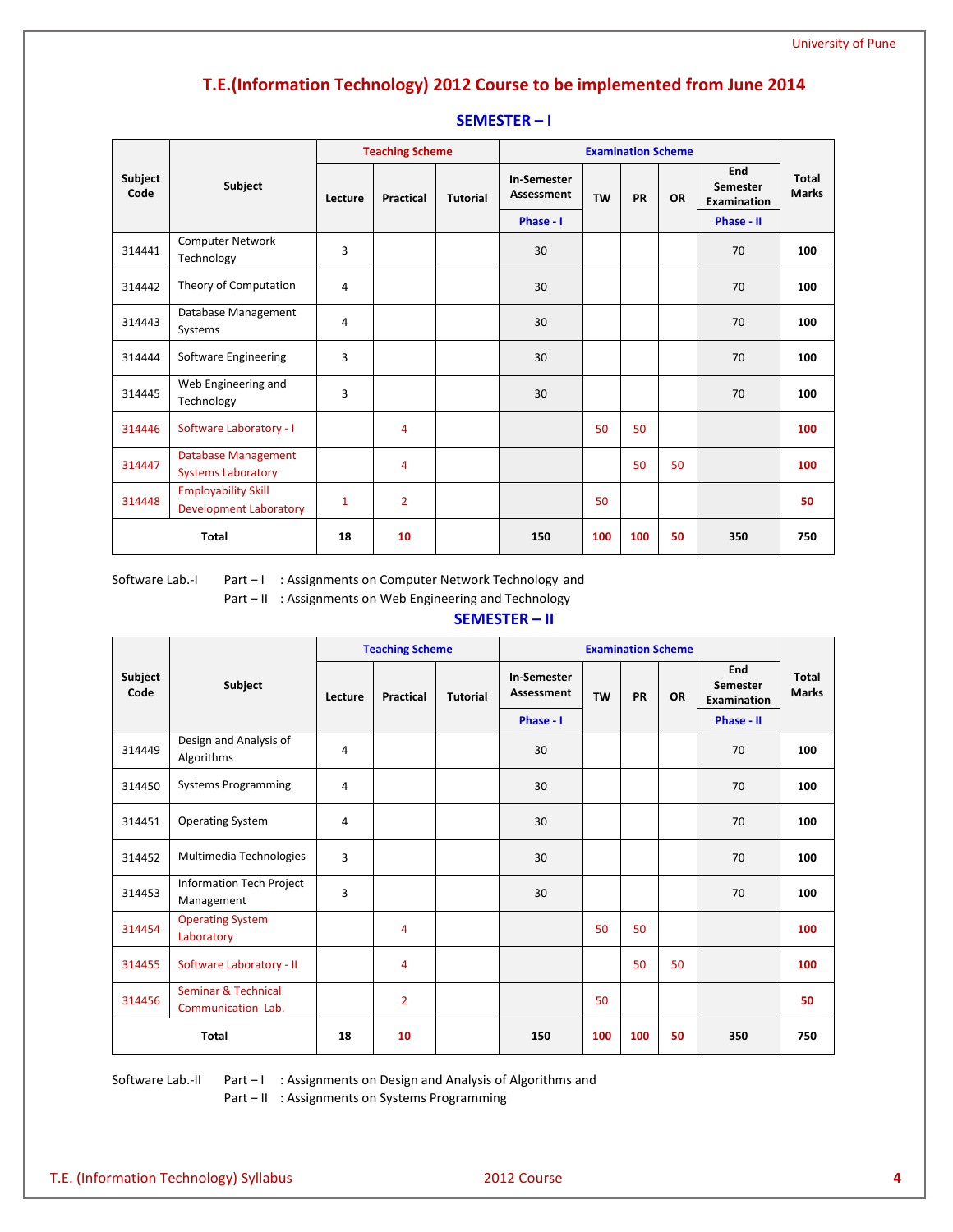# SEMESTER - I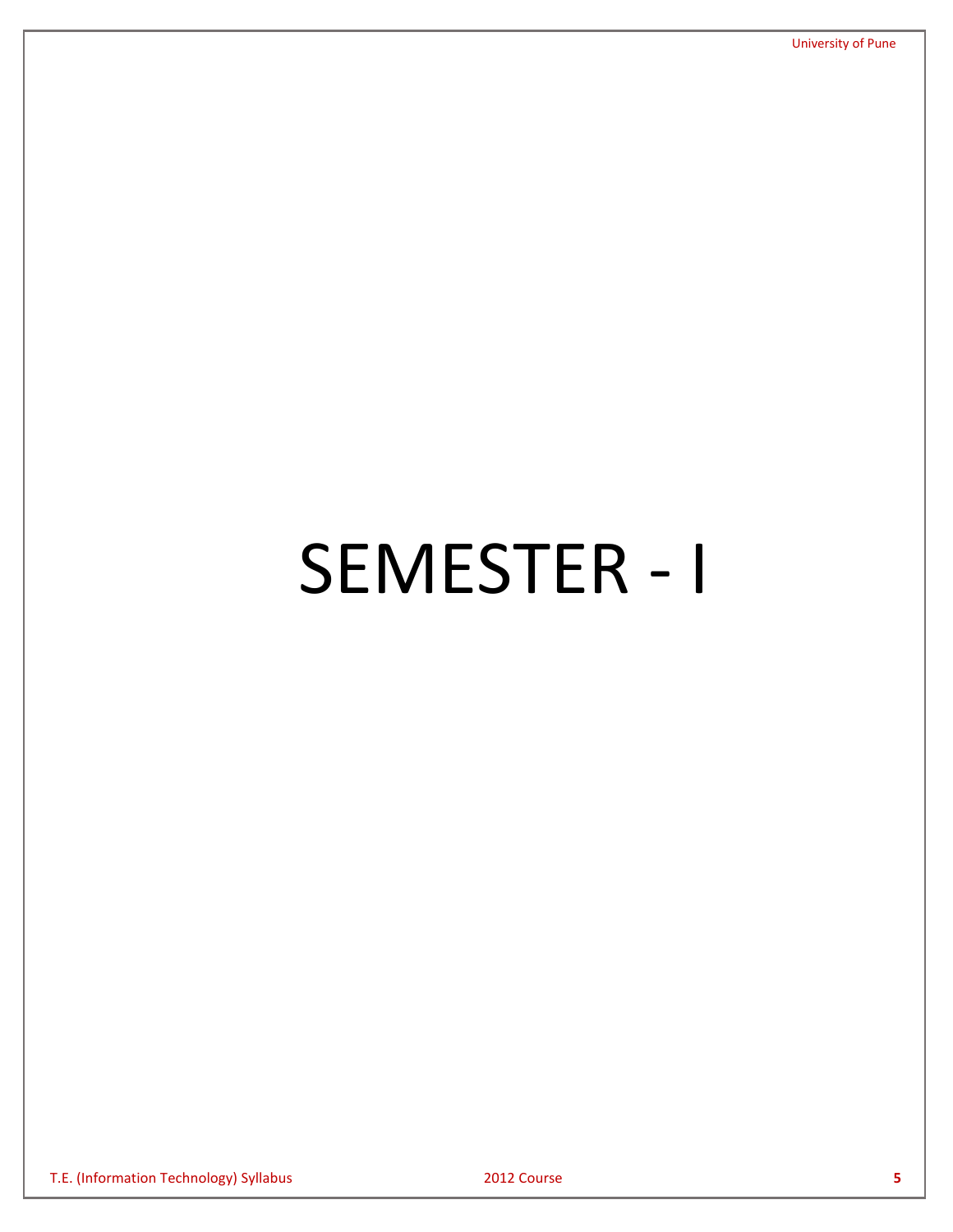## **314441 : COMPUTER NETWORK TECHNOLOGY**

**Teaching Scheme:**

Lectures: 3 Hours/Week

In-Semester Assessment Phase I – 30 Marks

End-Semester Assessment Phase II – 70 Marks

**Examination Scheme:**

**Prerequisites :**Data Communication

### **Course Objectives :**

- 1. To understand services offered by important layers of OSI model
- 2. To provide routing and network management techniques
- 3. To understand various application layer protocols and its applications in client / server environment
- 4. To understand various WAN technologies in computer networks

### **Course Outcomes :**

- 1. Students will be able to understand the OSI model and its layer responsibilities in detail
- 2. Students will be able to explain various routing protocols and techniques and its related management issues at large
- 3. Students will be able to understand working principle of client/server application with respect to application layer protocols
- 4. Students will obtain thorough knowledge of various Wireless technologies

### **UNIT - I NETWORK LAYER 6 Hours**

Packet Switching, Virtual Circuits, Datagram

Routing Algorithms: Optimality Principle, Shortest path routing- Dijkstra'sAlgorithms, Distance Vector Routing, Link State Routing, Counting to infinity problem, RIP, OSPF, BGP

IP Addressing IPv4, IP Address Classes, Subnetting, CIDR/Supernetting, IP Fragmentation, ARP, DHCP, RARP, ICMP, IPv6.

### **UNIT - II TRANSPORT LAYER 6 Hours**

Transport layer duties and functionalities, application expectations and IP delivery semantics, Reliability at transport layer Vs. reliability at the Link Layer?

**UDP :** UDP functionality, UDP Header;

**TCP :** TCP Features, byte-stream, Connection-oriented, TCP Header Format, 2-way, 3-way Handshake, TCP State Diagram, TCP Sliding Window, Congestion Control Algorithms, Leaky Bucket, Token Bucket, Congestion Avoidance, RTT estimation , TCP Tahoe, Fast Retransmit, Fast Recovery, UNIX Sockets

Congestion Avoidance, RTT Estimation , TCP Tahoe, Fast Retransmit, Fast Recovery, UNIX Sockets Timer Management, Performance issue (concepts like: Throughput, Delay, Bandwidth Utilization, Error Rate, Congestion and Network Reliability).

### **UNIT - III APPLICATION LAYER 6 Hours**

Client/Server Model, Telnet Domain Name System, File Transfer protocol: FTP, TFTP, HyperText Transfer Protocol POP3, IMAP, SMTP, E-mail, MIME Simple Network Management Protocol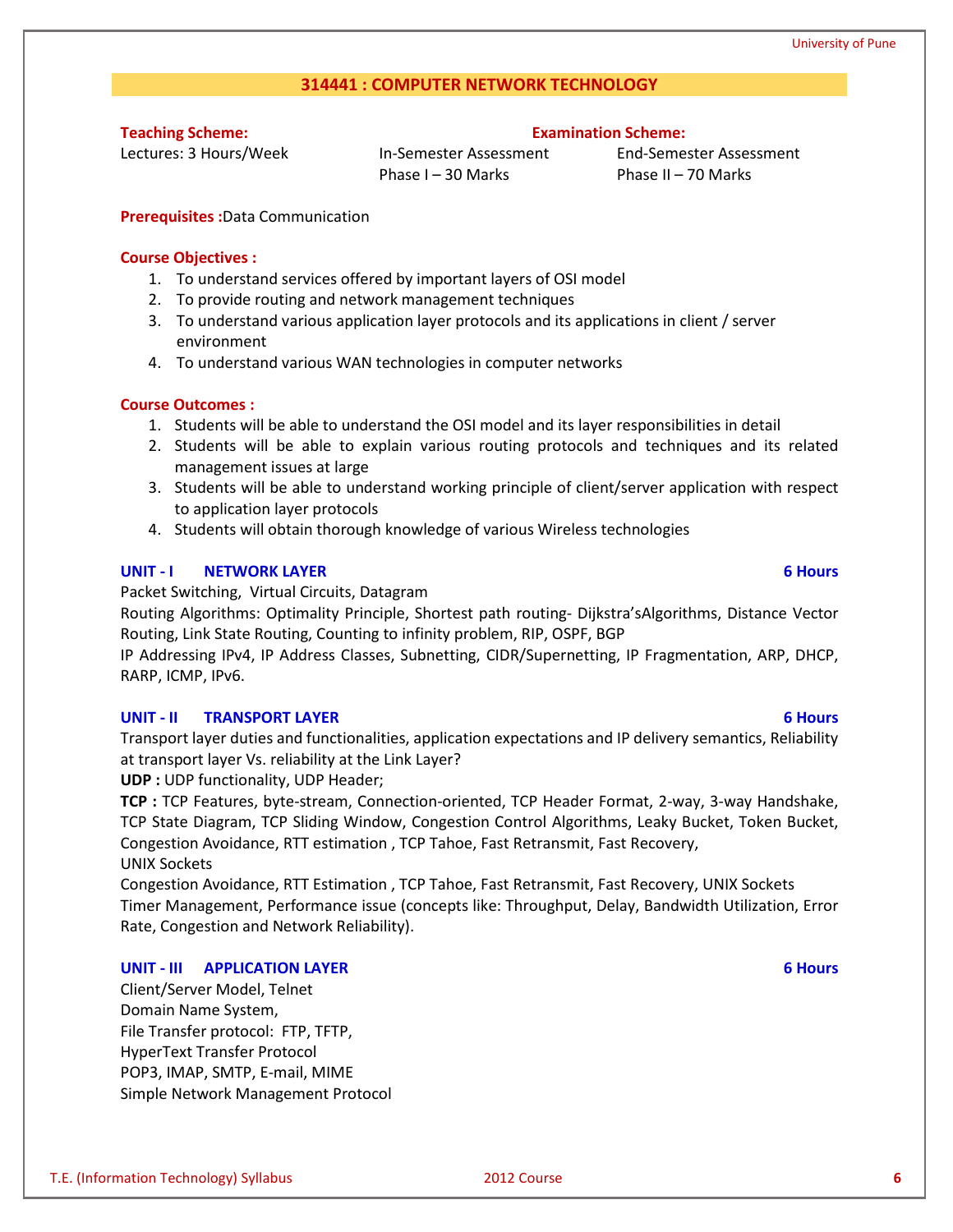#### **UNIT - IV WIRELESS LANS, PANS AND MANS 6 Hours**

Introduction (Infrastructure and Ad-hoc Networks), Comparison of Wireless Networks in ISM Band Fundamentals of WLAN – technical issues, Network Architecture, IEEE 802.11- physical layer, Mac Layer Mechanism, CSMA/CA, Bluetooth - Specification, Transport Layer, Middleware Protocol Group, Bluetooth Profiles, IEEE 802.16 –differences between IEEE 802.11 and 802.16, Physical Layer, Data Link Layer.

### **UNIT - V AD-HOC NETWORKS AND SENSOR NETWORKS 6 Hours**

Introduction to MANETs, Sensor Networks, Operating Environment Constraints, Protocols supported by Wireless Networks

Applications of Sensor Networks

Sensor Node Architecture (hardware components)

Sensor Network Architectures (Concept of sink and source, Topologies, Design Principles)

Radio Propagation and Propagation Impairments

MAC Protocol: Fundamentals, STEM, S-MAC, LEACH, IEEE 802.15.4

### **UNIT – VI ROUTING IN SENSOR NETWORKS AND RECENT TRENDS 6 Hours**

Routing in MANET : AODV, DSDV, DSR Naming and Addressing in WSN : Basic concepts, MAC address, Distributed assignment of locally unique addresses, Content-based and geographic addressing Routing in Sensor Networks : Challenges and design issues Routing Protocols for WSNs: Flooding, SPIN, PEGASIS, Directed Diffusion, Geographic Routing Recent Trends (References web, no formal text) Software Defined Networking Wi-FiOffloads 100G Ethernet and its variants Internet of Things (IoT) and Web of Things

Bring your own Device (BYOD)

- **Text Books** 1. Andrew S. Tanenbaum, "Computer Networks", PHI, Fifth Edition, ISBN : 978-0132-126953
	- 2. KazemSohraby, Daniel Minoli, TaiebZnati, Wireless Sensor Network", Wiley, ISBN :978-0-471- 74300-2
	- 3. C. Siva Ram Murthy and B. S. Manoj, "Ad Hoc Wireless Networks: Architectures and Protocols" Prentice Hall, 2004

- 1. James F. Kurose and Keith W. Ross, "Computer Networking: A Top-Down Approach Featuring the Internet", Pearson Education, 6<sup>th</sup> Edition, ISBN: 978-02737-68968
- 2. Holger Karl and Andreas Willig, "Protocols and Architectures for Wireless Sensor Networks", Wiley, ISBN: 0-470-09510-5
- 3. Feng Zhao and Leonidas J. Guibas, "Wireless Sensor Networks: An Information Processing Approach" Morgan Kaufmann, 2004
- 4. Natalia Olifer, Victor Olifer "Computer Network Principles Technologies and Protocols for Network Design", Wiley, ISBN : 978-81-265-0917-1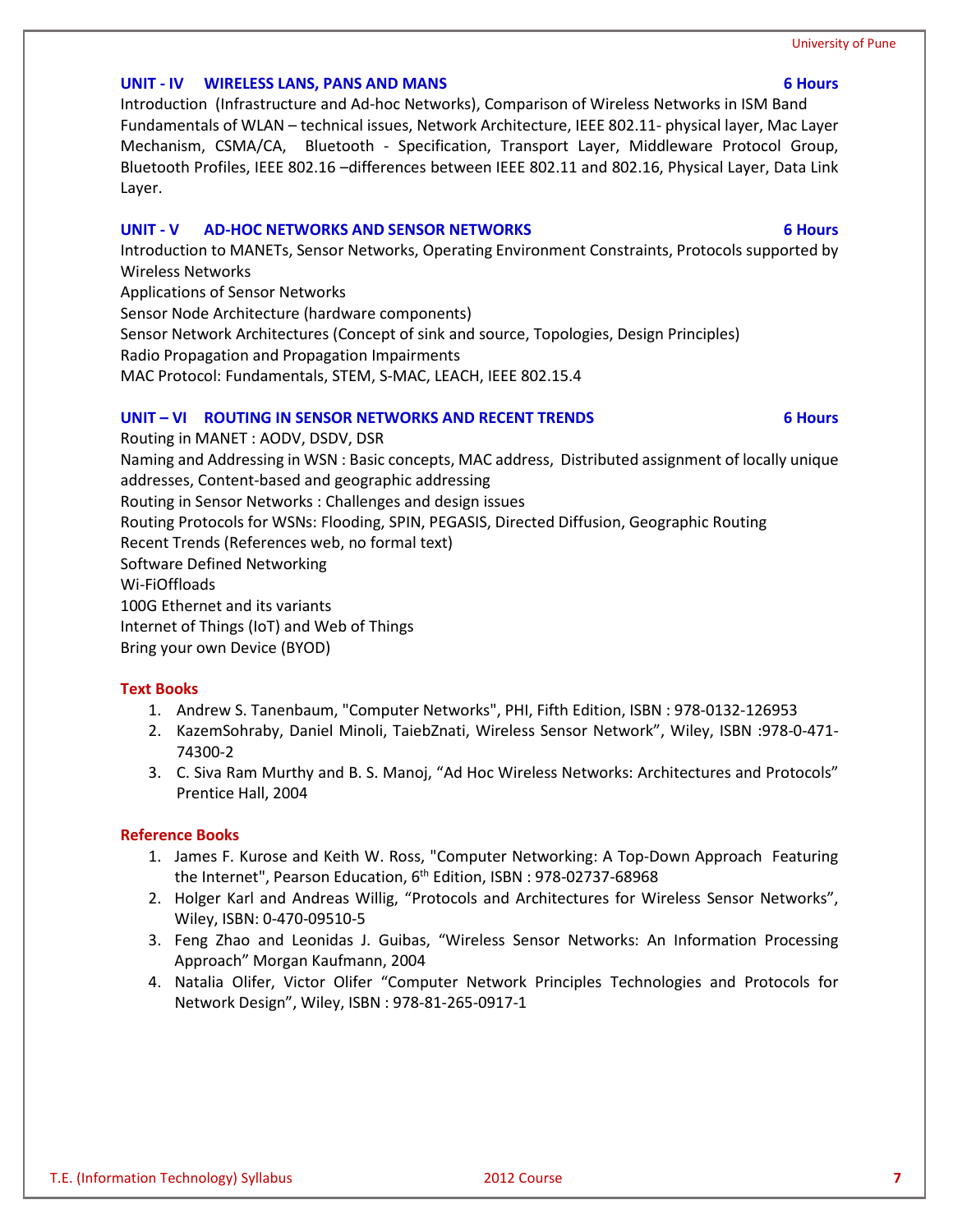#### **314442 : THEORY OF COMPUTATION**

**Teaching Scheme:**

Lectures: 4 Hours/Week

In-Semester Assessment Phase I – 30 Marks

End-Semester Assessment Phase II – 70 Marks

**Examination Scheme:**

**Prerequisites :**Discrete Structure

#### **Course Objectives :**

- 1. To Study computing machines by describing, classifying and comparing different types of computational models.
- 2. Encourage students to study & develop fundamentals for 'Computational Theory'.

#### **Course Outcomes :**

- 1. Students should be able to understand and design Regular Grammar, Finite Automata, Context Free Grammar, Pushdown Automata, Post Machines, and Turing Machines.
- 2. Students should be able to Simplify Context Free Grammar and then convert to CNF and GNF.
- 3. Students should be able to understand Pumping Lemma, Properties of Regular Languages and Context Free Languages.
- 4. Students should be able to understand Decidable Languages and Turing Reducibility.

#### **UNIT - I INTRODUCTION 10 Hours**

Basic Concepts: Symbols, Strings, Language, Formal Language, Natural Language. Basic Machine And Finite State Machine.

Finite Automata: Definition And Construction - DFA , NFA, NFA with epsilon-Moves, Minimization Of FA, Equivalence of NFA and DFA, Conversion of NFA with epsilon moves to NFA, Conversion of NFA With epsilon moves to DFA, Moore and Mealy Machines, Inter-conversion between Moore and Mealy Machines.

#### **UNIT - II REGULAR EXPRESSIONS, REGULAR GRAMMAR AND LANGUAGES 8 Hours**

Definition and Identities of Regular Expressions, Regular Grammar and Finite Automata: FA to RG and RG to FA, Left Linear and Right Linear Grammar and Inter-conversion between them. Closure Properties of RLs, Pumping Lemma for RL.

#### **UNIT - III CONTEXT FREE GRAMMAR AND LANGUAGES 8 Hours**

Definition and Construction of CFG, Definition and Generation of CFL from CFG. Ambiguous Grammar and Removal of Ambiguity. Simplification of Grammar. Normal Forms of Grammar: CNF and GNF. Chomsky Hierarchy.

#### **UNIT - IV PUSHDOWN AUTOMATA 8 Hours**

Definition and Construction of DPDA and NPDA. Equivalence of PDAs and CFGs, Closure Properties Of CFLs, Concept of Post Machines.

#### **UNIT - V TURING MACHINES 8 Hours**

Definition and Construction of Turing Machines. Languages of TM. Types of TM. Time Complexity of TM, Halting Problem, Church's Turing Hypothesis, Comparison And Applications of DFA, PDA and TM.

#### **UNIT - VI DECIDABILITY AND REDUCIBILITY 6 Hours**

Decidable Languages, Decidable Problems Concerning Regular Languages, Decidable Problems Concerning Context-Free Languages. Decidable Problems With The TM, Turing Reducibility.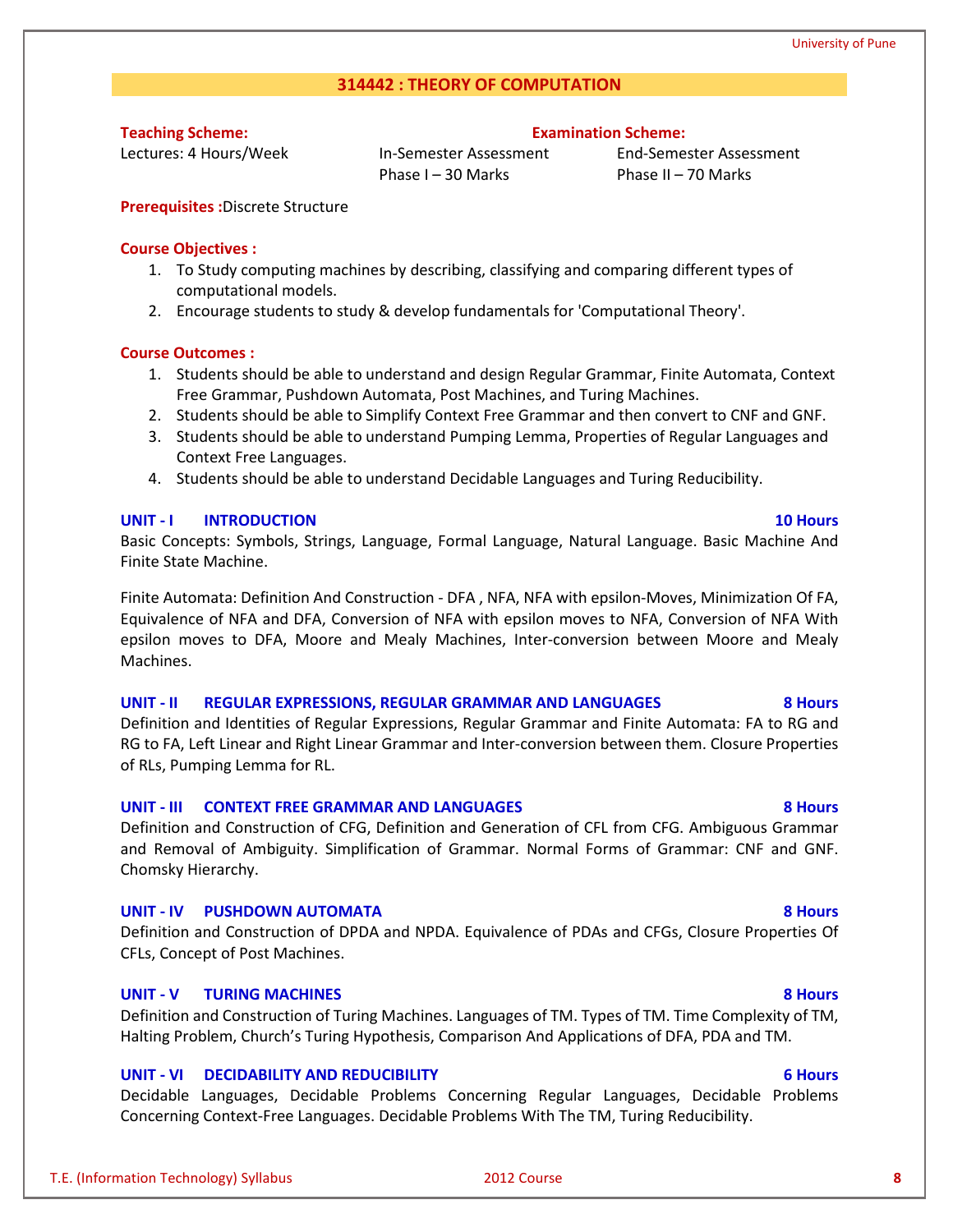### **Text Books**

- 1. John C. martin, "Introduction to Language and Theory of Computation", TMH, Third Edition. 978-0-07-066048-9.
- 2. Michel Sipser "Introduction to Theory of Computation" Thomson Course Technology, Second Edition 0-534-95097-3.
- 3. Kavi Mahesh, "Theory of Computation" Wiley-India, ISBN : 978-81-265-3311-4

- 1. Hopcroft Ulman, "Introduction To Automata Theory, Languages And Computations", Pearson Education Asia, 2nd Edition
- 2. Daniel I.A. Cohen, "Introduction to Computer Theory" Wiley-India, ISBN: 978-81-265-1334-5
- 3. E V Krishnamurthy, "Introduction to Theory of Computer Science", EWP Second 2nd Edition.
- 4. K.L.P Mishra, N. Chandrasekaran, " Theory Of Computer Science(Automata, Languages and Computation)", Prentice Hall India, 2nd Edition
- 5. Daniel I.A. Cohen, "Introduction to Automata Theory Languages and Computations", Pearson Education Asia, Second Edition.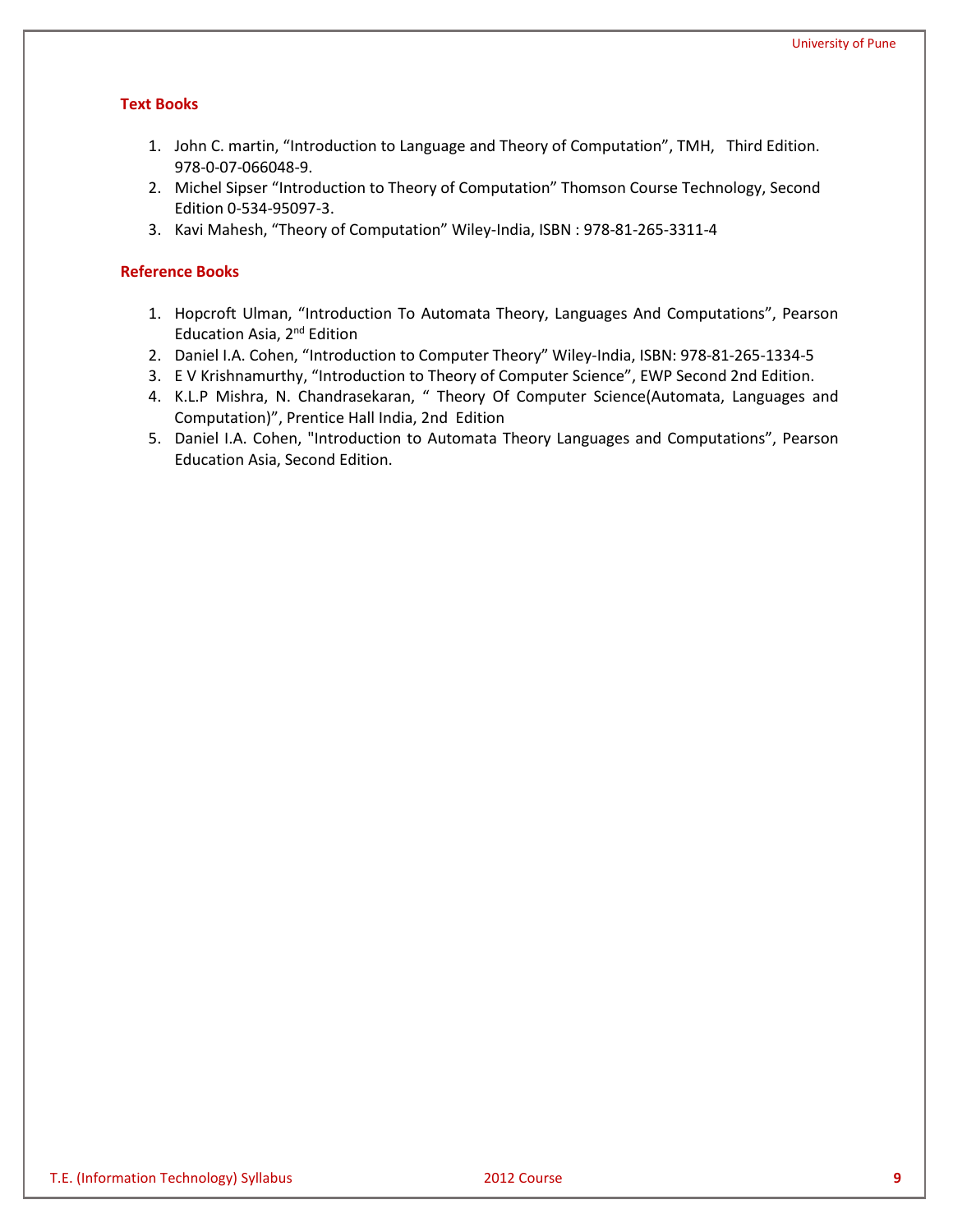### **314443 : DATABASE MANAGEMENT SYSTEMS**

**Teaching Scheme:**

Lectures: 4 Hours/Week

#### **Examination Scheme:**

In-Semester Assessment Phase I – 30 Marks

End-Semester Assessment Phase II – 70 Marks

### **Prerequisites :**

#### **Course Objectives :**

- 1. Understand the fundamental concepts of database management. These concepts include aspects of database design, database languages, and database-system implementation.
- 2. To provide a strong formal foundation in database concepts, technology and practice.
- 3. To give systematic database design approaches covering conceptual design, logical design and an overview of physical design.
- 4. Be familiar with the basic issues of transaction processing and concurrency control.
- 5. To learn and understand various Database Architectures and Applications.
- 6. Understand how analytics and big data affect various functions now and in the future.

#### **Course Outcomes :**

- 1. Define basic functions of DBMS & RDBMS.
- 2. Analyze database models & entity relationship models.
- 3. Design and implement a database schema for a given problem-domain
- 4. Populate and query a database using SQL DML/DDL commands.
- 5. Programming PL/SQL including stored procedures, stored functions, cursors and packages
- 6. Appreciate the impact of analytics and big data on the information industry and the external ecosystem for analytical and data services

#### **UNIT - I INTRODUCTION 6 Hours**

Database Concepts, Database System Architecture, Data Modeling : Data Models, Basic Concepts, entity, attributes, relationships, constraints, keys, E-R and EER diagrams: Components of E-R Model, conventions, converting E-R diagram into tables, EER Model components, converting EER diagram into tables, legacy system model, Relational Model: Basic concepts, Attributes and Domains, Codd's Rules, Relational Integrity: Domain, Entity, Referential Integrities, Enterprise Constraints, Views, Schema Diagram, Database Design : Functional Dependency,

Purpose of Normalization, Data Redundancy and Update Anomalies, Functional Dependency-Single Valued Dependencies. Single Valued Normalization: 1NF, 2NF, 3NF, BCNF. Decomposition: lossless join decomposition and dependency preservation, Multi valued Normalization (4NF), Join Dependencies and the Fifth Normal Form.

#### **UNIT - II SQL AND PL/SQL 6 Hours**

Introduction to SQL: Characteristics and advantages, SQL Data Types and Literals, DDL, DML, DCL, TCL, SQL Operators, Tables: Creating, Modifying, Deleting, Views: Creating, Dropping, Updating using Views, Indexes, Nulls

SQL DML Queries: SELECT Query and clauses, Set Operations, Predicates and Joins, Set membership, Tuple Variables, Set comparison, Ordering of Tuples, Aggregate Functions, Nested Queries, Database Modification using SQL Insert, Update and Delete Queries, concept of Stored Procedures, Cursors, Triggers, assertions, roles and privileges Programmatic SQL: Embedded SQL, Dynamic SQL, Advanced SQL-Programming in MYSQL,SQL 2.0/SQL for OODB, No SQL- MongoDB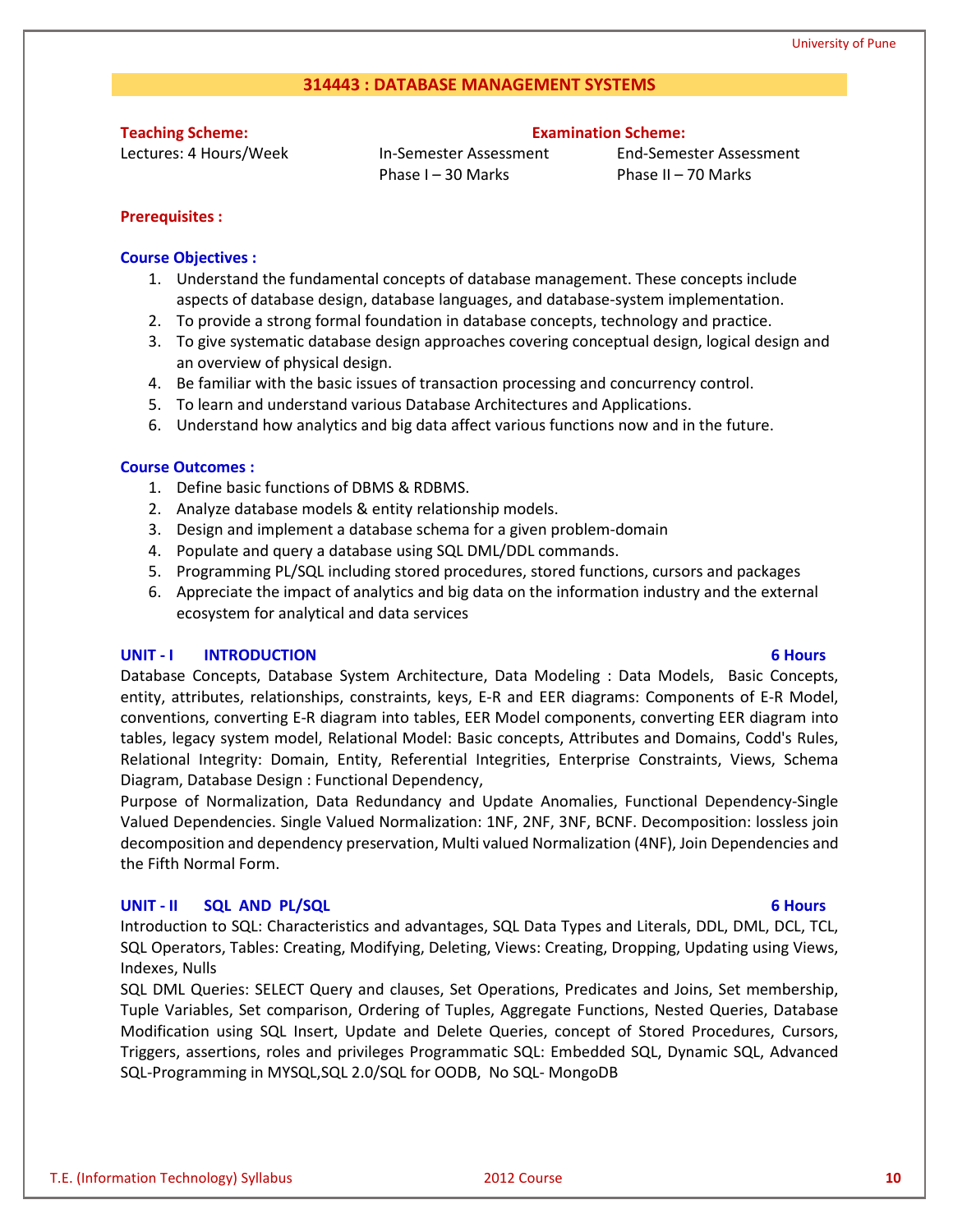#### **UNIT - III DATABASE TRANSACTIONS 6 Hours**

Basic concept of a Transaction, Transaction Management, Properties of Transactions, Concept of Schedule, Serial Schedule, Serializability: Conflict and View, Cascaded Aborts, Recoverable and Nonrecoverable Schedules, Concurrency Control: Need, Locking Methods, Deadlocks, Time-stamping Methods, Optimistic Techniques, Recovery methods : Shadow-Paging and Log-Based Recovery, Checkpoints, Performance Tuning, Query Optimization with respect to No SQL Database

#### **UNIT - IV ADVANCE AND EMERGING DATABASE CONCEPT 8 Hours**

Database Architectures: Centralized and Client-Server Architectures, 2 Tier and 3 Tier Architecture, Introduction to Parallel Databases, Key elements of Parallel Database Processing, Architecture of Parallel Databases, Introduction to Distributed Databases, Architecture of Distributed Databases, Distributed Database Design, Internet Databases, Database Connectivity using Mongo databases

#### **UNIT - V LARGE SCALE DATA MANAGEMENT 6 Hours**

Introduction to Big Data, XML: DTD, XML Schemas, XQuery, XPath, JSON: Overview, Data Types, Objects, Schema, JSON with Java/PHP/Ruby/Python, Hadoop : HDFS, HBase : Overview, HBase Data Model, HBase Region, Hive, SSD

#### **UNIT - VI DATA WAREHOUSING AND DATA MINING 8 Hours**

Teradata RDBMS, Teradata Technology, Data Warehousing : Introduction, Evolution of Data Warehouse, Characteristics, Benefits, Limitation of Data Warehousing, Main Components of Data Warehouse, Conceptual Models, Data Mart, OLAP, Data Mining : Process, Knowledge Discovery, Goals of Data Mining, Data Mining Tasks, Machine learning for Big Data, Business Intelligence, Business analytics.

**Emerging Database Technologies:** Introduction, Cloud Computing and Data Management, Mobile Databases, Dealing with Massive Datasets-Map Reduce and Hadoop. Introduction to SQLite database, XML databases.

#### **Text Books**

- 1. Silberschatz A., Korth H., Sudarshan S., "Database System Concepts", 6<sup>th</sup>Edition, McGraw Hill Publishers, ISBN 0-07-120413-X
- 2. S.K.Singh, "Database Systems : Concepts, Design and Application", 2nd Edition, Pearson, 2013, ISBN 978-81-317-6092-5
- 3. Connally T., Begg C., "Database Systems", 3rd Edition, Pearson Education, 2002, ISBN 81-7808- 861-4

- 1. Kristina Chodorow, Michael Dirolf, "MangoDB: The Definitive Guide" ,O'Reilly Pubications
- 2. Tom White, "Hadoop: The Definitive Guide", O'Reilly Pubications
- 3. Jiawei Han, Micheline Kamber, Jian Pei, "Data Mining: Concepts and Techniques", Elsevier
- 4. Bill Schmarzo, "Big Data:Understanding How Data Powers Big Business", Wiley,ISBN:978-81- 265-4545-2
- 5. Alex Holmes, "Hadoop in Practice", DreamTech Press, ISBN : 978-93-5119-150-6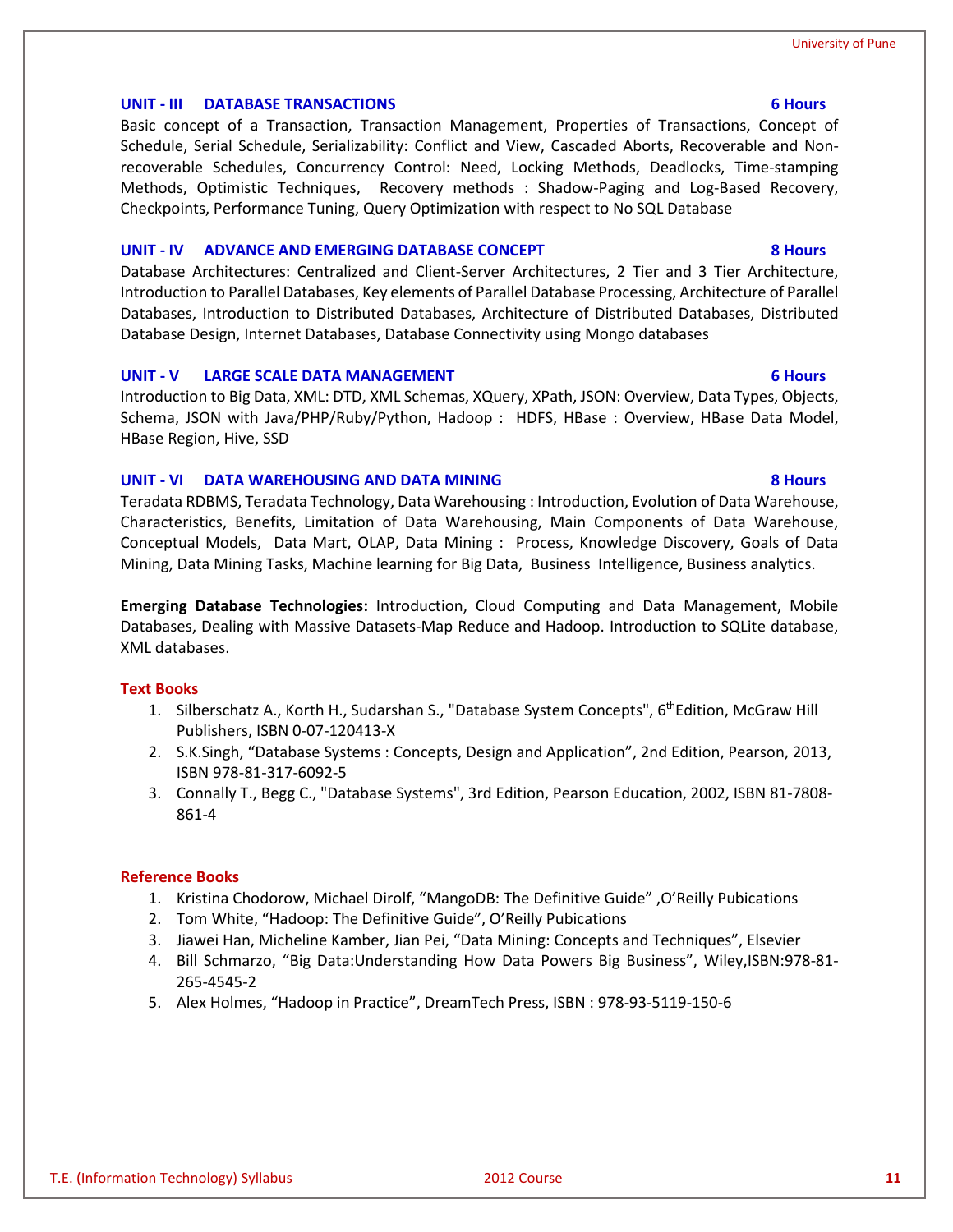#### **314444 : SOFTWARE ENGINEERING**

**Teaching Scheme:**

Lectures: 3 Hours/Week

#### **Examination Scheme:**

In-Semester Assessment Phase I – 30 Marks

End-Semester Assessment Phase II – 70 Marks

#### **Prerequisites :**

#### **Course Objectives :**

- 1. To understand the nature of software complexity in various application domains, disciplined way of software development and software lifecycle process models.
- 2. To introduce principles of agile software development, the SCRUM process and agile practices.
- 3. To know methods of capturing, specifying, visualizing and analyzing software requirements.
- 4. To understand concepts and principles of software design and architecture.
- 5. To understand user-centeredness approach and principles of designing effective user interfaces.
- 6. To present formal methods, automation and recent trends in software engineering.

#### **Course Outcomes :**

- 1. Identify unique features of various software application domains and classify software applications.
- 2. Choose and apply appropriate lifecycle model of software development.
- 3. Describe principles of agile development, discuss the SCRUM process and distinguish agile process model from other process models.
- 4. Identify user needs and formulate software specifications.
- 5. Analyze software requirements by applying various modeling techniques.
- 6. Translate the requirements model into the design model
- 7. Describe and demonstrate use of software and user-interface design principles.
- 8. Explain the cleanroom design method.
- 9. List and classify CASE tools and discuss recent trends and research in software engineering.

#### **UNIT - I SOFTWARE ENGINEERING PROCESS 6 Hours**

Nature of Software – Application domains, web-apps, mobile-apps, cloud computing, product line software

Introduction to Software Engineering – The discipline, layers, the process (guiding principles), the practice (guiding principles) and myths

Process Models – Generic process model, process assessment and improvement, prescriptive models, specialized models, unified process, product and process

#### **UNIT - II AGILE DEVELOPMENT PROCESS 6 Hours**

Agile Development – Agile manifesto, agility and cost of change, agility principles, myth of planned development, toolset for the agile process

Extreme Programming – XP values, process, industrial XP

SCRUM – process flow, scrum roles, scrum cycle description, product backlog, sprint planning meeting, sprint backlog, sprint execution, daily scrum meeting, maintaining sprint backlog and burn-down chart, sprint review and retrospective

Agile Practices - test driven development, refactoring, pair programming, continuous integration, exploratory testing versus scripted testing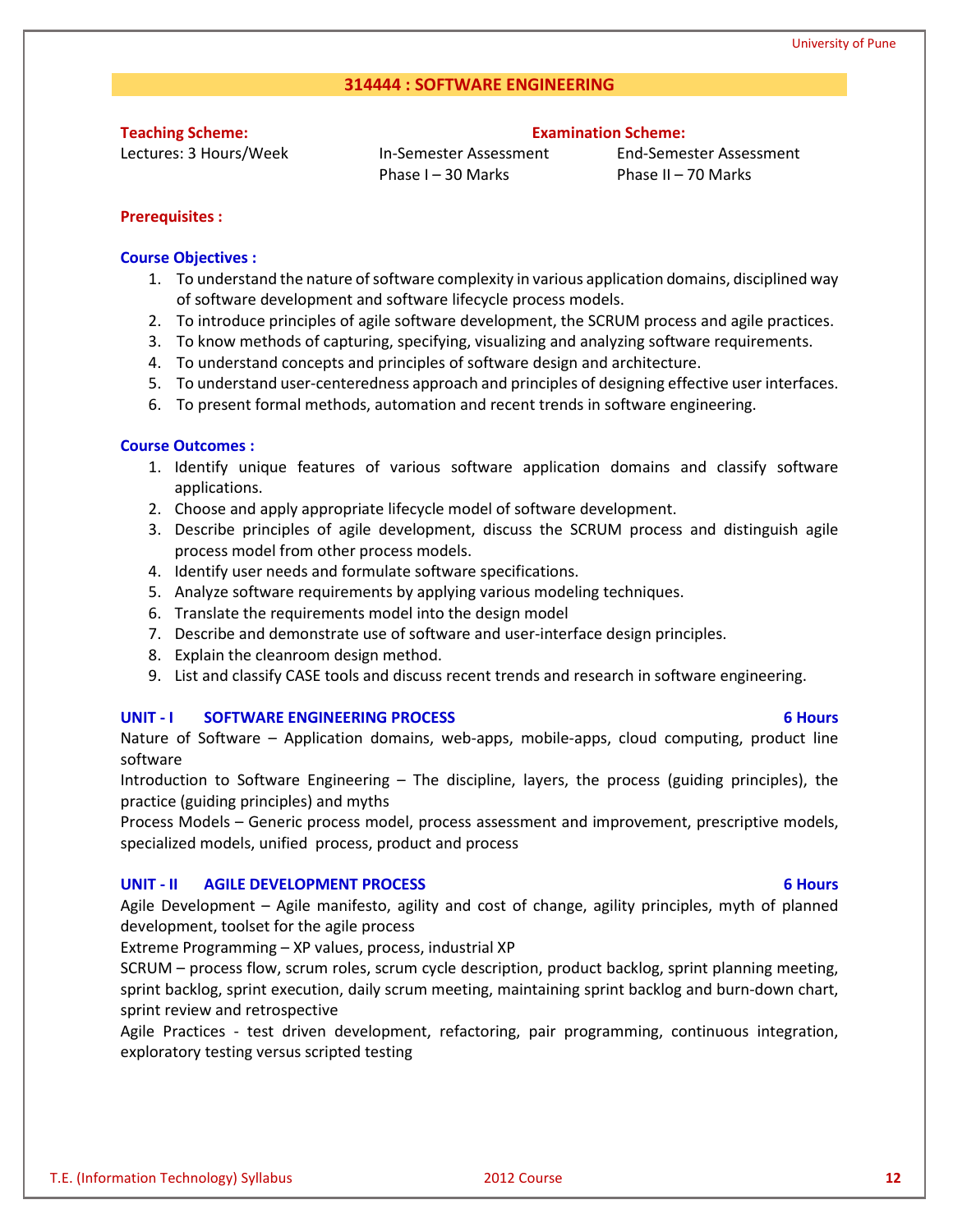# **UNIT - III REQUIREMENTS ENGINEERING 6 Hours**

Requirements Capturing - requirements engineering (elicitation, specification, validation, negotiation), eliciting requirements, elicitation techniques, developing use cases, building requirements model, negotiating requirements, requirements monitoring, validating requirements, prioritizing requirements (kano diagram) ,

Requirements Analysis – basics, scenario based modeling, UML models, data modeling, data and control flow model, behavioral modeling using state diagrams

Agile Requirements - user stories, 3 Cs of user story, INVEST characteristics

# **UNIT - IV SOFTWARE DESIGN 6 Hours**

Software Design – definition of design, translating requirements model to design model, design considerations (quality guidelines and attributes), design concepts, design model, design strategies or methods (functionoriented, data-flow-oriented, object-oriented, data-structure-centered, aspect-oriented), design methods classification , design trade-offs,

Software architecture, architectural styles (data-centered, data-flow, call and return, layered, peer-to-peer, publish-subscribe, event-based, client-server), architectural trade-off analysis method (ATAM), domain-specific architectures and product-lines

# **UNIT - V USER INTERFACE DESIGN 6 Hours**

User Interface – Seeheim model and definition of user interface

User-centeredness in design - dealing with different types of users, collecting user-requirements, building narratives, creating personas and scenarios

Interface design principles–place the user in control, reduce user's memory load, make interface consistent, Shneiderman's 8 Golden Rules

UI Analysis – context of use, user analysis, task analysis

Interface design steps – user interface design process, applying design steps, interface design issues

Usability - characteristics (ISO, Shneiderman, Nielson) , principles ( principle of proximity, visibility, visual feedback, visual prominence, mental models and metaphors, consistency, affordance and constraints, confirmation, Hick's law, Fitt's law)

#### **UNIT - VI FORMAL METHODS, AUTOMATION AND TRENDS IN SOFTWARE ENGINEERING 6 Hours**

Cleanroom Design – cleanroom strategy, process model, black-box, state-box, clear-box specifications, design refinement and verification, cleanroom testing

Software configuration management – SCM basics, SCM repository, SCM process

CASE – taxonomy, tool-kits, workbenches, environments, components of CASE, categories(upper, lower and integrated CASE tools)

Emerging software engineering trends – technology evolution, process trends, collaborative development, model-driven development, test-driven development , challenges of global software development

# **Text Books**

- 1. Pressman, R. (2010). Software Engineering: A Practitioner's Approach,7th or 8th Ed. Singapore: McGraw Hill. [ISBN -9780071267823]
- 2. Schwaber, K. and Beedle, M. (2001). Agile Software Development with SCRUM, 1st Ed. New Jersey : Pearson. [ ISBN - 9780130676344]
- 3. Lowdermilk, T. (2013). User-Centered Design, 1st Ed. Sebastopol : O'Reilly Media. ISBN : 9781449359836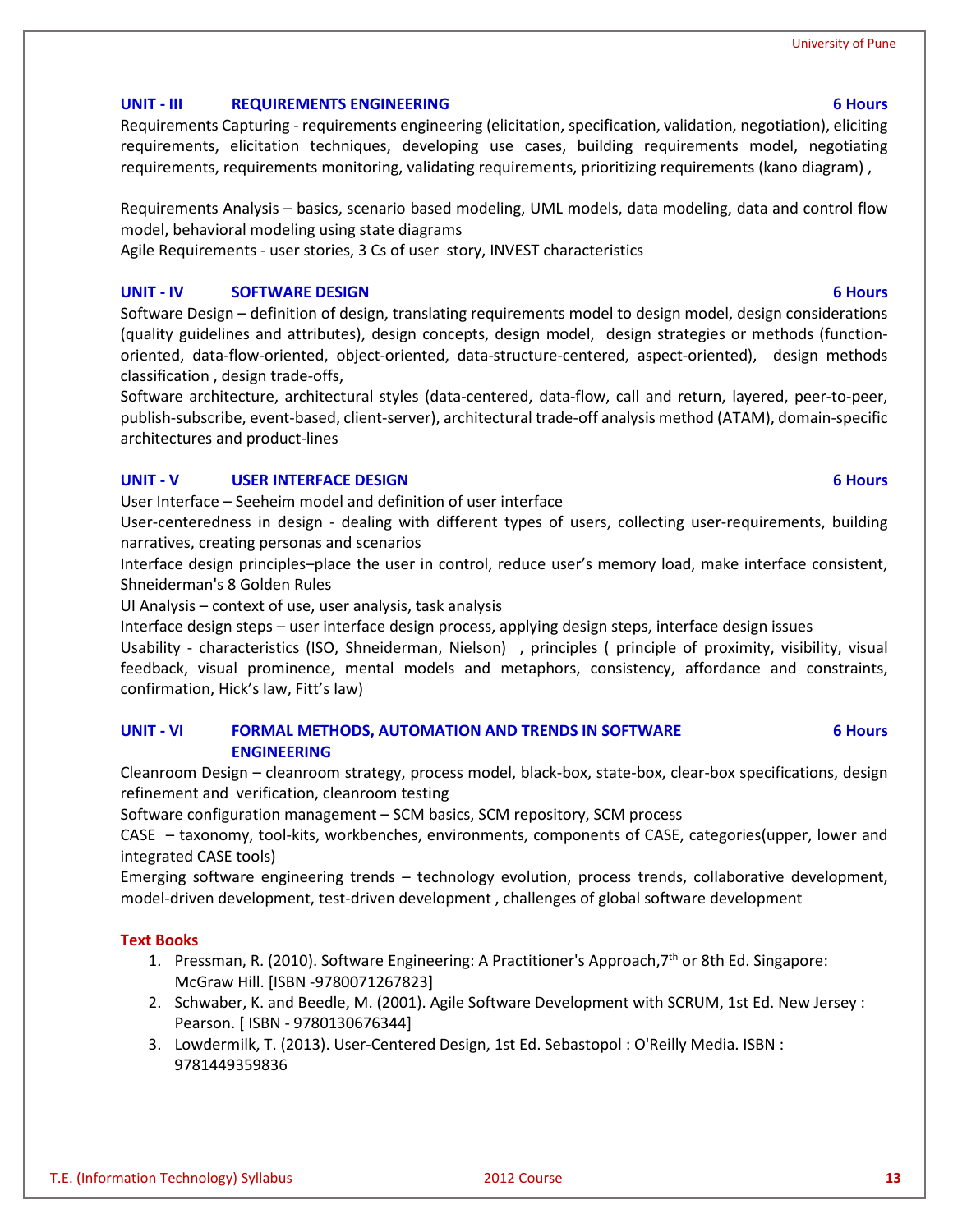#### **Reference Books**

- 1. Vliet, H. (2012). Software Engineering: Principles and Practice,  $3^{rd}$  Ed. New Delhi: Wiley India Pvt Ltd. Ian Sommerville, Peter Sawyer, Requirement Engineering A Good Practice Guide, Wiley India Edition, ISBN : 978-81-265-2457-0
- 2. Brooks, F. (1995). The Mythical Man Month Essays on Software Engineering ANV SUB 2nd Edition. Addison Wesley, ISBN - 9780201835953
- 3. Somerville, I. (2010). Software Engineering, 9th Ed. New Jersey: Pearson Education, ISBN 9788131762165
- 4. Mall, R. (2009). Fundamentals of Software Engineering, 3rd Ed. Prentice Hall India, ISBN 978812033819
- 5. Jalote, P. (2011). An Integrated Approach to Software Engineering, 3rd Ed. Narosa Publishing House, ISBN - 9788173197024
- 6. Cohn, M. (2010). Succeeding with Agile: Software Development Using Scrum. Pearson Education, ISBN – 9788131732267
- 7. Ruby, S. et. Al (2011). Agile Web Development with Rails 4th Ed. Pragmatic, ISBN 9789350234303 [ISBN – 9788126527373]
- 8. Murphy, B., Bird, C., Zimmermann, T., Williams, L., Nagappan, N., &Begel, A. (2013, October). Have Agile Techniques been the Silver Bullet for Software Development at Microsoft?. In Empirical Software Engineering and Measurement, 2013 ACM/IEEE International Symposium on (pp. 75-84). IEEE.
- 9. Abrahão, S., Insfran, E., Carsí, J. A., &Genero, M. (2011). Evaluating requirements modeling methods based on user perceptions: A family of experiments. Information Sciences, 181(16), 3356-3378.
- 10. Massanari, A. L. (2010). Designing for imaginary friends: information architecture, personas and the politics of user-centered design. new media & society, 12(3), 401-416.
- 11. da Silva, T. S., Martin, A., Maurer, F., &Silveira, M. S. (2011, August). User-Centered Design and Agile Methods: A Systematic Review. In AGILE (pp. 77-86).
- 12. O'English, M. R. (2011). Applying web analytics to online finding aids: Page views, pathways, and learning about users. Journal of Western Archives, 2(1)

#### **Web Resources**

- 1. [http://www.umsl.edu/~sauterv/analysis/F08papers/](http://www.umsl.edu/%7Esauterv/analysis/F08papers/) View.html#Introduction\_8121203202754259
- 2. http://nptel.ac.in/courses/Webcourse-contents/IISc-BANG/System%20Analysis%20and%20Design /pdf/Lecture\_Notes/LNm14.pdf
- 3. http://www.rspa.com/spi/index.html#webe
- 4. http://www-itec.uni-klu.ac.at/~harald/proseminar/web11.pdf
- 5. http://58.59.135.118:8081/BOOKS%5C026%5C21%5CHXYWPJH144310.pdf
- 6. www.scrum.org
- 7. <http://www.slideshare.net/abhirajoria/web-analytics-and-metrics>
- 8. <http://www.slideshare.net/awahid/web-engineering-2337102>
- 9. [http://cs.queensu.ca/home/cordy/Papers/ACD\\_STVR\\_Survey.pdfhttp://www.digitalanalyticsassociati](http://cs.queensu.ca/home/cordy/Papers/ACD_STVR_Survey.pdf) [on.org/Files/PDF\\_standards/](http://www.digitalanalyticsassociation.org/Files/PDF_standards/) WebAnalyticsDefinitionsVol1.pdf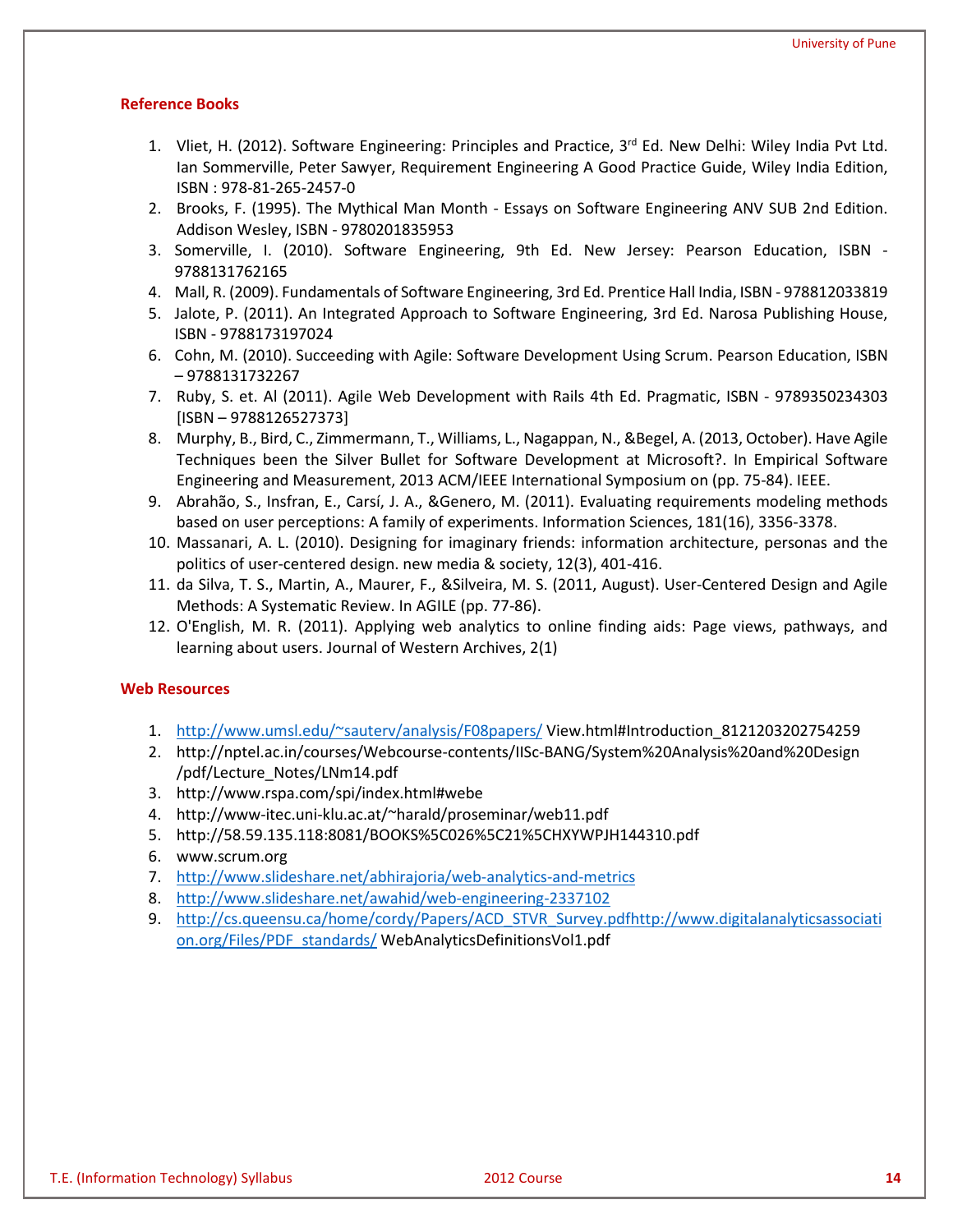### **314445 : WEB ENGINEERING AND TECHNOLOGY**

**Teaching Scheme:**

Lectures: 3 Hours/Week

In-Semester Assessment Phase I – 30 Marks

End-Semester Assessment Phase II – 70 Marks

**Examination Scheme:**

**Prerequisites :**Basic computer network and Database Management System

#### **Course Objectives :**

- 1. To understand the concepts, principles, strategies, and methodologies of Web applications and development
- 2. to apply current Web technologies to understand current Web business models
- 3. to understand and apply Web development processes
- 4. to understand the engineering aspect of web technology

#### **Course Outcomes :**

At the end of this course, students would be able to

- 1. apply the concepts, principles and methods of Web engineering;
- 2. have a sufficient theoretical knowledge and analytical skills to develop Web applications;
- 3. apply the described concepts, principles and methods to development of complex Web applications;
- 4. design and develop website using current Web technologies and
- 5. model, visualize and document the analysis and design of Web applications

#### **UNIT – I WEB ENGINEERING INTRODUCTION 9 Hours**

Introduction - What is Web Engineering? Web Development History, Motivation, Categories of Web Applications, Web Applications Characteristics. Evolution and Need for Web Engineering, Web Engineering Models, Software Engineering v/s Web Engineering

World Wide Web: Introduction to TCP/IP and WAP, DNS, Email, TelNet, HTTP and FTP. Introduction to Browser and search engines, Search fundamentals, Search strategies,

Directories search engines and Meta search engines, Working of the search engines ,

Miscellaneous Web Browser details, Introduction to Web Servers: Features of web servers, caching, case study-IIS, Apache, Configuring web servers.

#### **UNIT - II BASIC MODELS AND ARCHITECTURES 8 Hours**

The role of the Information Architect, Collaboration and Communication, Organizing Information, Organizational Challenges, Organizing Web sites parameters and Intranets Creating Cohesive Websites: Conceptual Overview Website Development, Website Design issues, Conceptual Design, High-Level Design, Indexing the Right Stuff, Grouping Content. Architectural Page Mockups, Design Sketches, Navigation Systems. Searching Systems Good & bad web design, Process of Web Publishing. Phases of Web Site development, enhancing your web-site, submission of website to search engines Web security issues, security audit of websites, Web effort estimation, Productivity, Measurement, Quality usability and reliability. Requirements Engineering for Web Applications: Introduction, Fundamentals, Requirement Source, Type, Notations Tools. Principles Requirements Engineering Activities, Adapting RE Methods to Web Application.

#### **UNIT - III TECHNOLOGIES FOR WEB APPLICATIONS 8 Hours**

Introduction HTML: HTML and DHTML, HTML Basic Concepts, Static and dynamic HTML, Structure of HTML documents, HTML Elements, Linking in HTML, Anchor Attributes, Image Maps, Meta Information, Image Preliminaries, Layouts, Backgrounds, Colors and Text, Fonts, Tables, Frames and layers, Audio and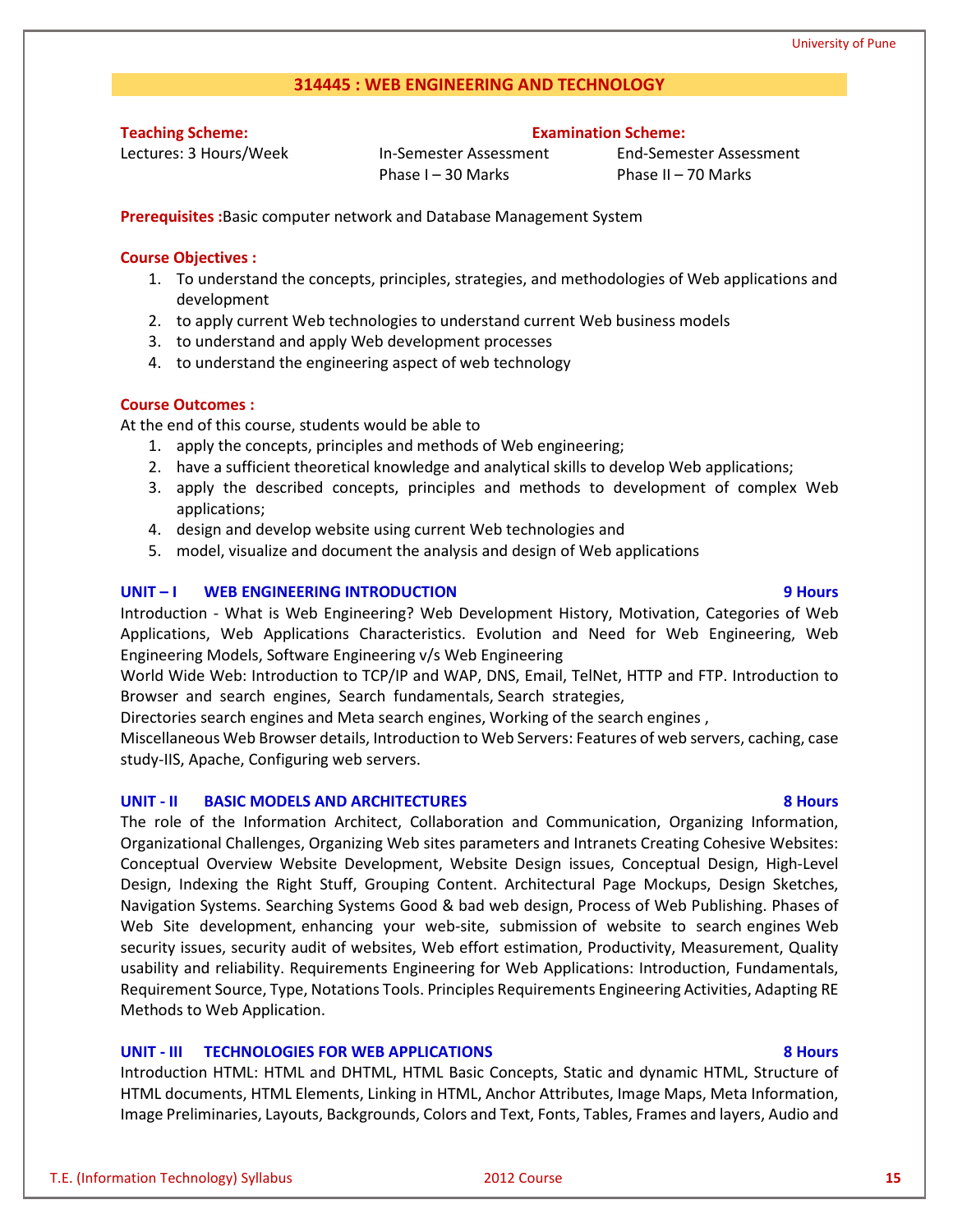Video Support with HTML Database integration, CSS, Positioning with Style sheets, Forms Control, Form. Elements. Difference between HTML and HTML5

Applying Styles, values, selectors, class, ids, inheritance, layout, backgrounds, borders, margin, padding, lists, fonts, text formatting, positioning, Dynamic HTML, DHTML with CSS.

#### **UNIT - IV JavaScript &PHP MySQL ADMIN 7 Hours**

Introduction to JavaScript: Introduction to Scripting, Difference between Java and JavaScript, JavaScript Characteristics, JavaScript and Common Programming Concepts

Introduction, Benefits Of Using PHP, MySQL, Server/Client Environment, Development Concept: How PHP Script Work, PHP Syntax, Embed PHP In HTML/HTML In PHP, PHP Data Types, Variable In PHP, Operator in PHP, Control Structure, Looping Structure, Function, File Inclusion: Include()/ Require(), Array, String Function: chr()/ strlen()/ strpos()/strcmp(), State Management : Cookies, Session management.

Working with PHP My Admin: Types Data Type, Creating Database & Tables, Dropping Database & Tables, Adding Fields, Selecting Table MySQL Function in PHP : Database Connections, Managing Database Connections, Performing Queries, Closing Connection.

#### **UNIT - V JAVA SERVLETS 8 Hours**

The J2EE and its multitier architecture, The enterprise application, Java Servlet and CGI, A simple servlet, life cycle of servlet, anatomy of servlet, javax.servlet package, Generic servlet, Http Servlet, reading data from client, HTTP request headers, sending data to client, HTTP response header, cookies, session management.

Introduction of XML, Validation of XML documents, DTD, Ways to use XML, XML for data files, HTML Vs XML, Embedding XML into HTML documents, Converting XML to HTML for Display, Displaying XML using CSS and XSL, Rewriting HTML as XML, Relationship between HTML, SGML and XML, web personalization , Semantic web, Semantic Web Services, Ontology.

#### **UNIT - VI CONTENT MANAGEMENT SYSTEMS 9 Hours**

Introduction to CMS, advantages using CMS, CMS development tools: Wordpress, Drupal, Joomla. Wordpress: content and conversion, directory, file structure, local working, component administration, core, loop, data management, Wordpress as CMS, Wordpress in enterprise.

Website Deployment: Domain registration, Domain hosting, parking websites, uploading data using FTP, email configuration. AJAX

#### **Text Books**

- 1. Steven M. Schafer, "HTML, XHTML and CSS", Fourth Edition by, Wiley India Edition. ISBN: 978- 81-265-1635-3.
- 2. Ivan Bayross, "Web Enabled Commercial Application Development Using HTML, JavaScript, DHTML and PHP", 4th Edition, BPB Publications.
- 3. Jason Hunter, "Java Servlet Programming", 2nd Edition, O'reilly Publications.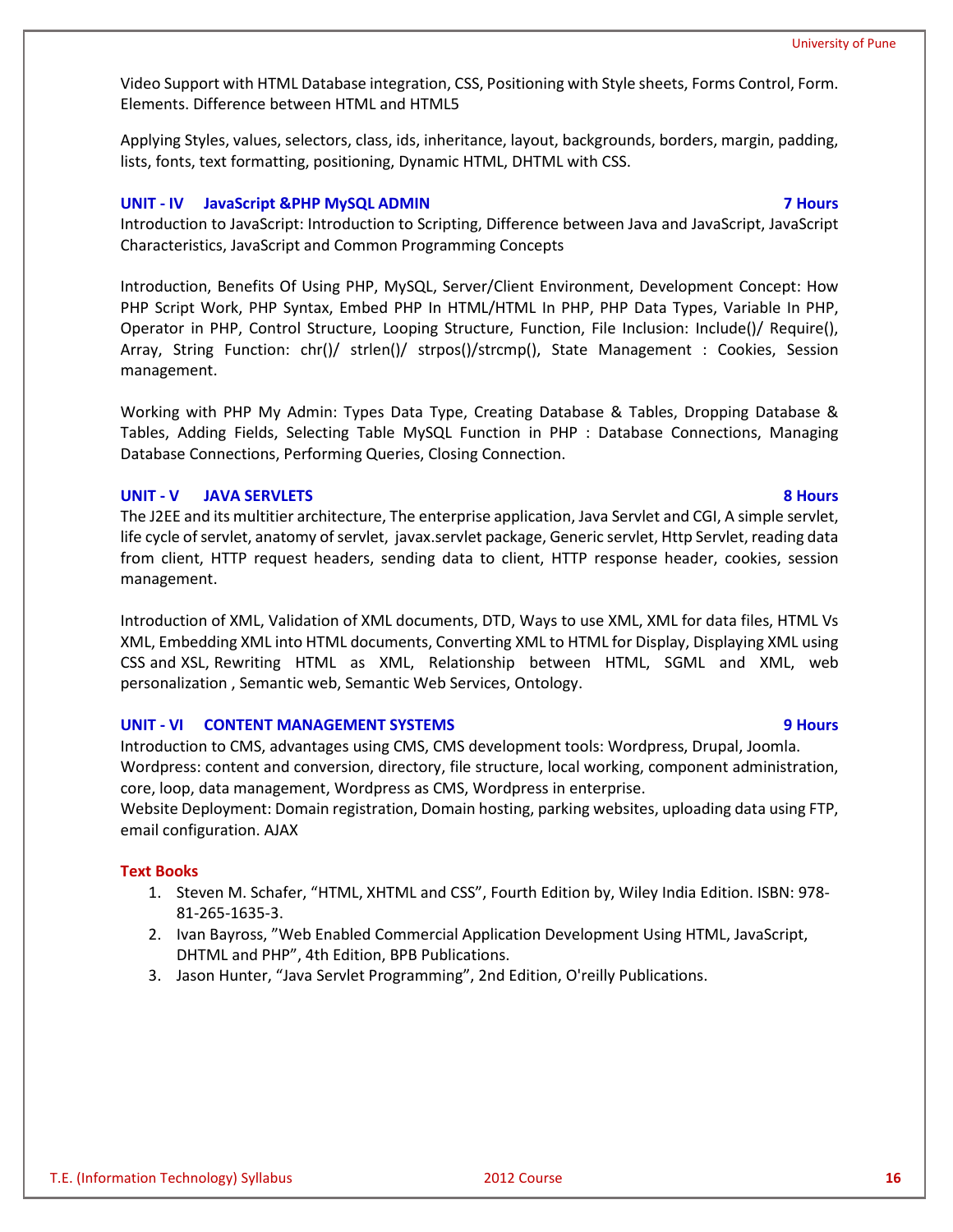- 1. Roger S. Pressman, David Lowe, "Web Engineering", Tata Mcgraw Hill Publication, 2007
- 2. Jim Keogh, "J2EE: The Complete Reference", 1st Edition , Tata McGraw Hill Pulishing Company, ISBN: 978-0-07-052912-0
- 3. Professional WordPress: Design and Development by Brad Williams, David Damstra, Hal Stern, Wrox publications
- 4. Ralpha Moseley, M.T. Savaliya, "Developing Web Applications", Wiley, 2<sup>nd</sup> Edition, ISBN : 978-81-265-3867-6
- 5. Web Technologies Black Book: HTML, JavaScript, PHP, Java, JSP, XML and AJAX by Kogent Learning Solutions Inc.
- 6. Gerti Kappel, Birgit Proll, Web Engineering, John Willey and Sons Ltd, ISBN : 978-81-265-2162-3
- 7. J2EE Architecture, an illustrative gateway to enterprise solutions: concept to Application Design and deployment by B. V. Kumar, S. Sangeetha, S. V. Subrahmanya, Tata McGraw Hill Publishing Company.
- 8. WordPress for Web developers: An introduction to web professionals by Stephanie Leary, Apress Publications.
- 9. Dr. Hiren Joshi, Web Technology and Application Development, DreamTech, ISBN : 978-93- 5004-088-1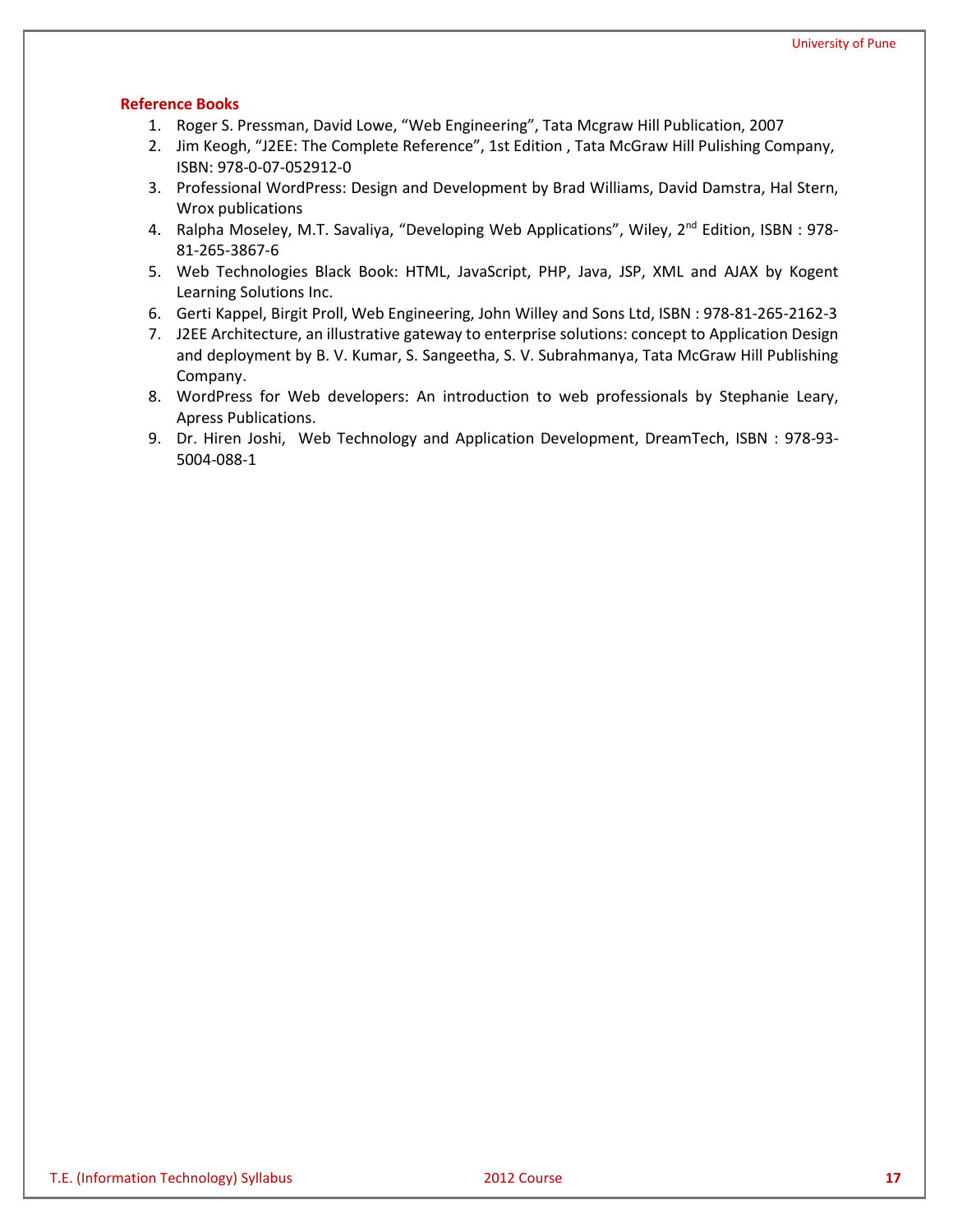### **314446 :SOFTWARE LABORATORY – I**

**Teaching Scheme:**

Practical : 4 Hours/Week

**Examination Scheme:**

Term Work : 50 Marks Practical : 50 Marks

#### **Prerequisites :**Discrete Structure

#### **Course Objectives :**

#### **Part-I**

- 1. To design and implement small size network and to understand various networking commands
- 2. To provide the knowledge of various networking tools and their related concepts
- 3. To understand various application layer protocols for its implementation in client/server environment

#### **Course Outcomes :**

#### **Part-I**

- 1. Students will be implement small size network and its use of various networking commands
- 2. Students will be able to understand and use various networking tools
- 3. Students can configure various client/server environments to use application layer protocols

#### **PART – I (Computer Network Technology)**

- 1. Installation of Local Area Network (cables, connectors, topologies, switches/ hubs, crimping tool, IP addressing scheme, Subnetting, College Network Design)
	- a. Cross-over cable
	- b. Star Topology
	- c. Hierarchical Topology
- 2. Introduction to server administration (server administration commands and their applications) and configuration of
	- a. Telnet
	- b. FTP
	- c. DHCP
- 3. UNIX Sockets: WAP program in C/C++ sockets API
	- a. TCP sockets
	- b. UDP sockets

Server accepts operation and floating point numbers from the clients; performs arithmetic operations and sends the result back to client. Server application must handle at least five clients simultaneously. Both the server and client should display input and output numbers as well as the operation. The server and client processes should be run on different machines. During evaluation, students will demonstrate via creating multiple client processes on different machines.

- 4. Using a Network Simulator (e.g. packet tracer) configure
	- a. Static Routing
	- b. RIPv2 routing protocol
	- c. EIGRP
	- d. OSPF
- 5. Using a Network Simulator (e.g. packet tracer) configure
	- a. VLAN, Dynamic trunk protocol and spanning tree protocol
	- b. RIPv2 and EIGRP on same network
	- c. WLAN with static IP addressing and DHCP with MAC security and filters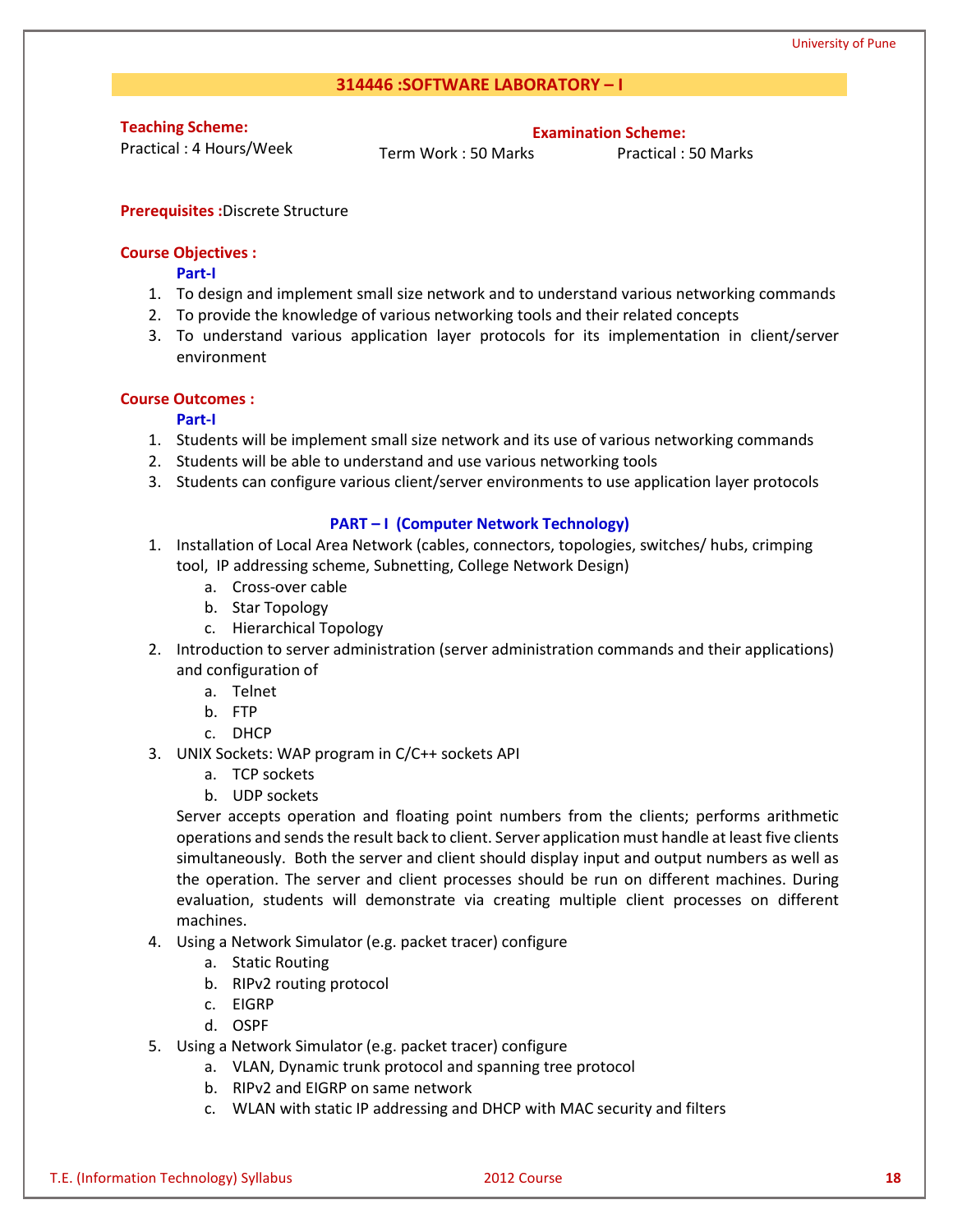- 6. Using Network Simulator 2/ OMNET simulate
	- a. Local Area Network
	- b. WLAN
- 7. Using Network Simulator 2/ OMNET simulate
	- a. MANET
	- b. WSN

### **Infrastructural Requirement:**

The laboratories should have the networking components like switches, routers etc. **Term work:**

Staff in-charge will suitably frame the above assignments and flexibility may be incorporated. Students will submit term work in the form of journal. Each assignment has to be well documented with problem definition, code documented with comments. Staff in-charge will assess the assignments continuously and grade or mark each assignment on completion date.

#### **Examination:**

Oral examination will be based on the term work submitted by the candidate and the associated theory of the assignment performed in the lab.

### **PART – II (Web Technology)**

### **A. HTML**

1. Create following table in HTML

| $\epsilon$<br>. اد<br>No. | Name | City | Mobile No. | <b>State</b><br>$\overline{\phantom{0}}$<br>Code | State |
|---------------------------|------|------|------------|--------------------------------------------------|-------|
|---------------------------|------|------|------------|--------------------------------------------------|-------|

- 2. Create a registration form using HTML form input elements viz. textbox, text area, radio button and drop down menu, check box, submit, file and reset button. Field should contain name, address, birth-date, qualification, email, phone number, gender, comments, attach photo etc. Use HTML Form elements wherever required. Align all elements using table.
- 3. Create a HTML programs using frames. Three frames displaying three different HTML files.
	- i. Frame 01 contain examples of ordered as well as unordered list
	- ii. Frame 02 contain examples of text formatting tags i.e.  $\langle b \rangle$ ,  $\langle i \rangle$ ,  $\langle u \rangle$ ,  $\langle h1 \rangle$ - $\langle h6 \rangle$ ,  $\langle p \rangle$ , sup</sub> and sub
	- iii. Frame  $03$  contain example of 3 by 4 table with data.
	- iv. Create a hyperlink in Frame 01 that opens in Frame 03

| Frame 01 | Frame 02 |
|----------|----------|
| Frame 03 |          |

#### **B. CSS**

- 1. Create a horizontal navigation bar in DIV using external CSS which contain home, about, gallery, enquiry, contacts menus. Also create the same bar in vertical alignment in another DIV in same page.
- 2. Create a following layout using CSS and display it in html file with proper border, background color, margin, border and padding.

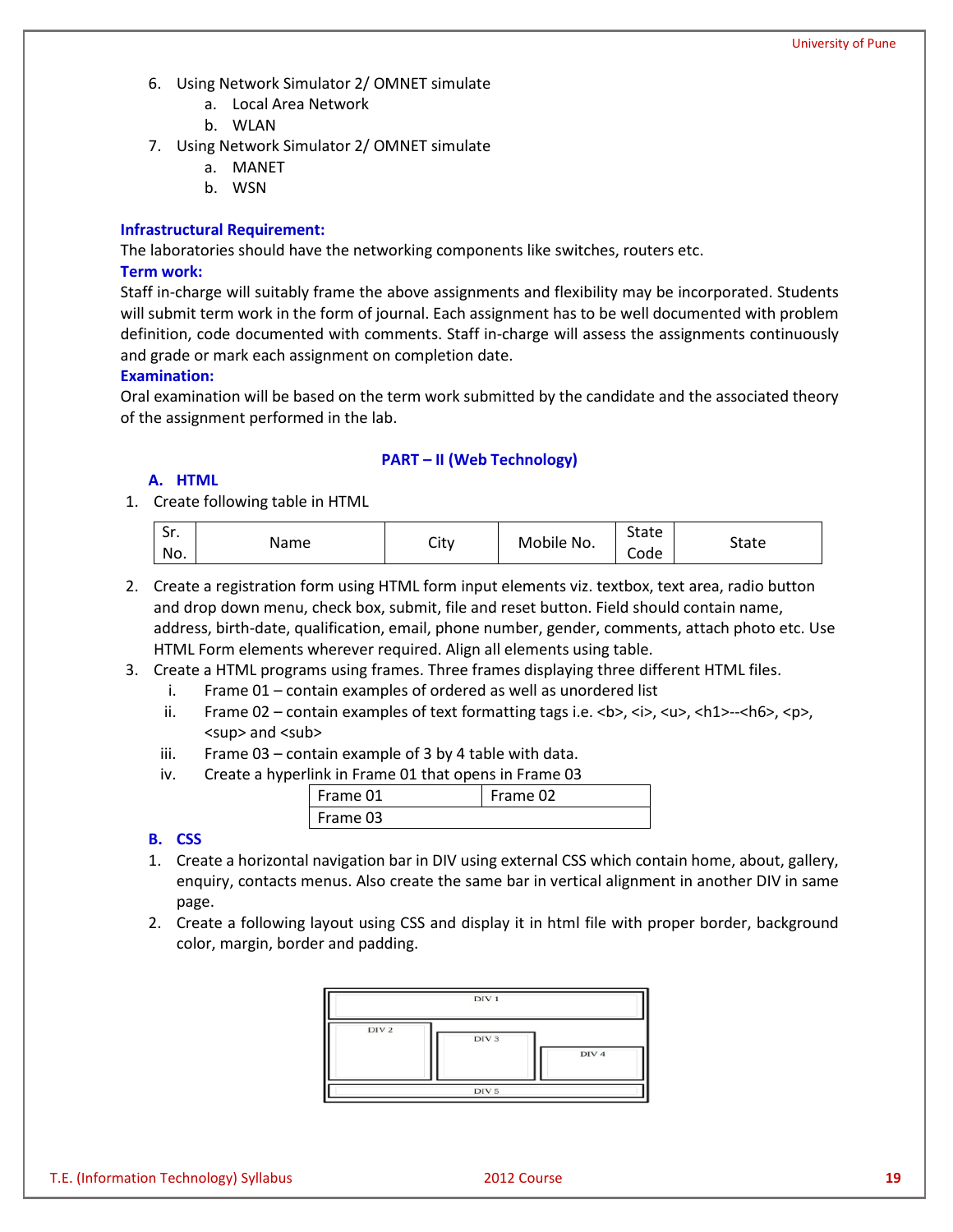### **C. PHP**

- 1. Create a PHP program in which two values submitted using form and calculate its addition, subtraction, multiplication, modulation, average and division on the same page. Find the greatest number between them and square of each of them using PHP function.
- 2. Write following program in PHP:
	- i. Validating given email address
	- ii. Change background color based on hour of a day.
	- iii. Print Fibonacci Series.

#### **D. JavaScript**

- 1. Write a Java script program to create a simple calculator.
- 2. Write following Java script program:
	- i. Create form validation program that checks the empty values from that form and alert back using alert function. Use at least 5 components.
	- ii. Display a live clock in Java script.

#### **E. PHP MYSQL Admin**

- 1. Create feedback form in PHP which contains first name, last name, address, email, comment and mobile number and store that information in database. Also create a page which displays submitted feedbacks in tabular form.
- 2. Create a login form using session handling in PHP. After successful login display name, address and other details in tabular format of logged user. Create 5 users. Also create a 'Logout' option. Store the data of user, login and password in the database.
- 3. Create a simple address book in PHP using MySQL database which contains Adding new person with address (name, phone number, email, permanent address and temporary address etc..), updating their address, deleting him from record and view all records in table.

#### **F. Java Servlets**

Create two textboxes on the HTML page named login and password. After clicking on

- i. the 'login' button the servlet will be displayed. It will show 'login successful' upon correct password else 'authentication failure' will be displayed. Make the use of HTTP Servlet or Generic Servlet.
- ii. Write a program to demonstrate the use of servlet request and response as well as doGet ( ) and doPost( ) methods. (The subject teacher should provide the appropriate problem statement for this).

#### **G. WordPress**

1. Design a website using Content management system of WordPress. Make the use of different plugins and themes of the WordPress (This practical will not be for examination).

#### **Note**

All the assignments should be conducted on Latest version of Open Source Operating Systems, tools and Multi-core CPU supporting Virtualization and Multi-Threading.

Subject teacher may frame new assignments which will have equivalent the difficulty level.

The subject teacher should allocate a project of designing a website of any specific organization to the group of two students. The students should use any one client side and one server side technology for the design. Use of content management system is not allowed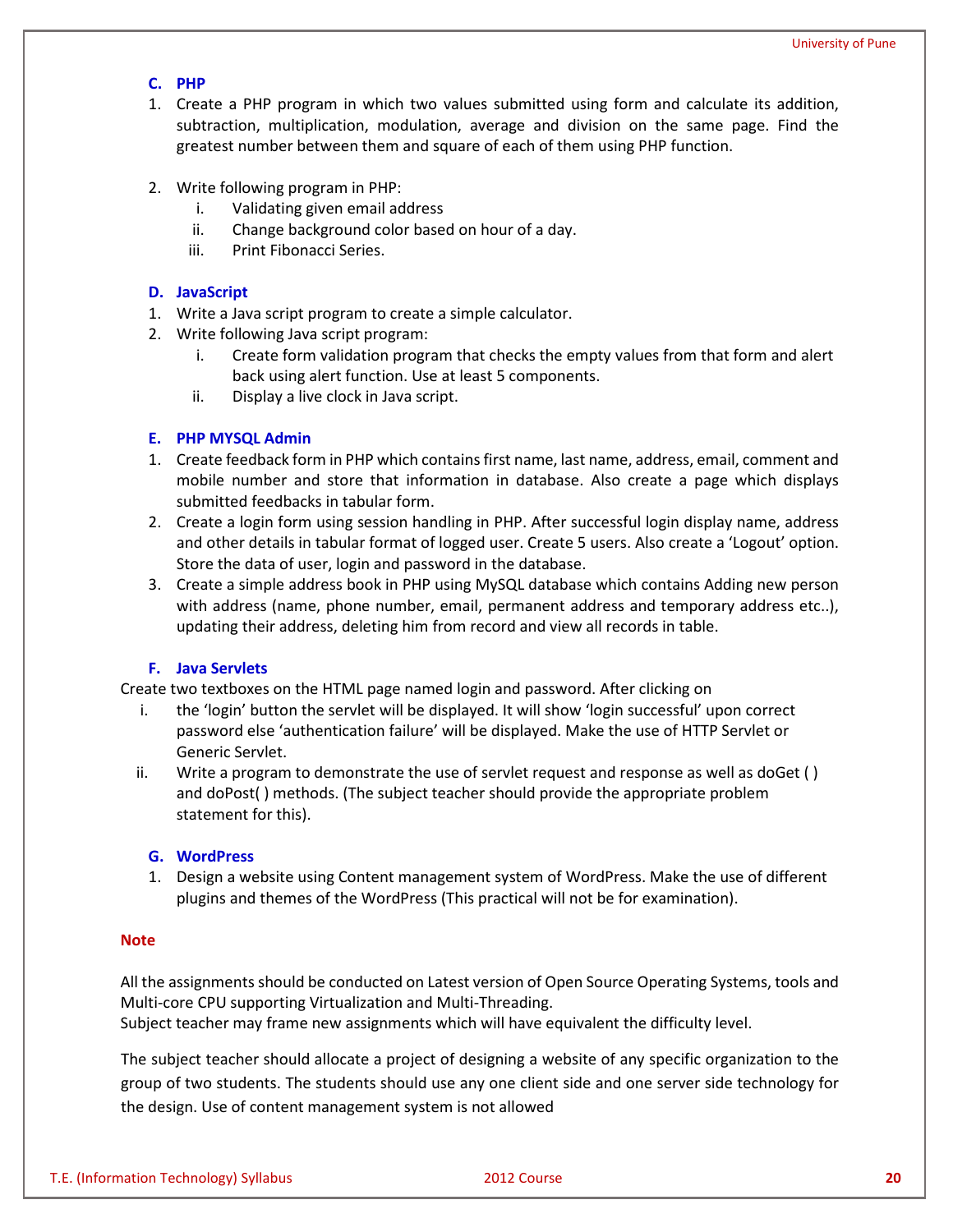- 1. HTML, XHTML and CSS, Fourth Edition by Steven M. Schafer, Wiley India Edition. ISBN: 978- 81-265-1635-3.
- 2. Web Enabled Commercial Application Development Using HTML, JavaScript, DHTML and PHP, 4th Edition by Ivan Bayross, BPB Publications.
- 3. J2EE: The Complete Reference, 1st Edition , by Jim Keogh, Tata McGraw Hill Pulishing Company, ISBN: 978-0-07-052912-0
- 4. Java Servlet Programming 2nd Edition by Jason Hunter, O'reilly Publications.
- 5. Professional WordPress: Design and Development by Brad Williams, David Damstra, Hal Stern, Wrox publications
- 6. Web Technologies Black Book: HTML, JavaScript, PHP, Java, JSP, XML and AJAX by Kogent Learning Solutions Inc.
- 7. J2EE Architecture, an illustrative gateway to enterprise solutions: concept to Application Design and deployment by B. V. Kumar, S. Sangeetha, S. V. Subrahmanya, Tata McGraw Hill Publishing Company.
- 8. Wordpress for Web developers: An introduction to web professionals by Stephanie Leary, Apress Publications.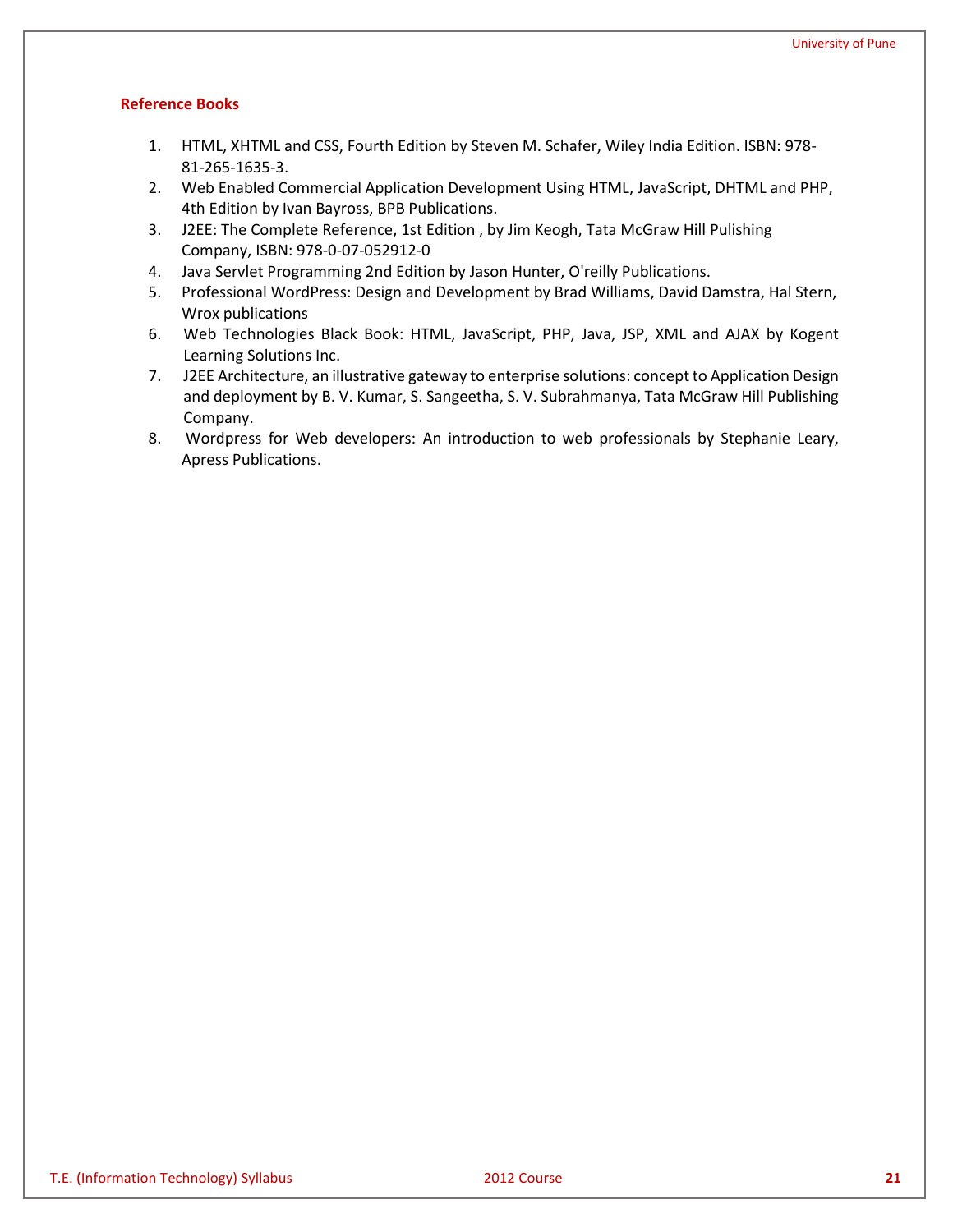#### **314447 : DATABASE MANAGEMENT SYSTEMS LABORATORY**

**Teaching Scheme:**

Practical : 4 Hours/Week

**Examination Scheme:**

Practical : 50 Marks **Oral : 50 Marks** 

**Prerequisites :**Discrete Structure

#### **Course Objectives :**

- 1. To learn and understand Database Programming Paradigms
- 2. To learn and understand SQL, PL/SQL ,NoSQL
- 3. To learn Relational Database (Open source) such as MongoDB/ Oracle/MySQL/SQL Server
- 4. To learn and understand Database Project Life Cycle.

### **Course Outcomes :**

- 1. Understanding of Database Programming Languages
- 2. Master the basics of database languages and construct queries using SQL, PLSQL, NoSQL
- 3. Master the basic concepts of Database Project Life Cycle and appreciate the applications of database systems
- 4. Understand how analytics and big data affect various functions now and in the future
- 5. Appreciate the impact of analytics and big data on the information industry and the external ecosystem for analytical and data services

### **Part – I: Database Programming Languages – SQL, PL/SQL, NoSQL**

- 1. Study of Open Source Databases : MySQL/ MongoDB/CouchDB etc
- 2. Design and Develop SQL/NoSQL DDL statements which demonstrate the use of SQL objects such as Table, View, Index, Sequence, Synonym.
- 3. Design at least 10 SQL/NoSQL queries for suitable database application using SQL/NoSQL DML statements: Insert, Select, Update, Delete with operators, functions, and set operator.
- 4. Design at least 10 SQL/NoSQL queries for suitable database application using SQL DML statements: all types of Join, Sub-Query and View.
- 5. Write a PL/SQL block to calculate the grade of minimum 10 students.
- 6. Write a PL/SQL block to implement all types of cursors.
- 7. Write a PL/SQL stored procedure and function.
- 8. Write a database Trigger (Row level and Statement level).

#### **Part – II: Large Scale Databases**

- 1. Implement aggregation and indexing with suitable example using MongoDB.
- 2. Implement Map reduces operation with suitable example using MongoDB.
- 3. Design and Implement any 5 query using MongoDB
- 4. Implement any one Concurrency Control Protocol using MongoDB and .net/Java
- 5. Create simple objects and array objects using JSON
- 6. Encode and Decode JSON Objects using Java/Perl/PHP/Python/Ruby
- 7. Implement any machine learning algorithm for BIG data

### **Part – III : Mini Project : Database Project Life Cycle**

- 1. Design and Implement any Database Application using PHP/ python/Java and MogoDB as a back end. Implement Database navigation operations (add, delete, edit etc. ) using ODBC/JDBC.
- 2. Write a program in PHP/ python/Java/.net to access stored procedure and functions using ODBC/JDBC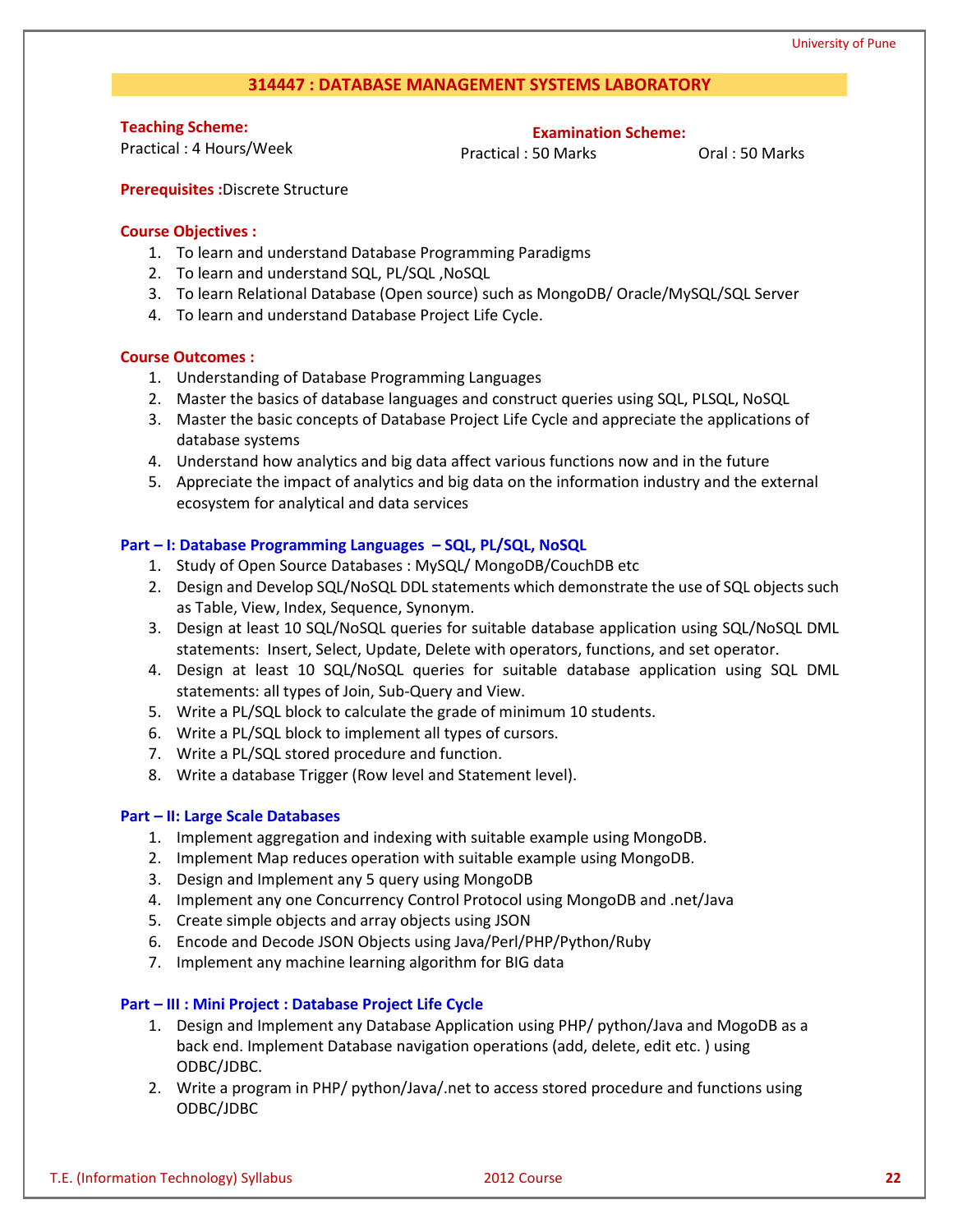University of Pune

- **Requirement Gathering and Scope**
- **Database Analysis and Design** 
	- $\triangleright$  Design Approach Bottom Up, Top Down, inside Out, Mixed strategy.
	- $\triangleright$  Design Entity Relationship Model
	- $\triangleright$  Relational Model
	- $\triangleright$  Database Normalization
- **Implementation :** 
	- Front End : Java/Perl/PHP/Python/Ruby/.net
	- $\triangleright$  Backend : MongoDB
	- $\triangleright$  Database Connectivity : ODBC/JDBC
- **Testing : Data Validation**

Group of students should submit the Project Report which will be consist of Title of the Project, Abstract, Introduction, scope, Requirements, Data Modeling features, Data Dictionary, Relational Database Design, Database Normalization, Graphical User Interface, Source Code, Testing document, Conclusion.

Instructor should maintain progress report of mini project throughout the semester from project group and assign marks as a part of the term work Instructions:

- Instructor should frame minimum six Practical Assignments on **Part I**
- Instructor should frame minimum seven Practical Assignments on **Part II**
- Instructor should frame minimum two Practical Assignments and Develop mini project on **Part III**
- Submission of each Practical Assignment should be in the form of handwritten write-ups/ printout of source code and output
- Instructor should assign a mini project to a group of 3 4 students based Part III
- Practical Examination will be based on the all topics covered from Part I, Part II & Part III and questions will be asked to judge understanding of practical performed at the time of practical examination

All the assignments should be conducted on Latest version of Open Source Operating Systems, tools and Multi-core CPU supporting Virtualization and Multi-Threading.

- 1. "SQL and PL/SQL for Oracle 10g Black Book", Dr. P. S. Deshpande, DreamTech
- 2. "SQL, PL/SQL: The Programming Language of Oracle", Ivan Bayross, BPB Publication
- 3. "Oracle 9i/10g The Complete Reference", Kevin Loney, George Koch, Tata McGraw Hill
- 4. "Managing and Using MySQL", Reese G., Yarger R., King T., Williums H, 2nd Edition, Shroff Publishers and Distributors Pvt. Ltd., ISBN 81 - 7366 - 465 – X
- 5. " SQL Server Black Book", Dalton Patrik, DreamTech Press
- 6. MongoDB ,O'Reilly Publications
- 7. Hadoop, O'Reilly Publications
- 8. Data Mining: Concepts and Techniques by Jiawei Han, Micheline Kamber, Jian Pei, Elsevier
- 9. http://www.tutorialspoint.com/json/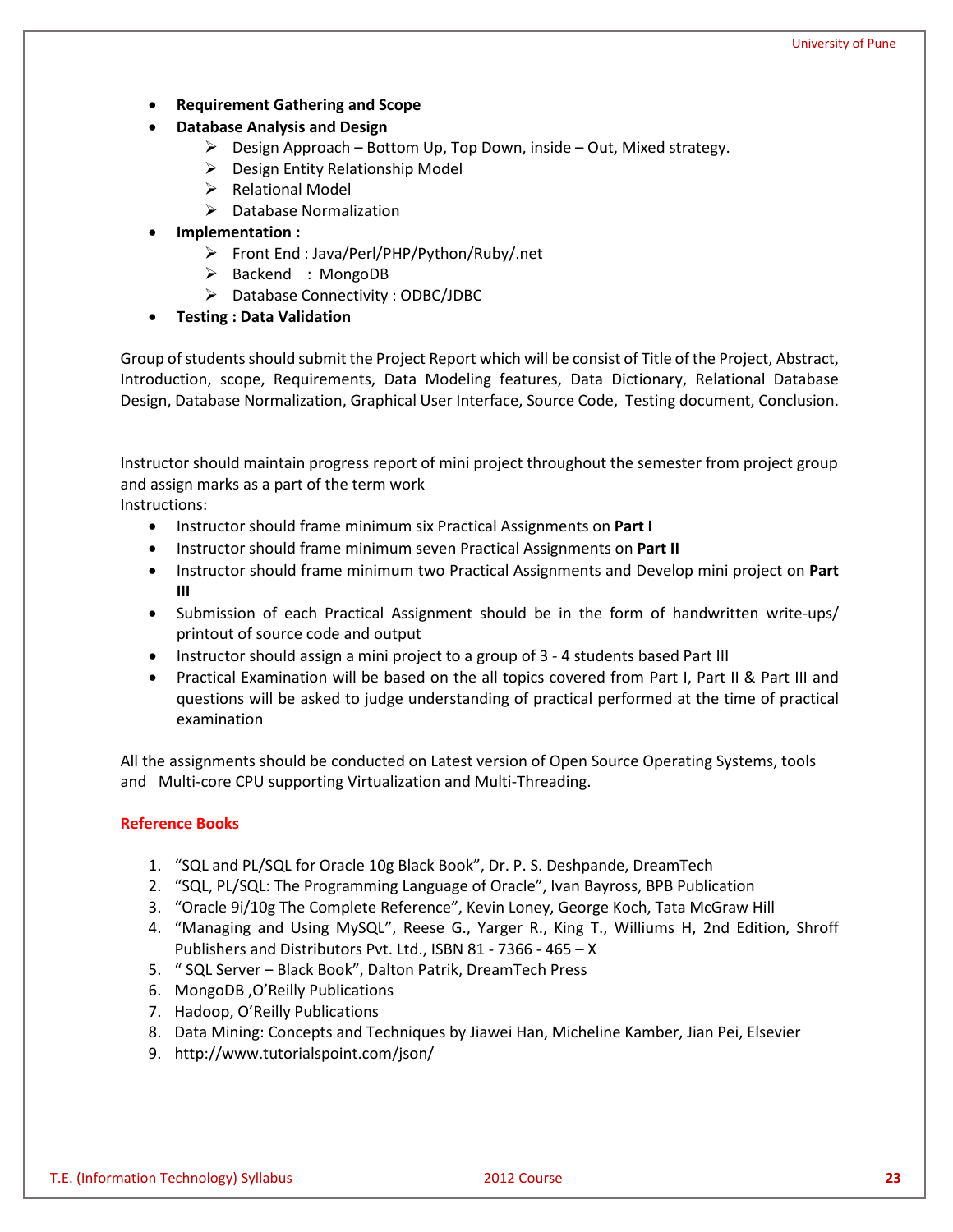### **314448 : EMPLOYABILITY SKILL DEVELOPMENT LABORATORY (SUBJECT 1 - 3)**

#### **Teaching Scheme:**

Lectures: 1 Hour/Week Practical : 2 Hours/Week

**Examination Scheme:** In-Semester Assessment Term-work – 50 Marks

#### **Preamble :**

Some of the topics or units or some part the unit/topic included in the syllabus should give as self-study to the student/group of students. College will select one subject from the following subjects:

#### **Course Objectives :**

- 1. To raise students' awareness of the need to learn from a wide range of opportunities to develop and practice employability skills that will meet the expectations of the employers.
- 2. To encourage students in taking responsibility for their personal, professional and academic development.
- 3. To develop an enterprise and entrepreneurship culture among the students.
- 4. To increase interaction with employers, resulting in a larger number of employment related activities for student learning.
- 5. To encourage the students to self-study some of the topics/technologies which may not part of their curriculum but helping them to improve their professional skills

#### **Course Outcomes :**

Students will be able to

- 1. Learn and practice the technologies expected by the employers.
- 2. Have awareness about recent professional trends and practices followed by the employment market.
- 3. Have an exposure to entrepreneurship traits.
- 4. Apply their skills for personal and professional growth.
- 5. Self-study

#### **SUBJECT-1: CLOUD INFRASTRUCTURE AND SERVICES**

#### **Course Overview**

The Cloud Infrastructure and Services (CIS) course educates participants about cloud deployment and service models, cloud infrastructure, and the key considerations in migrating to cloud computing. For all definitions of cloud computing, the course has resorted to the U.S. National Institute of Standards and Technology as a guide. The course covers technologies required to build classic (traditional), virtualized, and cloud data center environments. These technologies include compute, storage, networking, desktop and application virtualization. Additional areas of focus include backup/recovery, business continuity, security, and management. Students will learn about the key considerations and steps involved in transitioning from the current state of their data center to a cloud computing environment. Upon completing this course, participants will have the knowledge to make informed decisions about migrating to cloud infrastructure and choosing the best deployment model for their organization.

### **UNIT – I JOURNEY TO THE CLOUD 5 Hours**

This unit focuses on the business drivers, definition, essential characteristics, and phases of journey to the Cloud. Business drivers for Cloud computing, Definition of Cloud computing, Characteristics of Cloud computing as per NIST, Steps involved in transitioning from Classic data center to Cloud computing environment.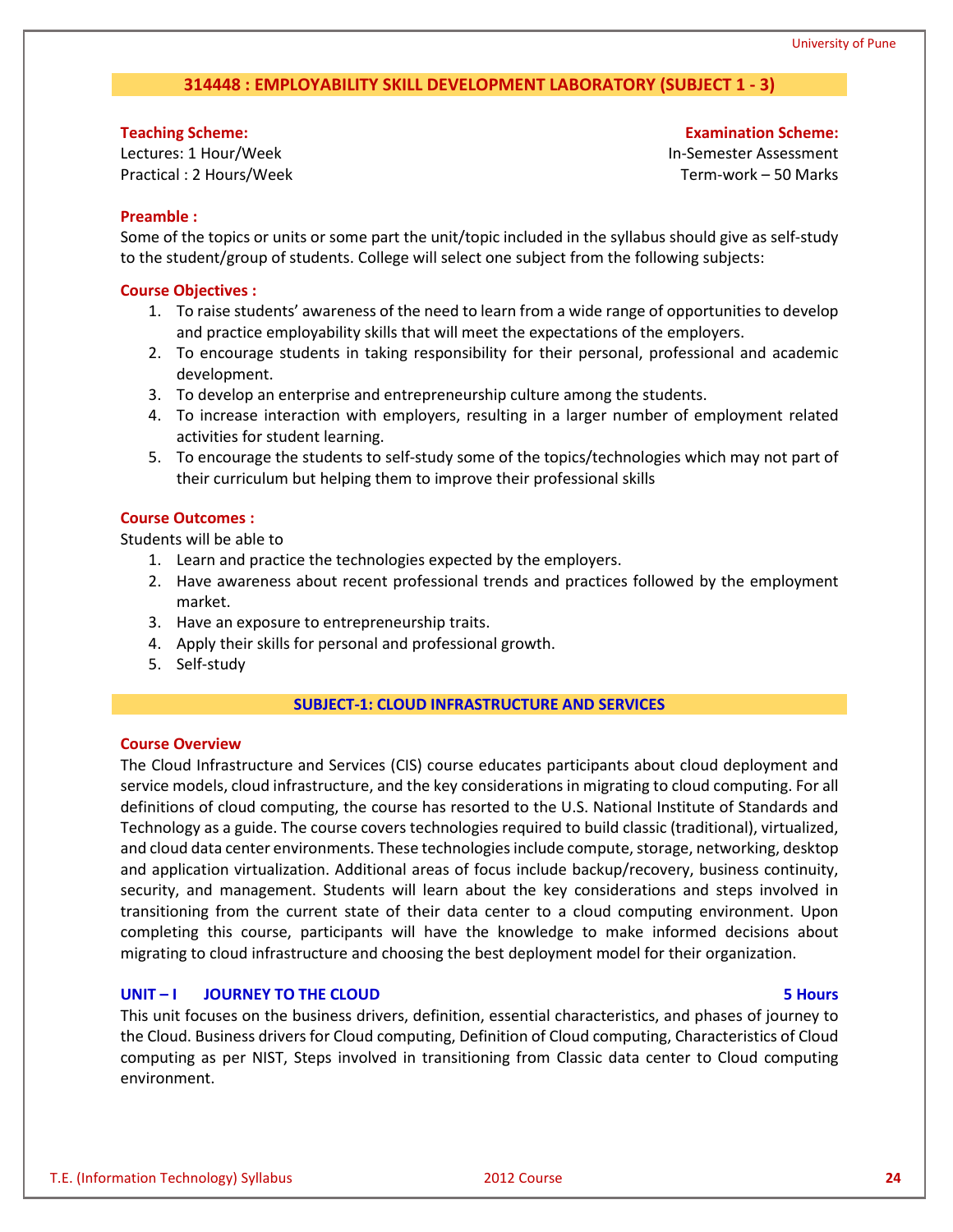# **UNIT – II CLASSIC DATA CENTER (CDC) 5 Hours**

This unit focuses on the key elements of CDC – compute, storage, and network, with focus on storage networking, business continuity, and data center management. Application, DBMS, Compute, Storage and Networking, Object based and Unified storage technologies, Business continuity overview and backup, Replication technologies, CDC Management.

### **UNIT – III VIRTUALIZED DATA CENTER (VDC) 5 Hours**

This unit focuses on virtualization of core technologies in a data center, leading to Virtualized Data Center (VDC). It explains the fundamental concepts of compute, storage, networking, desktop and application virtualization. Concepts and techniques employed for ensuring business continuity in a virtualized data center. Compute, Storage, Network virtualization techniques, Virtual machine (VM) components and process of converting physical to VMs, Block and file level storage virtualization, Virtual provisioning and automated storage tiering, Virtual LAN (VLAN) and Virtual SAN (VSAN) and their benefits, Key network traffic management techniques in VDC, Methods for implementing desktop virtualization, their benefits, and considerations, Application virtualization methods, benefits, and considerations, Backup and recovery of Virtual Machines (VMs), VM replication and migration technologies, Recovery options from total site failure due to a disaster

#### **UNIT – IV CLOUD COMPUTING AND INFRASTRUCTURE 5 Hours**

This unit focuses on the essential characteristics of Cloud Computing, the different Cloud services and deployment models, the economics of Cloud, Cloud infrastructure components, and Cloud service creation processes. Cloud service management processes that ensure that the delivery of Cloud services is aligned with business objectives and expectations of Cloud service consumers. Cloud services models, Cloud deployment models, Economics of Cloud, Cloud infrastructure components, Cloud service creation processes, Cloud service management processes

### **UNIT – V CLOUD SECURITY AND MIGRATION TO CLOUD 5 Hours**

This unit focuses on security concerns and migration considerations to cloud. Key security concerns and threats and details Cloud model suitable for different categories of users. Security concerns and counter measures in a VDC and Cloud environment, Governance, Risk, and Compliance aspects in Cloud, Cloud security best practices, Cloud models suitable for different categories of users, Considerations for choosing applications suitable for Cloud, Different phases to adopt the Cloud

#### **Open Source Software Provided:**

- 1. VMware Player
- 2. VMware Hypervisor
- 3. VMware Converter
- 4. Open Stack
- 5. KVM
- 6. VMware V center Converter
- 7. VMware Compliance Checker
- 8. Unified Infrastructure Manager
- 9. Google App Engine
- 10. Cloud Foundry

#### **Lab Exercises with the above Open Source software's:**

- 1. Creating a Virtual Machine (VM) on a Guest Operating System.
- 2. Creating a Virtual Machine as a Bare Metal Hypervisor.
- 3. Dynamically adding and reducing the resources on Hot VMs.
- 4. Running Multiple Concurrent operating system using a bare Metal Hypervisor.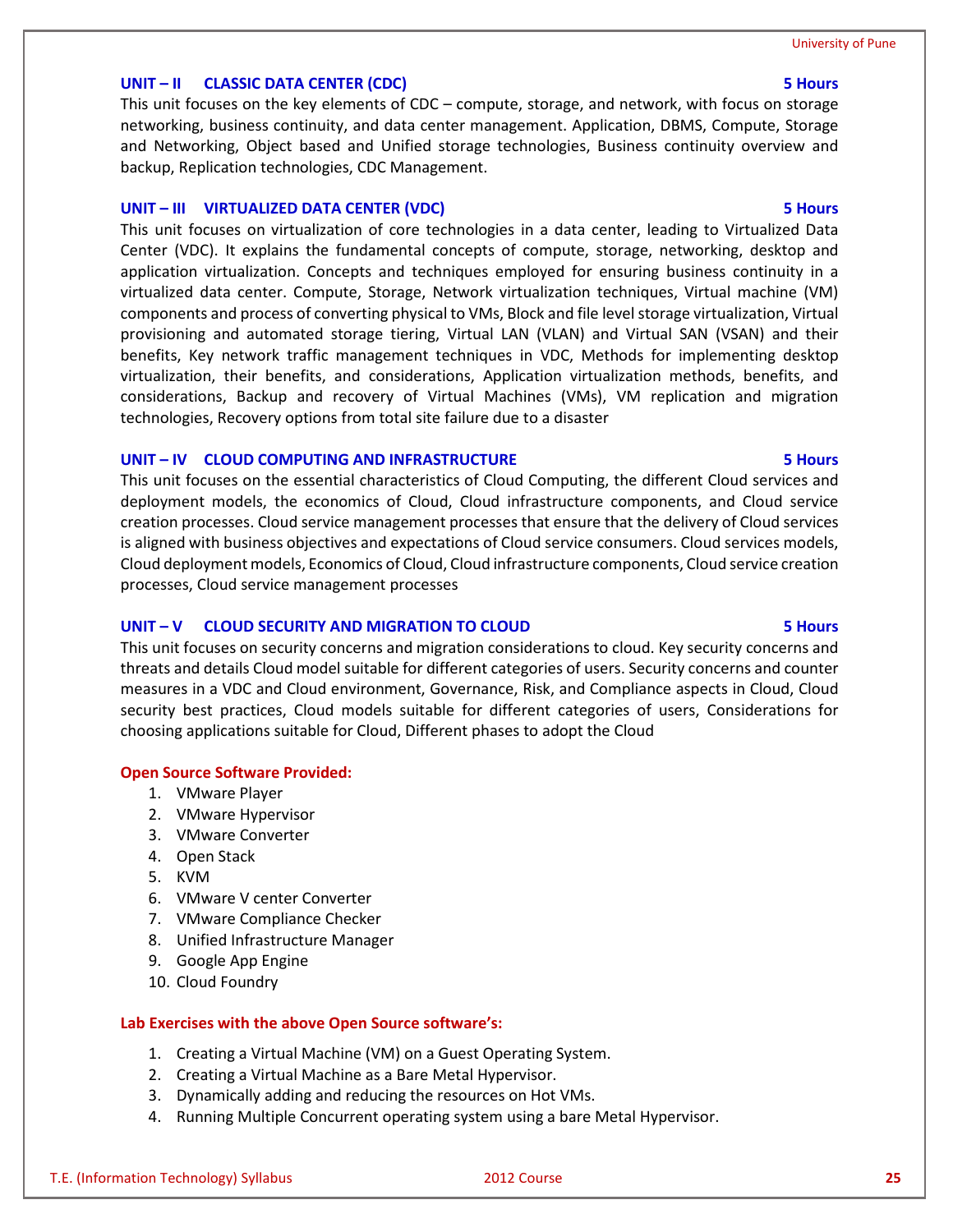- 5. Creating virtual Switches in the hypervisor.
- 6. Creating a Virtual Network to allow VM to VM communication.
- 7. Creating of cloud Services to be hosted as either, Infrastructure as a service
- 8. Using Platform as a Service to upload any application

- 1. Cloud Computing: A Practical Approach Author: Anthony T. Velte, Publisher: Tata Mcgraw Hill Education Private Limited(2009), ISBN: 0070683514
- 2. Cloud Computing For Dummies Author: Halper Fern, Kaufman Marcia, Bloor Robin, Hurwit Judith, and Publisher: Wiley India Pvt. Ltd. (2009 ), ISBN: 8126524871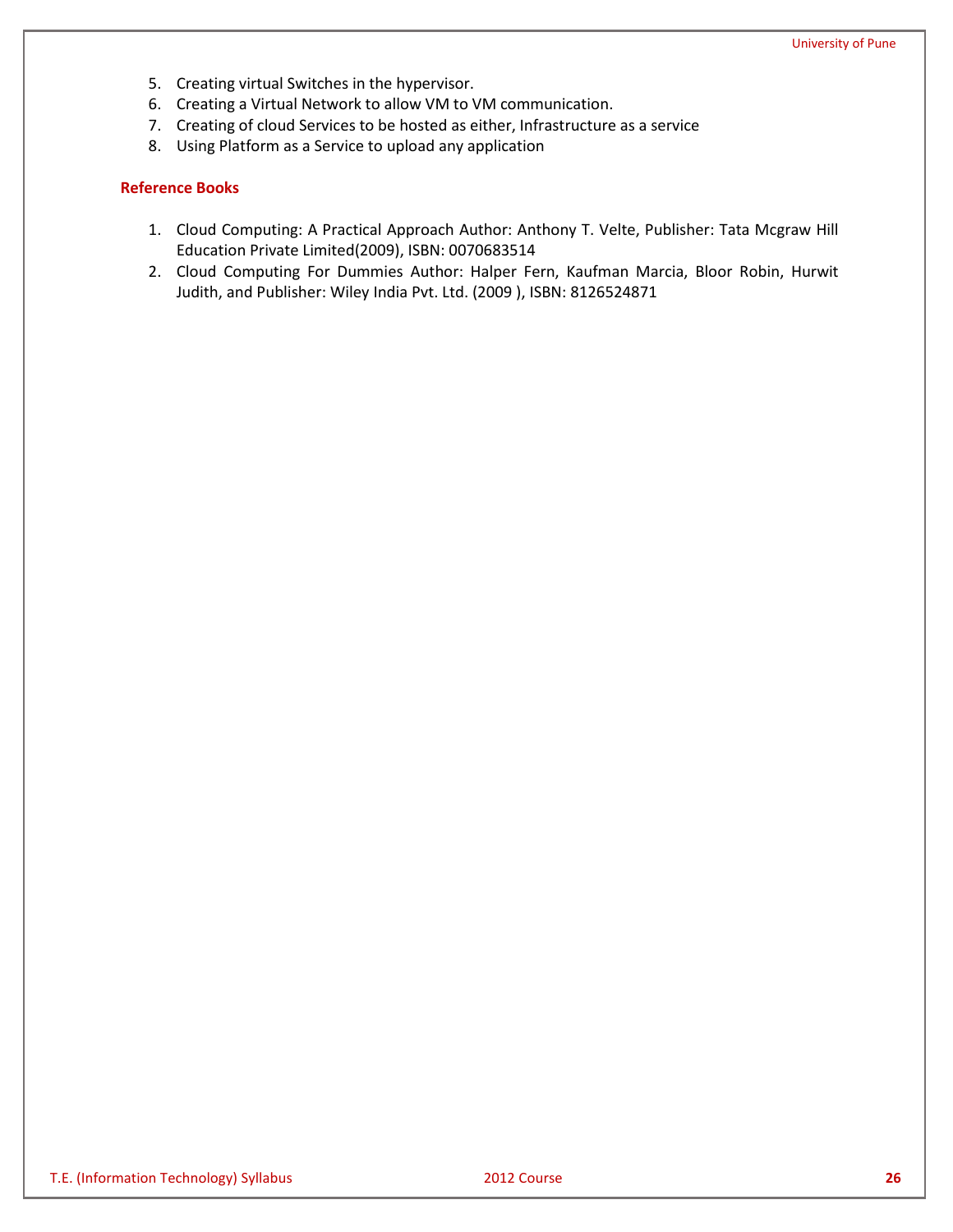#### University of Pune

#### **SUBJECT-2: DATA SCIENCE AND BIG DATA ANALYTICS**

#### **Course Overview**

This course provides practical foundation level training that enables immediate and effective participation in big data and other analytics projects. It establishes a baseline of skills that can be further enhanced with additional training and real-world experience. The course provides an introduction to big data and a Data Analytics Lifecycle Process to address business challenges that leverage big data. It provides grounding in basic and advanced analytic methods and an introduction to big data analytics technology and tools, including MapReduce and Hadoop. The course has extensive labs throughout to provide practical opportunities to apply these methods and tools to real-world business challenges and includes a final lab in which students address a big data analytics challenge by applying the concepts taught in the course in the context of the Data Analytics Lifecycle.

#### **UNIT – I INTRODUCTION TO BIG DATA ANALYTICS 5 Hours**

This unit focuses on Big Data Overview, State of the Practice of Analytics, Big Data Analytics in Industry Verticals. It also covers Overview of Data Analytics Lifecycle, Discovery, Data Preparation, Model Planning, Model Building, Communicating Results and Findings, Operationalizing.

#### **UNIT – II USING R FOR INITIAL ANALYSIS OF THE DATA 5 Hours**

This Unit focuses on Introduction to Using R Initial Exploration and Analysis of the Data Using R Basic Data Visualization Using R. Use the R package as a tool to perform basic data analytics, reporting, and apply basic data visualization techniques to your data. Apply basic analytics methods such as distributions, statistical tests and summary operations, and differentiate between results that are statistically sound vs. statistically significant. Identify a model for your data and define the null and alternative hypothesis

#### **UNIT – III ADVANCED ANALYTICS AND STATISTICAL MODELING FOR BIG DATA – THEORY AND METHODS 5 Hours**

This unit focuses on examining analytic needs and select an appropriate technique based on business objectives; initial hypotheses; and the data's structure and volume. Apply some of the more commonly used methods in Analytics solutions Explain the algorithms and the technical foundations for the commonly used methods. Explain the environment (use case) in which each technique can provide the most value. Use appropriate diagnostic methods to validate the models created Use R and in-database analytical functions to fit, score and evaluate models

#### **UNIT – IV ADVANCED ANALYTICS AND STATISTICAL MODELING FOR BIG DATA – TECHNOLOGY & TOOLS 5 Hours**

This unit is about learning various tools to Perform Analytics on Unstructured data using MapReduce Programming paradigm. Use Hadoop, HDFS, HIVE,PIG and other products in the Hadoop ecosystem for unstructured data analytics

Effectively use advanced SQL functions and Greenplum extensions for in-database analytics. Use MADlib to solve analytics problems in-database

#### **UNIT – V ENDGAME - OPERATIONALIZING AN ANALYTICS PROJECT 5 Hours**

This unit focuses on Articulate three tasks needed to operationalize an analytics project. Explain how the four common deliverables of an analytics lifecycle project meet the needs of key stakeholders. Use a framework for creating final presentations for sponsors and analysts. Evaluate a data visualization and identify ways to improve it. Apply these concepts to a big data analytics problem in the final lab.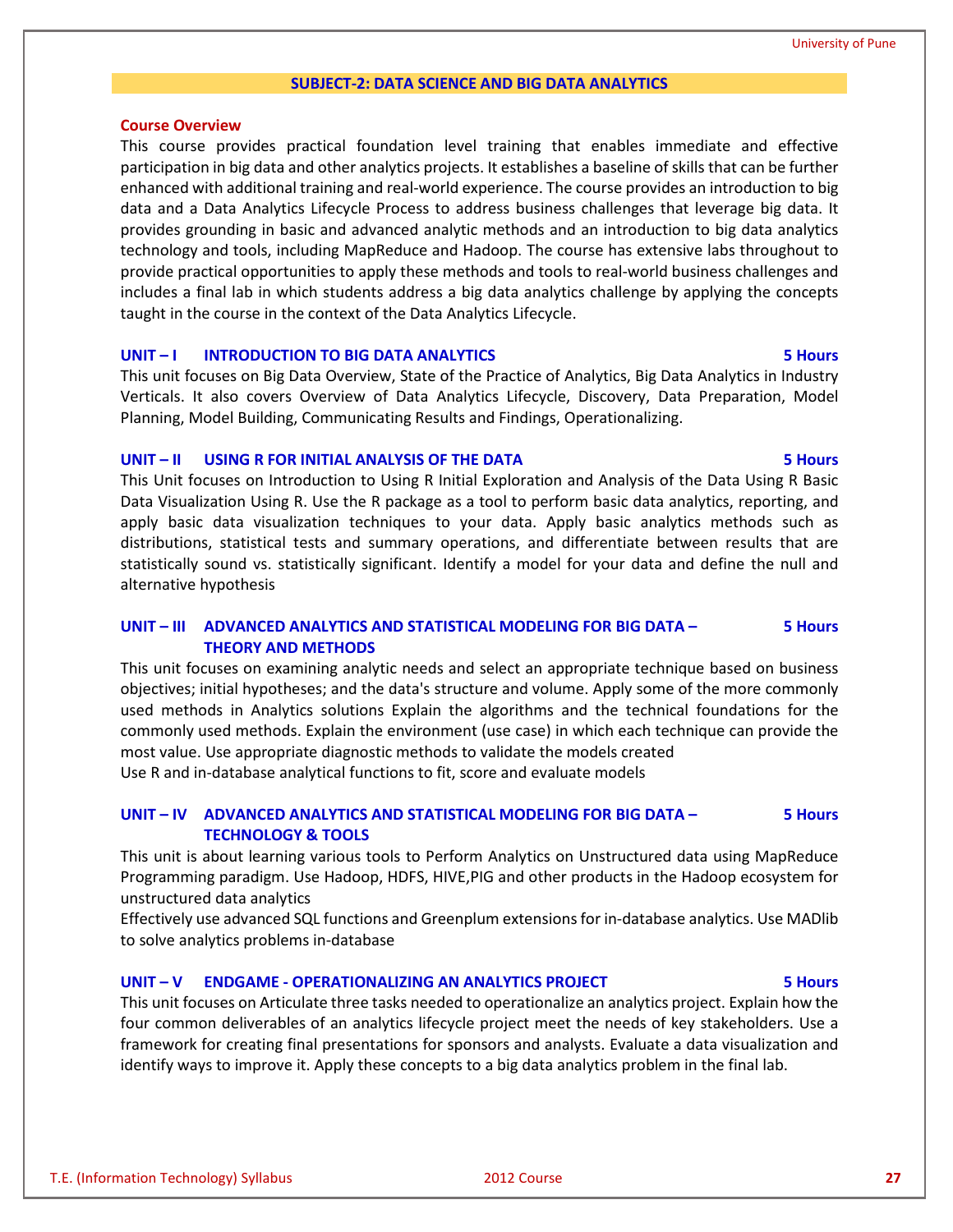#### **Reference Books**

- 1. Cloud Computing: A Practical Approach Author: Anthony T. Velte, Publisher: Tata Mcgraw Hill Education Private Limited(2009), ISBN: 0070683514
- 2. Cloud Computing For Dummies Author: Halper Fern, Kaufman Marcia, Bloor Robin, Hurwit Judith, Publisher: Wiley IndiaPvt. Ltd. (2009 ), ISBN: 8126524871

#### **LABORATORY EXERCISE - DATA SCIENCE AND BIG DATA ANALYTICS**

#### **Open Source Software's used:**

- **a. R Studio**
- **b. Greenplum Hadoop**

#### **Lab. 1 Introduction to Data Environment**

#### Purpose

The first lab introduces the *Analytics Lab Environment* you will be working on throughout the course. After completing the tasks in this lab you should able to:

- a. Authenticate and access the Virtual Machine (VM) assigned to you for all of your lab exercises
- b. Use SQL and Meta commands in PSQL to navigate through the data sets
- c. Create subsets of the *data*, using *table joins and filters* to analyze subsequent lab exercises

#### **Tasks**

Tasks you will complete in this lab exercise include:

- a. Exploring databases and datasets
- b. Using PSQL statements and Meta commands.
- c. Creating subsets of data for use in subsequent lab exercises

#### Lab. Reference

- a. PSQL Commands Quick Reference
- b. PSQL Meta Commands Quick Reference
- c. Surviving LINUX Quick Reference
- d. R Quick Reference

#### **Lab. 2 Introduction to R**

#### Purpose

This lab introduces you to the use of the R statistical package within the Data Science and Big Data Analytics environment. After completing the tasks in this lab you should able to:

a. Read data sets into R, save them, and examine the contents

#### Tasks

Tasks you will complete in this lab include:

- a. Invoke the R environment and examine the R workspace
- b. Read tables created in Lab 1 into the R statistical package
- c. Examine, manipulate and save data sets
- d. Exit the R environment

### Lab. Reference

- a. R Commands Quick Reference
- b. Surviving LINUX Quick Reference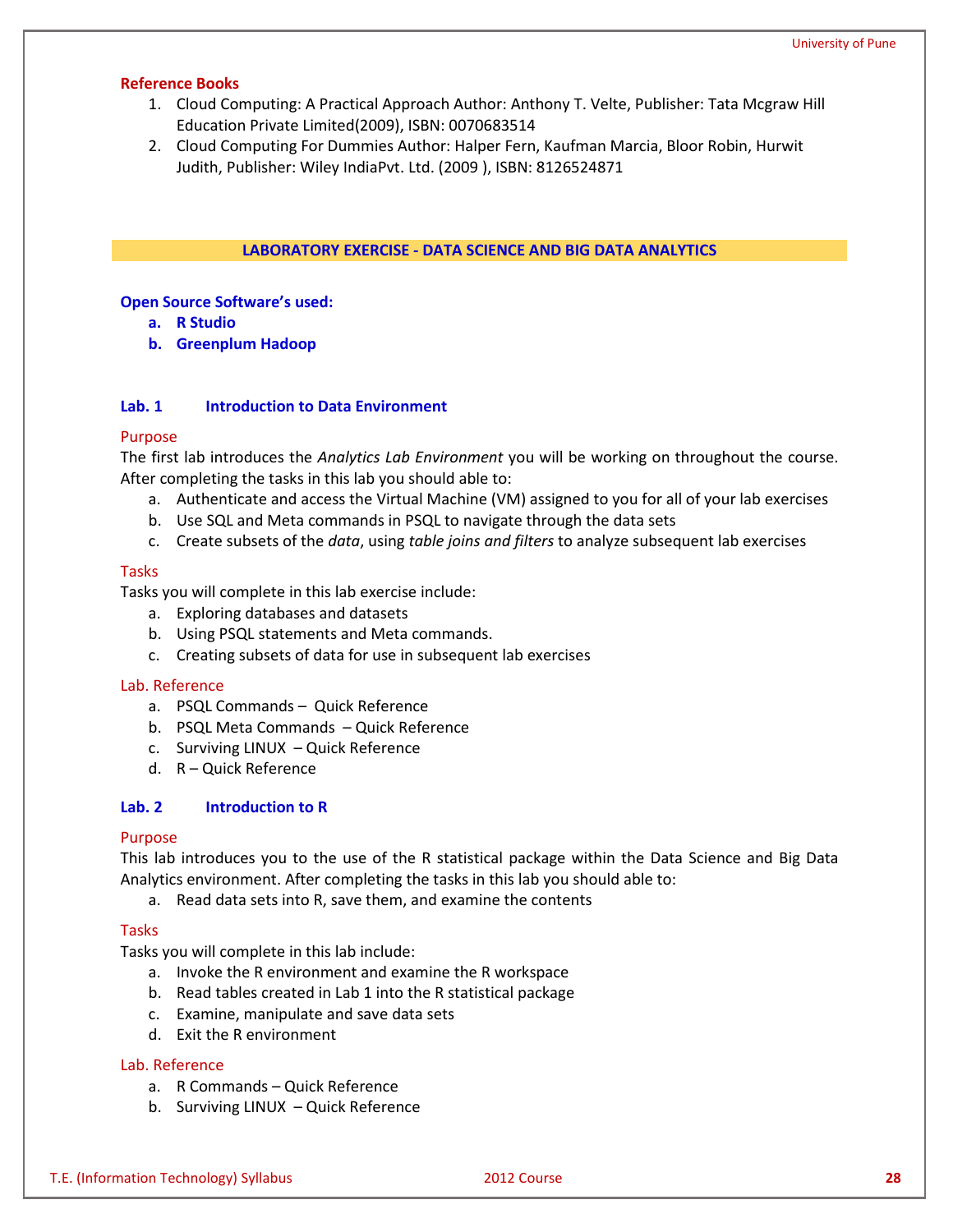### **Lab. 3 Basic Statistics, Visualization, and Hypothesis Tests**

#### Purpose

The lab introduces you to the analysis of data using the R statistical package within the Data Science and Big Data Analytics environment. After completing the tasks in this lab you should able to:

- a. Perform summary (descriptive) statistics on the data sets
- b. Create basic visualizations using R both to support investigation of the data as well as exploration of the data
- c. Create plot visualizations of the data using a graphics package
- d. Test a hypothesis about the data

#### Tasks

Tasks you will complete in this lab include:

- a. Reload data sets into the R statistical package
- b. Perform summary statistics on the data
- c. Remove outliers from the data
- d. Plot the data using R
- e. Plot the data using lattice and ggplot
- f. Test a hypothesis about the data

#### Lab. Reference

- a. R Commands Quick Reference
- b. Surviving LINUX Quick Reference

### **Lab. 4 K-means Clustering**

#### Purpose

This lab is designed to investigate and practice K-means Clustering. After completing the tasks in this lab you should able to:

- a. Use R functions to create K-means Clustering models
- b. Use ODBC connection to the database and execute SQL statements and load datasets from the database in an R environment
- c. Visualize the effectiveness of the K-means Clustering algorithm using graphic capabilities in R
- d. Use MADlib functions for K-means clustering

#### Task

Tasks you will complete in this lab include:

- a. Use the R -Studio environment to code K-means Clustering models
- b. Use the ODBC connection in the R environment to create the average household income from the census database as test data for K-means Clustering
- c. Use R graphics functions to visualize the effectiveness of the K-means Clustering algorithm
- d. Use MADlib functions for K-means clustering

#### Lab. Reference

http://www.statmethods.net/advstats/cluster.html (originally from Everitt & Hothorn).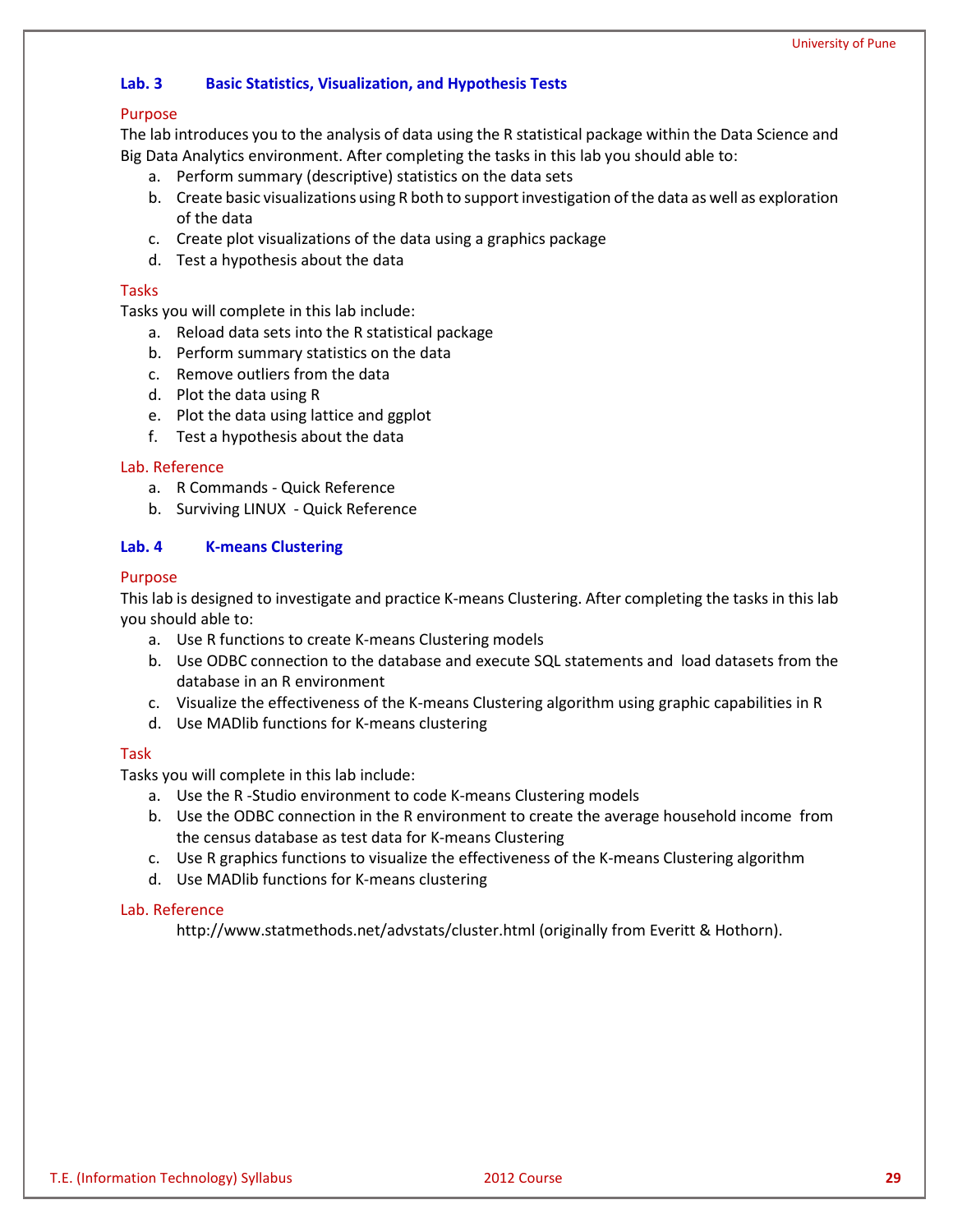### **Lab. 5 Association Rules**

#### Purpose

This lab is designed to investigate and practice Association Rules. After completing the tasks in this lab you should able to:

a. Use R functions for Association Rule based models

### Tasks

Tasks you will complete in this lab include:

- a. Use the R -Studio environment to code Association Rule models
- b. Apply constraints in the Market Basket Analysis methods such as minimum thresholds on support and confidence measures that can be used to select interesting rules from the set of all possible rules
- c. Use R graphics "arules" to execute and inspect the models and the effect of the various thresholds

#### Lab. Reference

The groceries data set - provided for arules by Michael Hahsler, Kurt Hornik and Thomas Reutterer. http://rss.acs.unt.edu/Rdoc/library/arules/html/Groceries.html

a. Michael Hahsler, Kurt Hornik, and Thomas Reutterer (2006) Implications of probabilistic data modeling for mining association rules. In M. Spiliopoulou, R. Kruse, C. Borgelt, A. Nuernberger, and W. Gaul, editors, From Data and Information Analysis to Knowledge Engineering, Studies in Classification, Data Analysis, and Knowledge Organization, pages 598-605. Springer-Verlag.

### **Lab. 6 Linear Regression**

### Purpose

This lab is designed to investigate and practice the Linear Regression method. After completing the tasks in this lab you should able to:

- a. Use R functions for Linear Regression (Ordinary Least Squares OLS)
- b. Predict the dependent variables based on the model
- c. Investigate different statistical parameter tests that measure the effectiveness of the model

#### Task

Tasks you will complete in this lab include:

- a. Use the R -Studio environment to code OLS models
- b. Review the methodology to validate the model and predict the dependent variable for a set of given independent variables
- c. Use R graphics functions to visualize the results generated with the model

#### Lab. Reference

- a. R Commands Quick Reference
- b. Surviving LINUX Quick Reference

#### **Lab. 7 Logistic Regression**

#### Purpose

This lab is designed to investigate and practice the Logistic Regression method. After completing the tasks in this lab you should able to:

- a. Use R functions for Logistic Regression also known as Logit)
- b. Predict the dependent variables based on the model
- c. Investigate different statistical parameter tests that measure the effectiveness of the model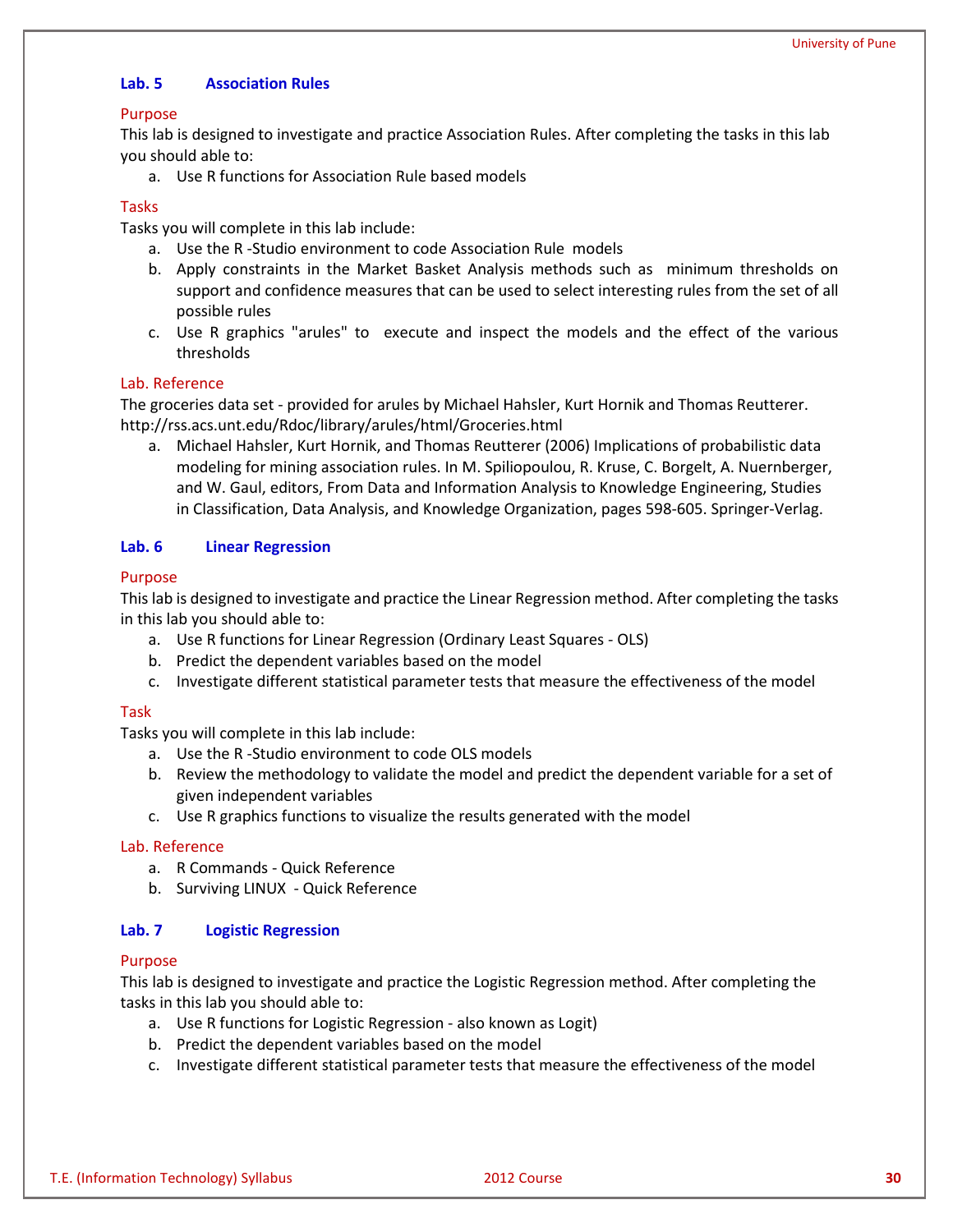#### Tasks

Tasks you will complete in this lab include:

- a. Use R -Studio environment to code Logit models
- b. Review the methodology to validate the model and predict the dependent variable for a set of given independent variables
- c. Use R graphics functions to visualize the results generated with the model

### Lab. Reference

- a. R Commands Quick Reference
- b. Surviving LINUX Quick Reference

### **Lab. 8 Naive Bayesian Classifier**

### Purpose

This lab is designed to investigate and practice the Naïve Bayesian Classifier analytic technique. After completing the tasks in this lab you should be able to:

- a. Use R functions for Naïve Bayesian Classification
- b. Apply the requirements for generating appropriate training data
- c. Validate the effectiveness of the Naïve Bayesian Classifier with the big data

### Task

Tasks you will complete in this lab include:

- a. Use R -Studio environment to code the Naïve Bayesian Classifier
- b. Use the ODBC connection to the "census" database to create a training data set for Naïve Bayesian Classifier from the big data
- c. Use the Naïve Bayesian Classifier program and evaluate how well it predicts the results using the training data and then compare the results with original data

#### Lab. Reference

- a. R Commands Quick Reference
- b. Surviving LINUX Quick Reference

### **Lab. 9 Decision Trees**

#### Purpose

This lab is designed to investigate and practice Decision Tree (DT) models covered in the course work. After completing the tasks in this lab you should able to:

- a. Use R functions for Decision Tree models
- b. Predict the outcome of an attribute based on the model

#### Tasks

Tasks you will complete in this lab include:

- a. Use the R -Studio environment to code Decision Tree Models
- b. Build a Decision Tree Model based on data whose schema is composed of attributes
- c. Predict the outcome of one attribute based on the model

#### Lab. Reference

- a. R Commands Quick Reference
- b. Surviving LINUX Quick Reference.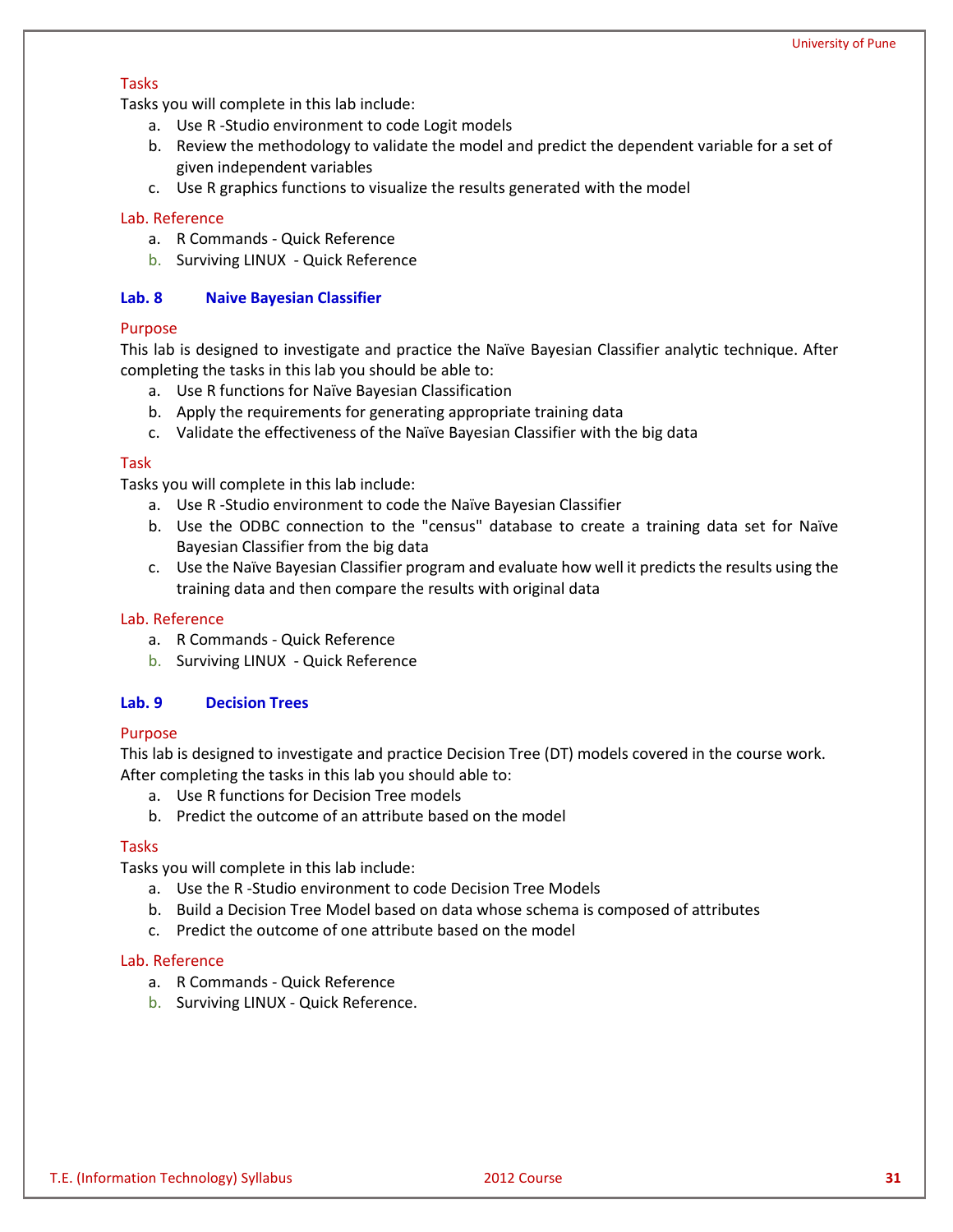### **Lab. 10 Time Series Analysis with ARIMA**

#### Purpose

This lab is designed to investigate and practice Time Series Analysis with ARIMA models (Box-Jenkinsmethodology). After completing the tasks in this lab you should able to:

- a. Use R functions for ARIMA models
- b. Apply the requirements for generating appropriate training data
- c. Validate the effectiveness of the ARIMA models

### Task

Tasks you will complete in this lab include:

- a. Use the R -Studio environment to code ARIMA models
- b. Use the ODBC connection to the database to create the weekly sales data from the retail database
- c. Prepare the data (sorting and rendering the data as a Time series)
- d. Generate a model and evaluate how well it predicts the results and compare the results with original data

#### Lab. Reference

- a. R Commands Quick Reference
- b. Surviving LINUX Quick Reference

### **Lab. 11 Hadoop, HDFS, MapReduce and Pig**

#### Purpose

This lab introduces the Hadoop and MapReduce environment that you will be working on for the next lab. After completing the tasks in this lab you should able to:

- a. Get help on the various Hadoop commands
- b. Observe a MapReduce job in action
- c. Query various Hadoop servers regarding status
- d. Understand and execute "Pig" statements

#### Tasks

Tasks you will complete in this lab include:

- a. Run Hadoop and Hadoop fs and collect help information
- b. Run a shell script to perform a word count activity
- c. Run a MapReduce job to produce similar output
- d. Investigate the UI for MapReduce/HDFS components to track system behavior
- e. Run "Pig" statements to execute the same tasks done with MapReduce

#### Lab. Reference

References used in this lab are located in your Student Resource Guide. See the Guide for:

- a. Hadoop Commands
- b. HDFS Commands

#### **Lab. 12 In-database Analytics**

#### Purpose

This lab is designed to familiarize you and give you practice with the in-database analytics methods covered in lessons three and four of Module 5. After completing the tasks in this lab you should able to:

- a. Use window functions
- b. Implement user defined aggregates and user defined functions
- c. Use ordered aggregates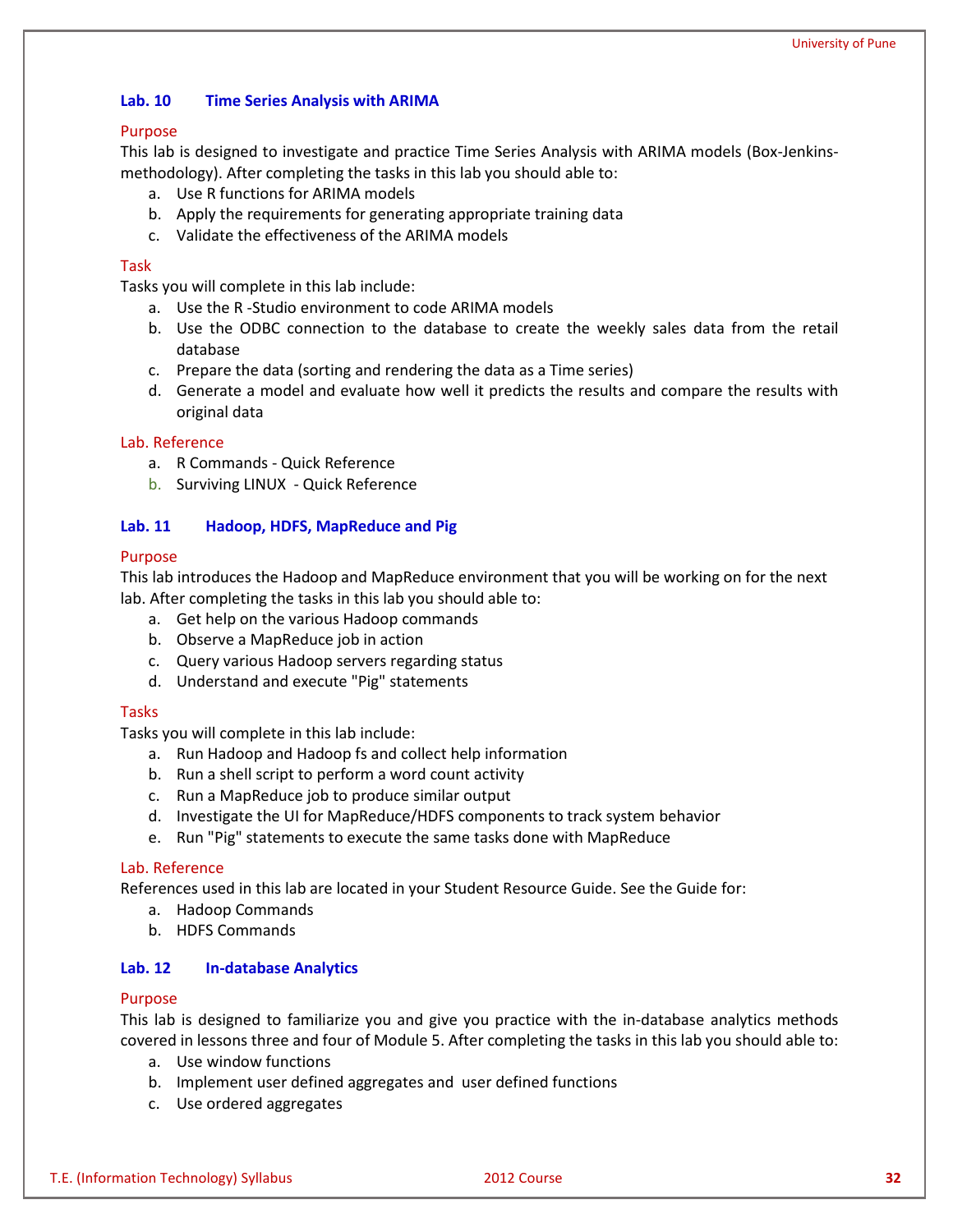- d. Use Regular Expressions (Regex) in SQL for text filtering
- e. Use MADlib functions and plot results from MADlib function outputs

#### Task

Tasks you will complete in this lab include:

- a. Process Clickstream analysis data using window functions, User defined functions, User defined aggregates and regular expressions
- b. Compute median household income using ordered aggregates
- c. Use MADlib functions for logistic regression and direct output to plot the results

#### Lab. Reference

Student resource guide http://doc.madlib.net/v0.2beta/group\_\_grp\_\_logreg.html

### **Lab. 13 Final Lab Exercise on Big Data Analytics**

#### Purpose

This lab allows students to apply what they have learned from the analytical methods and tools to a big data problem using the Analytics Lab Environment.

#### Task

Tasks you will complete in this lab include:

- a. Explore the big data set provided and prepare the data for analysis
- b. Assess data quality, outliers and training sets
- c. Conduct model selection, code, execute and score the model
- d. Use R and PSQL statements during your analysis of big data
- e. Create a narrative summary of your findings, using the methods covered earlier in this module

#### Lab. Reference

References used throughout the labs are located in your Student Resource Guide Appendix. See the Appendix for:

http://www.ffiec.gov/hmda/

The directory /home/gpadmin/FINAL\_LAB in your lab environment will be your working directory for the final lab exercise. Following files are pre-loaded in this lab:

Analyst.ppt – Analyst presentation template

Sponsor.ppt – Sponsor presentation template

\*.asc – encrypted files with suggested code for the solution. The decrypting of these files are performed with the following command at the \$ prompt in the FINAL\_LAB directory: gpg -o  $*.*$  -d  $*.*.*$  asc

(\*.\* represents the filename with extension name)

You will be prompted for a passphrase. Your instructor will provide the pass phrase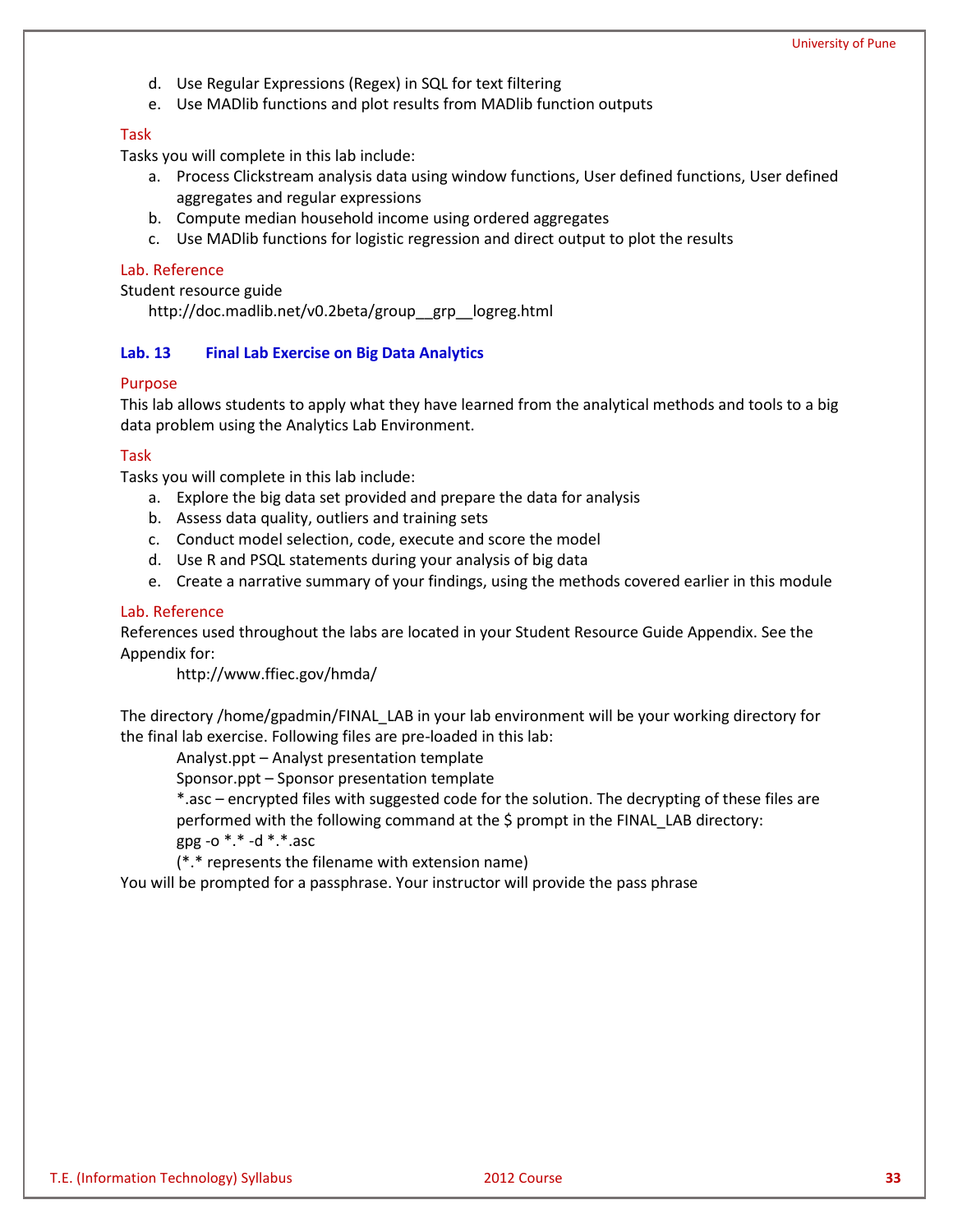#### University of Pune

#### **SUBJECT-3: INFORMATION STORAGE & MANAGEMENT**

#### **Course Overview**

Information Storage and Management (ISM) is the only course of its kind to fill the knowledge gap in understanding varied components of modern information storage infrastructure, including virtual environments. It provides comprehensive learning of storage technology, which will enable you to make more informed decisions in an increasingly complex IT environment. ISM builds a strong understanding of underlying storage technologies and prepares you to learn advanced concepts, technologies, and products. You will learn about the architectures, features, and benefits of Intelligent Storage Systems; storage networking technologies such as FC-SAN, IP-SAN, NAS, Object-based and unified storage; business continuity solutions such as backup, replication, and archive; the increasingly critical area of information security; and the emerging field of cloud computing.

#### **UNIT - I STORAGE SYSTEM 5 Hours**

Introduction to evolution of storage architecture, key data center elements, virtualization, and cloud computing. Key data center elements – Host (or compute), connectivity, storage, and application in both classic and virtual environments. RAID implementations, techniques, and levels along with the impact of RAID on application performance. Components of intelligent storage systems and virtual storage provisioning and intelligent storage system implementations.

#### **UNIT - II STORAGE NETWORKING TECHNOLOGIES AND VIRTUALIZATION 5 Hours**

Fibre Channel SAN components, connectivity options, and topologies including access protection mechanism 'zoning", FC protocol stack, addressing and operations, SAN-based virtualization and VSAN technology, iSCSI and FCIP protocols for storage access over IP network, Converged protocol FCoE and its components, Network Attached Storage (NAS) - components, protocol and operations, File level storage virtualization, Object based storage and unified storage platform.

#### **UNIT - III BACKUP, ARCHIVE, AND REPLICATION 5 Hours**

This unit focuses on information availability and business continuity solutions in both virtualized and non-virtualized environments. Business continuity terminologies, planning and solutions, Clustering and multi-pathing architecture to avoid single points of failure, Backup and recovery - methods, targets and topologies, Data deduplication and backup in virtualized environment, Fixed content and data archive, Local replication in classic and virtual environments, Remote replication in classic and virtual environments, Three-site remote replication and continuous data protection

#### **UNIT - IV CLOUD COMPUTING CHARACTERISTICS AND BENEFITS 5 Hours**

This unit focuses on the business drivers, definition, essential characteristics, and phases of journey to the Cloud. ,Business drivers for Cloud computing, Definition of Cloud computing, Characteristics of Cloud computing, Steps involved in transitioning from Classic data center to Cloud computing environment Services and deployment models, Cloud infrastructure components, Cloud migration considerations

**UNIT - V SECURING AND MANAGING STORAGE INFRASTRUCTURE 5 Hours** This chapter focuses on framework and domains of storage security along with covering security implementation at storage networking. Security threats, and countermeasures in various domains Security solutions for FC-SAN, IP-SAN and NAS environments, Security in virtualized and cloud environments, Monitoring and managing various information infrastructure components in classic and virtual environments, Information lifecycle management (ILM) and storage tiering, Cloud service management activities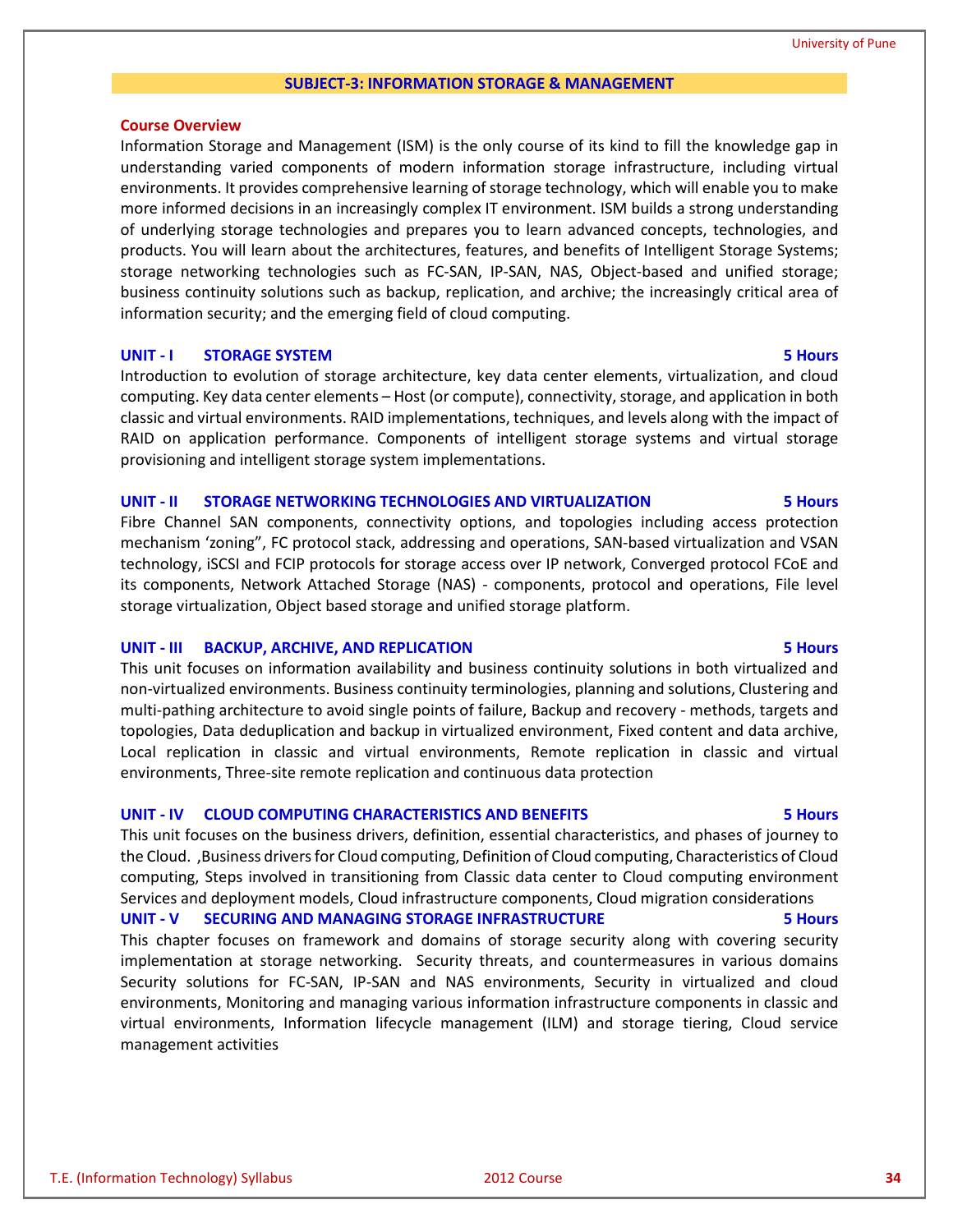#### Open Source Software : Unisphere

Lab Exercises with Unisphere Includes :

- 1. Data center System Health
	- a. Provide an overview of the VNXe Simulator features and functions
- 2. Creating a common share
	- a. In this lab you'll learn how to create common shared folders using the VNXe storage system and EMC Unisphere tool.
- 3. Creating aniSCSIgenericstorage
	- a. In this lab you'll learn how to create iSCSI generic storages
- 4. Creating aniSCSItarget
	- a. In a data center or enterprise environment a[n iSCSI](http://en.wikipedia.org/wiki/ISCSI) target often resides in a large storage array such as EMC VNXe.
	- b. To understand the process of an iSCSI target creation you have to know the module 2,4,6,11 of the ISM v2 course:
- 5. Creating an Exchange Storage Capacity
	- a. In this lab you'll learn how to create Microsoft Exchange storage
- 6. Creating a VMware Storage Capacity
	- a. In this lab you'll learn how to create VMware Storage Capacity
- 7. Creating a Hyper V Storage Capacity
	- a. In this lab you'll learn how to create Hyper V Storage Capacity
- 8. Creating Replication Sessions
	- a. In this lab you'll learn how to create Replication Sessions.

- 1. Information Storage and Management, Author :EMC Education Services, Publisher: Wiley ISBN: 9781118094839
- 2. Storage Virtualization, Author: Clark Tom, Publisher: Addison Wesley Publishing Company ISBN : 9780321262516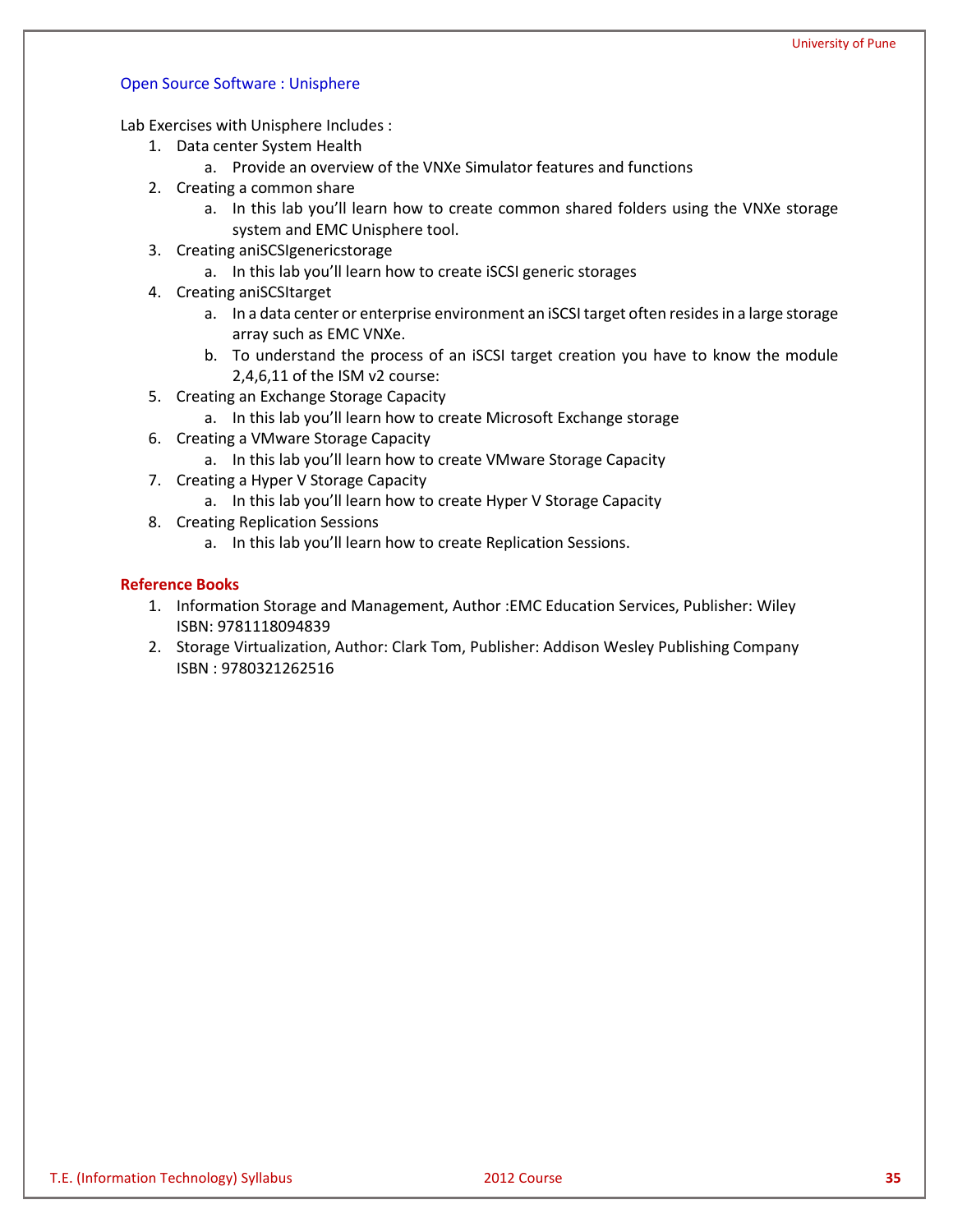# SEMESTER - II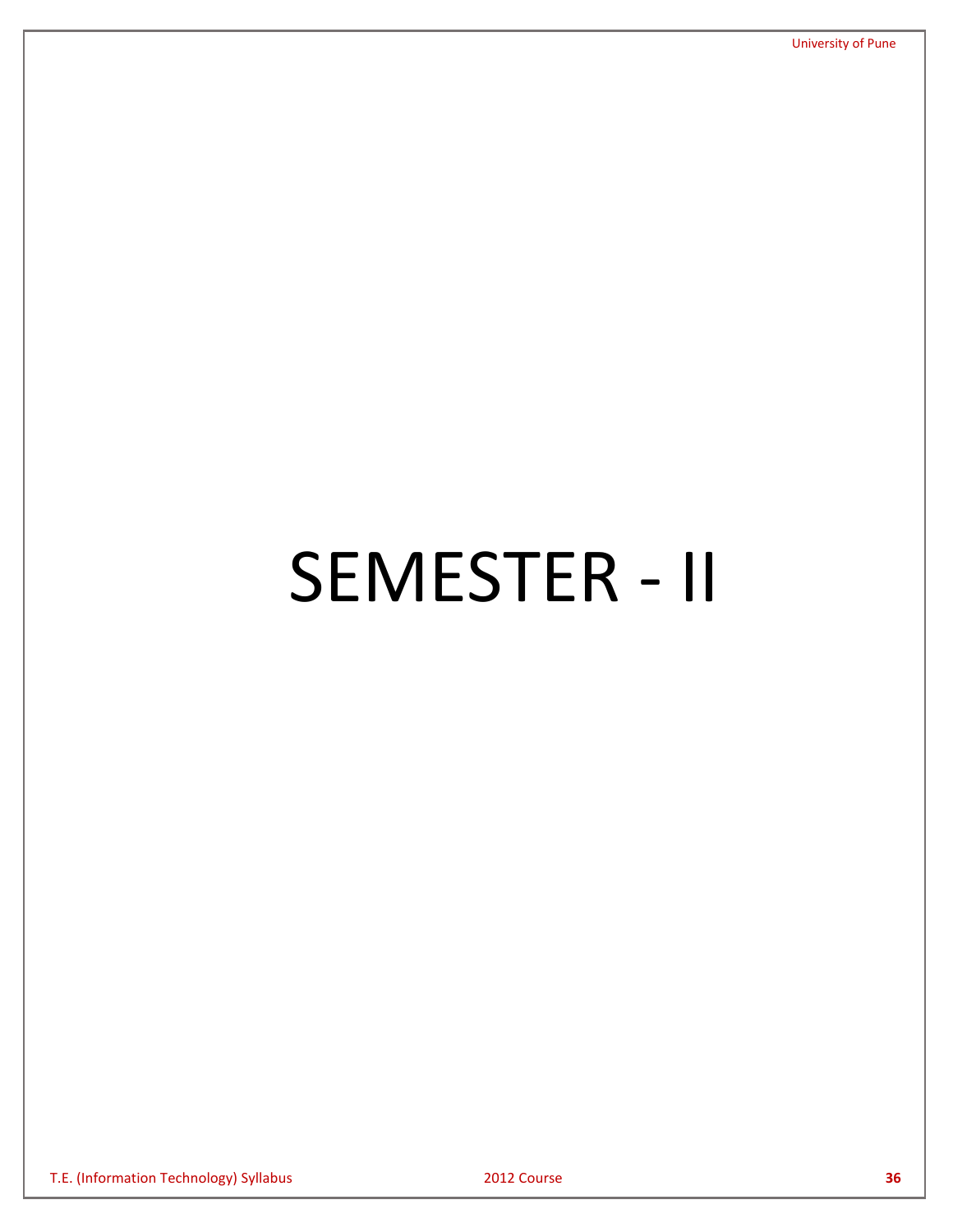# **314449 : DESIGN AND ANALYSIS OF ALGORITHMS**

**Teaching Scheme:**

Lectures: 4 Hours/Week

### **Examination Scheme:**

In-Semester Assessment Phase I – 30 Marks

End-Semester Assessment Phase II – 70 Marks

**Prerequisites :**Data Structures, Basic mathematics: Induction, probability theory and Basic searching and sorting algorithms

### **Course Objectives :**

- 1. To know the basics of computational complexity analysis and various algorithm design paradigms.
- 2. Provide students with solid foundations to deal with a wide variety of computational problems.
- 3. To provide a thorough knowledge of the most common algorithms and data structures.
- 4. To analyze a problem and identify the computing requirements appropriate for its solutions

### **Course Outcomes :**

- 1. Apply Knowledge of Mathematics to perform asymptotic analysis of algorithms.
- 2. Demonstrate a familiarity with major algorithms and data structures.
- 3. Apply important algorithmic design paradigms and methods of analysis.
- 4. Synthesize efficient algorithms in common engineering design situations.

### **UNIT - I INTRODUCTION 8 Hours**

Analysis of Algorithm, Efficiency- Analysis framework, asymptotic notations – big O, theta and omega. Analysis of Non-recursive and recursive algorithms, Amortized Analysis. Solving Recurrence Equations (Homogeneous and non-homogeneous) Proof Techniques: Minimum 2 examples of each: Contradiction, Mathematical Induction – Tiling Problem, Direct proofs, Proof by counterexample, Proof by contraposition.

### **UNIT - II DIVIDE AND CONQUER AND GREEDY 10 Hours**

Divide & Conquer: General method, Control abstraction, Merge sort, Quick Sort – Worst, Best and average case. Binary search, Large integer Multiplication, Strassen's Matrix multiplication. (for all above algorithms analysis to be done with recurrence)

Greedy Method: General method and characteristics, Prim's method for MST , Kruskal method for MST (using nlogn complexity), Dijkstra's Algorithm, Huffman Trees ( nlogn complexity), Fraction Knapsack problem, Job Sequencing

### **UNIT - III DYNAMIC PROGRAMMING 8 Hours**

General strategy, Principle of optimality, Warshal's and Floyd's Algorithm , Optimal Binary Search Trees, 0/1 knapsack Problem, Travelling Salesman Problem

### **UNIT - IV BACKTRACKING 6 Hours**

General method, Recursive backtracking algorithm, iterative backtracking method. 8- queens problem, Sum of subsets, Graph coloring, Hamiltonian Cycle , 0/1 Knapsack Problem

### **UNIT - V BRANCH AND BOUND 8 Hours**

The method, Control abstractions for Least Cost Search, Bounding, FIFO branch and bound, LC branch and bound, 0/1 Knapsack problem – LC branch and bound and FIFO branch and bound solution, Traveling sales person problem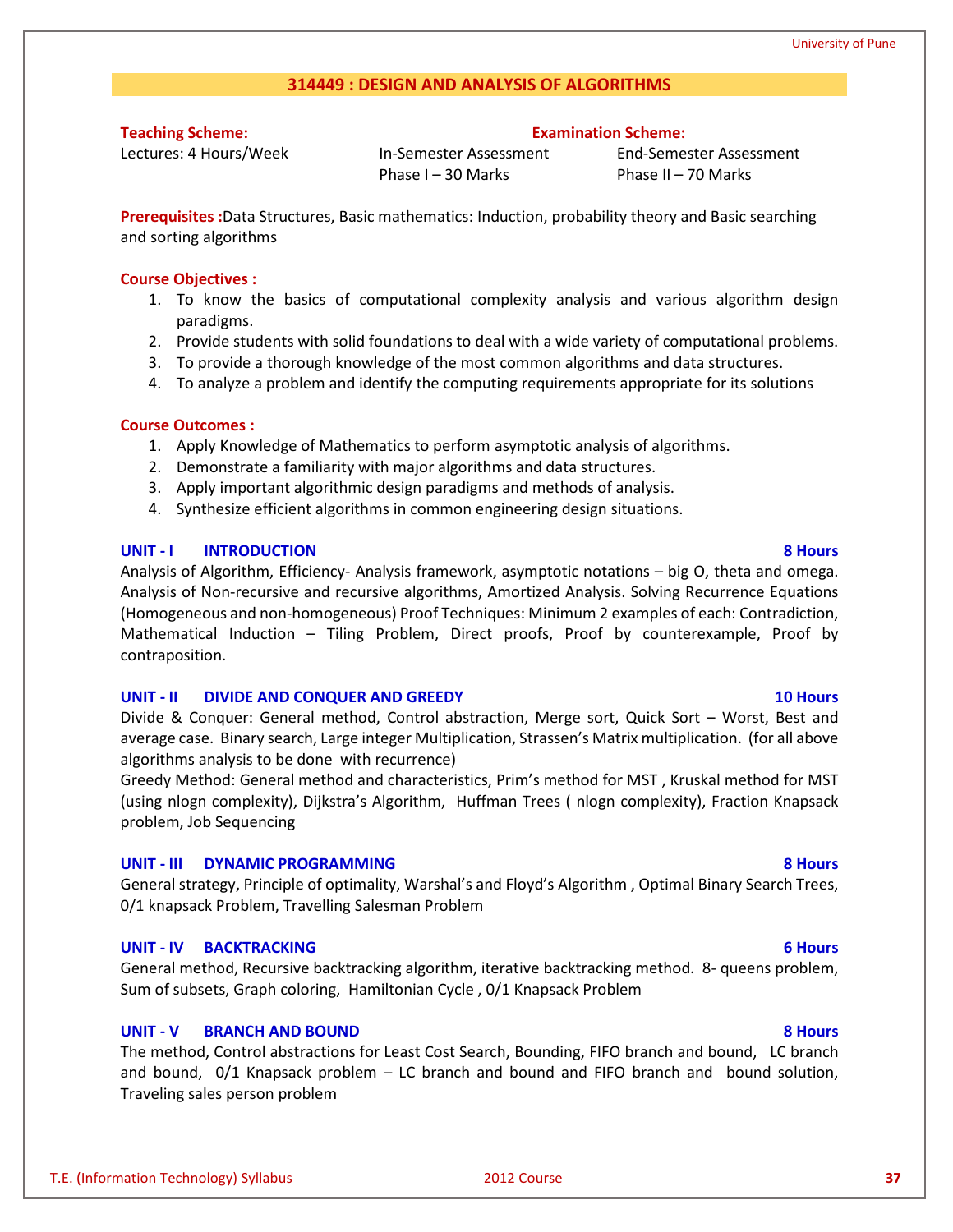#### **UNIT - VI COMPUTATIONAL COMPLEXITY AND PARALLEL ALGORITHMS 6 Hours**

Non Deterministic algorithms, The classes P, NP, NP Complete, NP hard Proofs for NP Complete Problems: Clique, Vertex Cover

Parallel Algorithms: Introduction, models for parallel computing, computing with complete binary tree, Pointer doubling algorithm

#### **Text Books**

- 1. Horowitz and Sahani, "Fundamentals of computer Algorithms", Galgotia. ISBN 81-7371-612-9
- 2. R.C.T.Lee, S S Tseng, R C Chang, Y T Tsai " Introduction to Design and Analysis of Algorithms, A Strategic approach" Tata McGraw Hill. ISBN-13:978-1-25-902582-2. ISBN-10:1-25-902582-9
- 3. Gilles Brassard, Paul Bratle "Fundamentals of Algorithms ", Pearson ISBN 978-81-317-1244-3

- 1. Thomas H Cormen and Charles E.L Leiserson, "Introduction to Algorithm" PHI, ISBN:81-203- 2141-3
- 2. Anany Levitin,"Introduction to the Design & Analysis of Algorithm ",Pearson ISBN 81- 7758-835- 4
- 3. Steven S Skiena, The Algorithm Design Manual, Springer,2nd edition, ISBN 978-81-8489-865-1
- 4. George T. Heineman, Gary Pollice, Stanley Selkow "Algorithms in a Nutshell, A Desktop Quick Reference", O'Reilly, ISBN 13:978-81-8404-608-3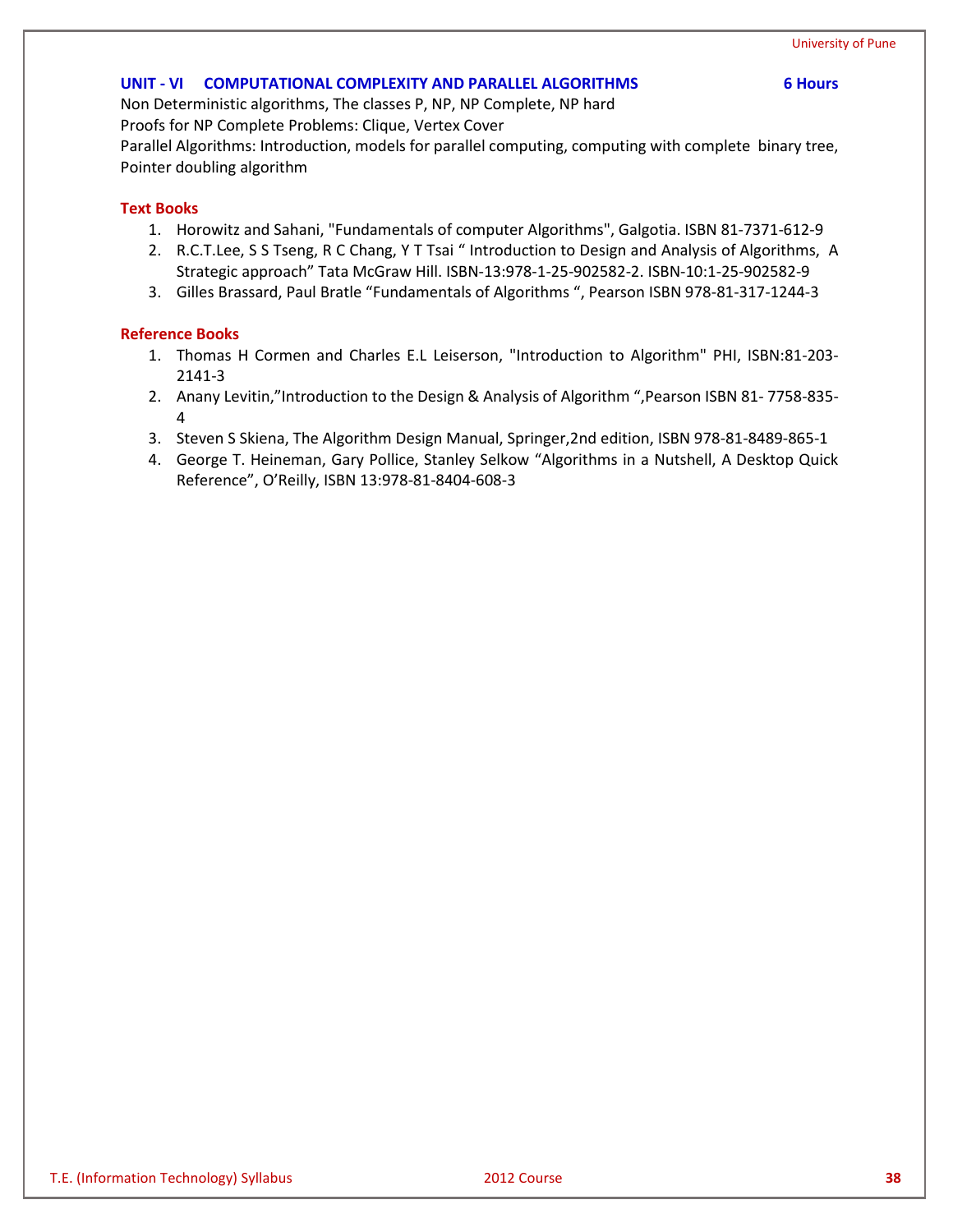### **314450 : SYSTEMS PROGRAMMING**

**Teaching Scheme:**

Lectures: 4 Hours/Week

In-Semester Assessment Phase I – 30 Marks

End-Semester Assessment Phase II – 70 Marks

**Examination Scheme:**

**Prerequisites :**Data Structures, Computer Organization, Microprocessors, Basic searching and sorting algorithms

#### **Course Objectives :**

- 1. To learn and understand fundamentals of System Software Programs as Assembler, Macroprocessor, Linkers and Loaders.
- 2. To learn how to design and develop various System Software Programs
- 3. To study phases of compiler in detail.

#### **Course Outcomes :**

At the end of this course, students would be able to

- 1. design & implement System Programs as Assembler, Macro-processor.
- 2. use tool Lex for generation of Lexical Analyzer.
- 3. use tool YACC for generation of Syntax Analyzer.

#### **UNIT - I INTRODUCTION TO SYSTEMS PROGRAMMING 12 Hours**

Introduction: Components of System Software, Language Processing Activities, Fundamentals of Language Processing

Assemblers: Elements of Assembly Language Programming

A simple Assembly Scheme, Pass structure of Assemblers, Design of Two Pass Assembler, Single pass assembler

Macro Processor: Macro Definition and call, Macro Expansion, Nested Macro Calls and definition, Advanced Macro Facilities, Design of Macro Processor

#### **UNIT - II LOADERS AND LINKERS 6 Hours**

Loaders: Loader Schemes, Compile and Go, General Loader Scheme, Absolute Loader Scheme, Subroutine Linkages, Relocation and linking concepts, Self-relocating programs, Relocating Loaders, Direct Linking Loaders, Overlay Structure, Design of absolute and direct linking loader.

### **UNIT - III INTRODUCTION TO COMPILER 8 Hours**

#### Phase structure of Compiler

Lexical Analyzer: The Role of the Lexical Analyzer, Input Buffering. Specification of Tokens, Recognition of Tokens, Lexical Analyzer, RE to DFA Conversion, Lexical Errors.

LEX: LEX Specification, Generation of Lexical Analyzer by LEX.

#### **UNIT - IV PARSERS 8 Hours**

Role of parsers, Top down parsers, recursive descent parser, predictive parser, LL(K) parsers, Bottom up Parsers - Operator Precedence Parser, Shift Reduce - SLR, LR(K), LALR, Error Detection and Recovery in Parser, YACC specification and features Automatic construction of Parser(YACC).

#### **UNIT - V SEMANTIC ANALYSIS 8 Hours**

Need, Syntax Directed Translation, Type Checking, Type conversion, Syntax Directed Definitions, Translation of assignment Statements, iterative statements, Boolean expressions, and conditional statements.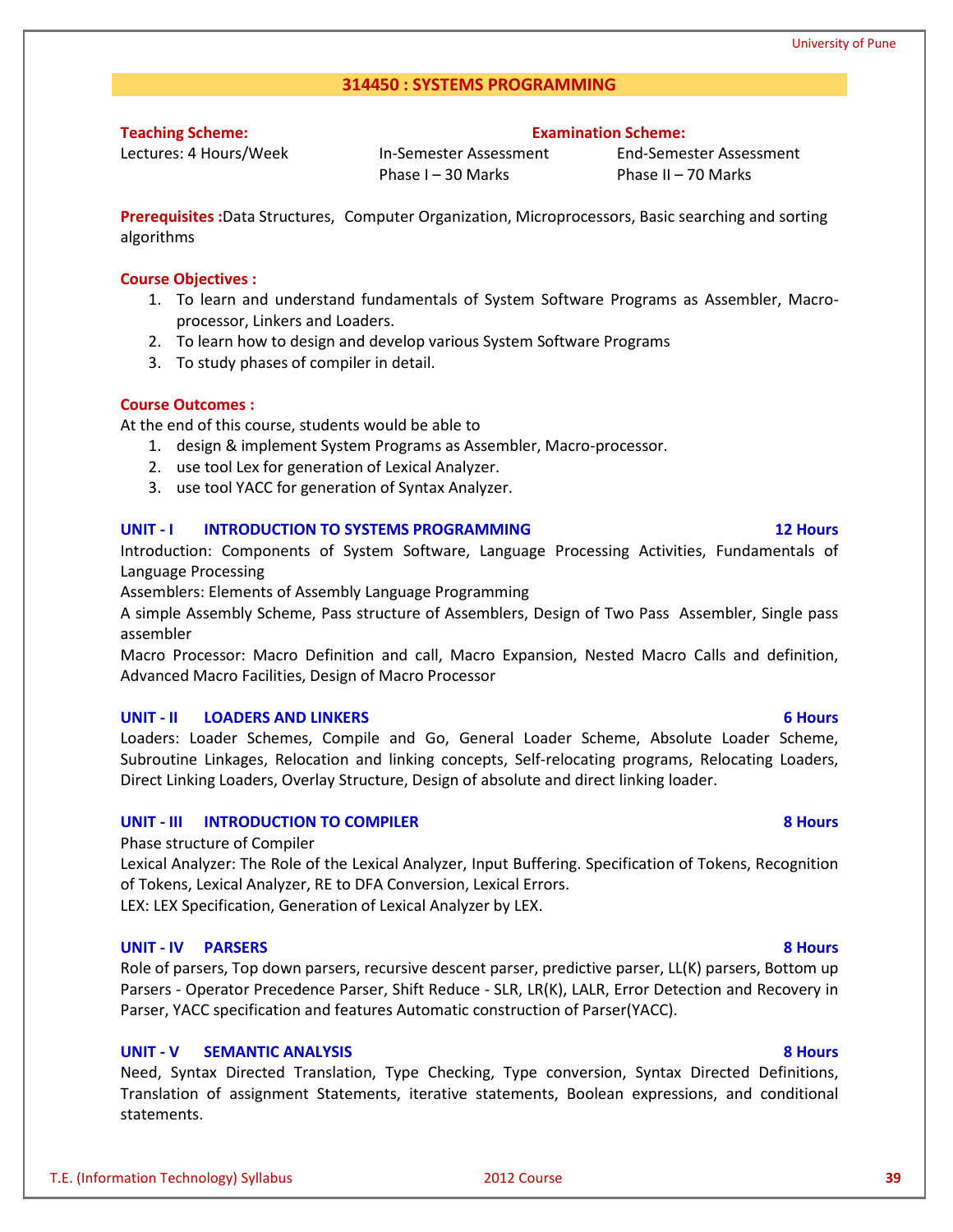Intermediate Code Formats: Postfix notation, Parse and syntax tress, Three address code, quadruples and triples. Quadruple generation for 1D and 2D arrays

#### **UNIT - VI STORAGE ALLOCATION, CODE GENERATION AND OPTIMIZATION 8 Hours**

Storage allocation, code generation and Code optimization:

Storage Allocation: Run time storage organization, storage organization and allocation strategies.

Code Generation: Code generation Issues, A Simple Code Generator

Code Optimization: Machine Independent: Common Sub-expression elimination, Removing of loop invariants, Reduction in strengths.

Machine dependent Issues: Assignment and use of registers, Rearrangement of Quadruples for code optimization.

### **Text Books**

- 1. D.M. Dhamdhere ,"Systems Programming and Operating Systems", Tata McGraw-Hill, ISBN-13:978-0-07-463579-7
- 2. Alfred V. Aho, Ravi Sethi, Reffrey D. Ullman, "Compilers Principles, Techniques, and Tools", Addison Wesley, ISBN 981-235-885-4
- 3. John J Donovan ,"Systems Programming", Tata McGraw-Hill Edition 1991, ISBN 0-07-460482-1

- 1. Leland L. Beck, "System Software An Introduction to Systems Programming" 3rd Edition, Person Education, ISBN 81-7808-036-2
- 2. Adam Hoover,"System Programming with C and Unix", Pearson,2010
- 3. Terence Parr, "Language Implementation Patterns",SPD,2009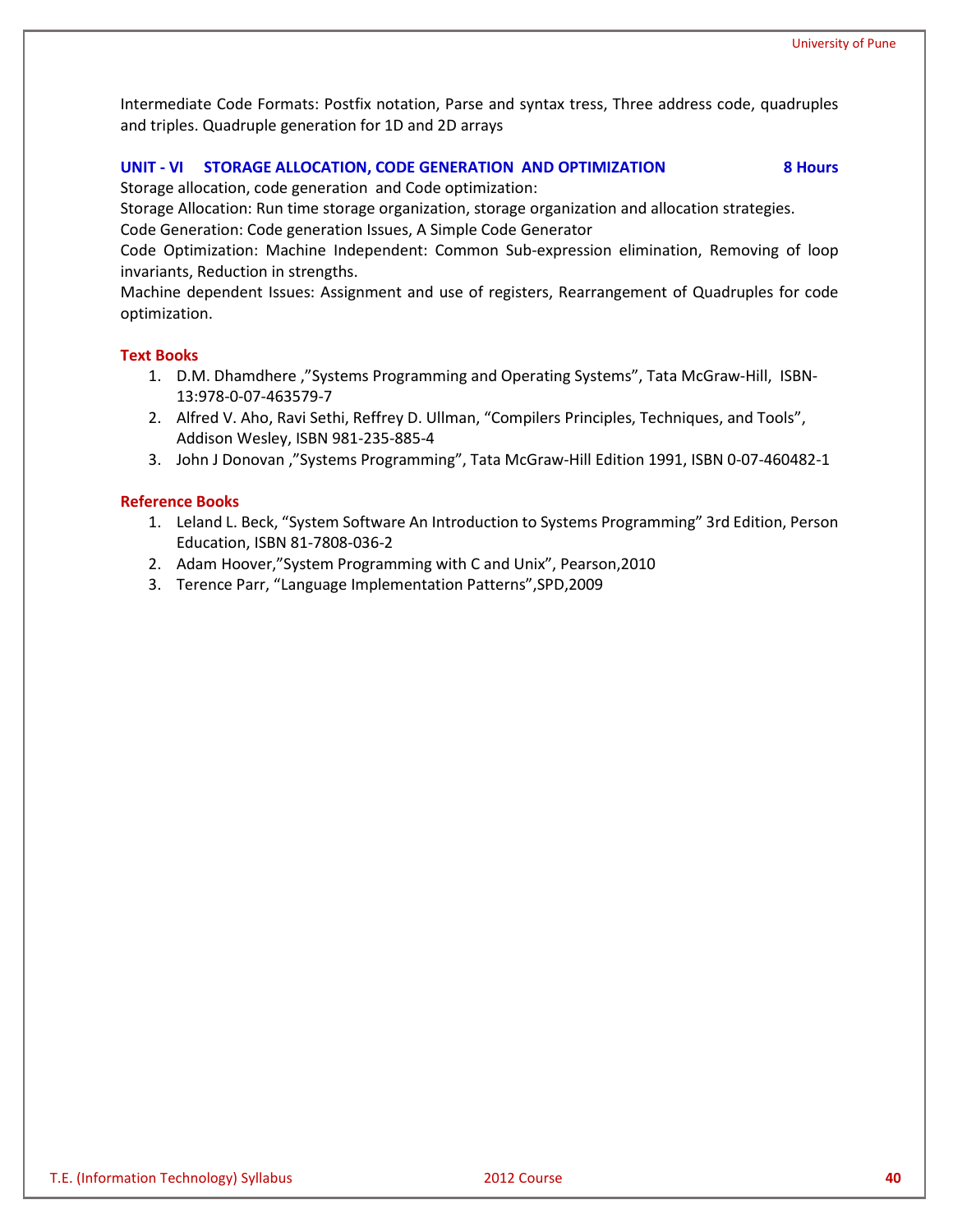### **314451 : OPERATING SYSTEM**

**Teaching Scheme:**

Lectures: 4 Hours/Week

#### **Examination Scheme:**

In-Semester Assessment Phase I – 30 Marks

End-Semester Assessment Phase II – 70 Marks

**Prerequisites :**Computer Organization and Data Structure

#### **Course Objectives :**

- 1. To Introduce basic concepts and functions of modern operating systems
- 2. To Understand the concept of process, and thread management
- 3. To Understand how the resources are scheduled and managed
- 4. To Understand the concepts of process synchronization and deadlock
- 5. To know the concept of I/O and File management
- 6. To Understand various Memory management techniques
- 7. To be aware of latest trends in Operating Systems

#### **Course Outcomes :**

At the end of this course, students would be able to

- 1. Possess knowledge of the role of Operating Systems and their types.
- 2. Apply the concept of a process, thread and scheduling algorithms.
- 3. Apply the concepts of process synchronization and how it is achieved.
- 4. Realize the concept of deadlock and different ways to handle it.
- 5. Realize various memory management techniques.
- 6. Realize the concept of I/O management and File system

#### **UNIT – I OPERATING SYSTEM OVERVIEW 8 Hours**

Operating System Objectives and Functions, The Evolution of Operating Systems, Developments Leading to Modern Operating Systems, Virtual Machines

OS Design Considerations for Multiprocessor and Multicore architectures, Microsoft Windows Overview, Modern UNIX Systems, Linux, Android. Booting Process of all the above operating systems.

#### **UNIT - II PROCESS DESCRIPTION AND CONTROL 10 Hours**

Process: Concept of a Process, Process States, Process Description, Process Control (Process creation, Waiting for the process/processes, Loading programs into processes and Process Termination), Execution of the Operating System.

Threads: Processes and Threads, Concept of Multithreading, Types of Threads, Thread programming Using pthreads, Multicore processors and threads , Linux Process and Thread Management, Android Process and Thread Management

Scheduling: Uniprocessor Scheduling - Types of Scheduling, Scheduling Algorithms, and Thread Scheduling, An introduction to Multiprocessor and Real-Time Scheduling, Traditional UNIX Scheduling, Linux Scheduling.

#### **UNIT - III CONCURRENCY: MUTUAL EXCLUSION AND SYNCHRONIZATION 8 Hours**

Concurrency: Process/thread Synchronization and Mutual Exclusion

Principles of Concurrency, Requirements for Mutual Exclusion, Mutual Exclusion: Hardware Support, Operating System Support (Semaphores and Mutex), Programming Language Support (Monitors), Classical synchronization problems: Readers/Writers Problem, Producer and Consumer problem. Concurrency : Deadlock and Starvation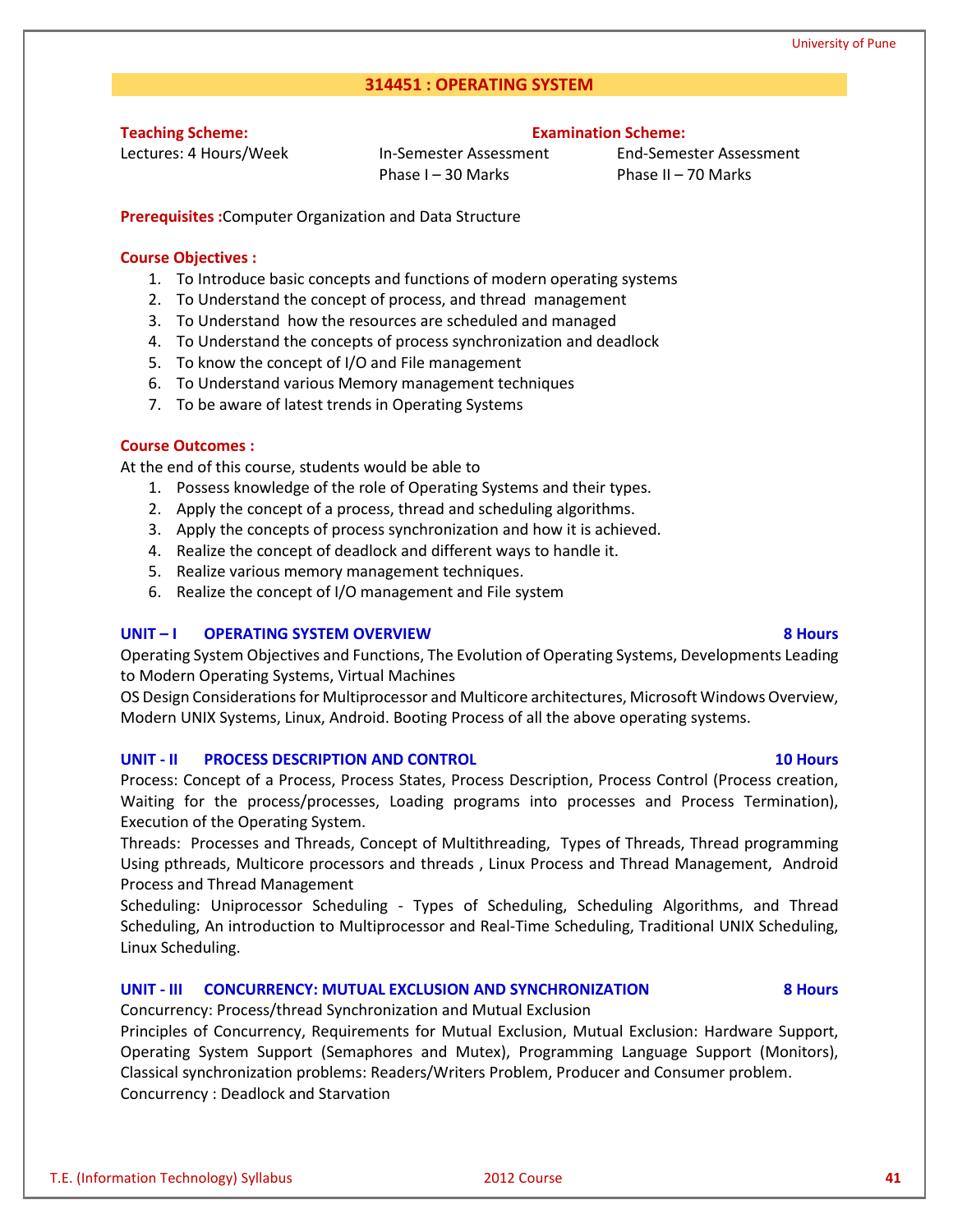Principles of Deadlock, Deadlock Prevention, Deadlock Avoidance, Deadlock detection, An Integrated Deadlock Strategy, Example: Dining Philosophers Problem, Linux inter-process communication and concurrency mechanisms, Android Inter-process communication mechanisms and concurrency mechanisms

### **UNIT - IV MEMORY MANAGEMENT 8 Hours**

Memory Management: Memory Management Requirements, Memory Partitioning: Fixed Partitioning, Dynamic Partitioning, Buddy System, Relocation, Paging, Segmentation.

Virtual Memory: Hardware and Control Structures, Operating System Software, Linux Memory Management, Windows Memory Management, Android Memory Management.

#### **UNIT – V INPUT/OUTPUT AND FILES 8 Hours**

I/O Management and Disk Scheduling: I/O Devices, Organization of the I/O Function, Operating System Design Issues, I/O Buffering, Disk Scheduling, Disk Cache, Linux I/O.

File Management: Overview, File Organization and Access, File Directories, File Sharing, Record Blocking, Secondary Storage Management, Linux Virtual File System, Android File Management.

#### **UNIT - VI RECENT AND FUTURE TRENDS IN OS 6 Hours**

Linux Kernel Module Programming, Embedded Operating Systems: Characteristics of Embedded Systems, Embedded Linux, and Application specific OS. Basic services of NACH Operating System. Introduction to Service Oriented Operating System (SOOS), Introduction to Ubuntu EDGE OS, etc.

#### **Text Books**

- 1. William Stallings, Operating System: Internals and Design Principles, Prentice Hall, 8th Edition, 2014, ISBN-10: 0133805913 • ISBN-13: 9780133805918
- 2. Abraham Silberschatz, Peter Baer Galvin and Greg Gagne, Operating System Concepts, John Wiley & Sons ,Inc., 9th Edition,2012, ISBN 978-1-118-06333-0
- 3. Maurice J. Bach, "Design of UNIX Operating System", PHI

- 1. Tom Adelstein and Bill Lubanovic, Linux System Administration, O'Reilly Media, Inc., 1st Edition, 2007.ISBN-10: 0596009526 | ISBN-13: 978-0596009526
- 2. Harvey M. Deitel, Operating Systems, Prentice Hall, 3rd Edition,2003, ISBN-10: 0131828274 | ISBN-13: 978-0131828278
- 3. Andrew S. Tanenbaum, Modern Operating System, Prentice Hall, 3rd Edition, 2007,ISBN-10: 0136006639 | ISBN-13: 978-0136006633
- 4. Operating System in depth by Thomson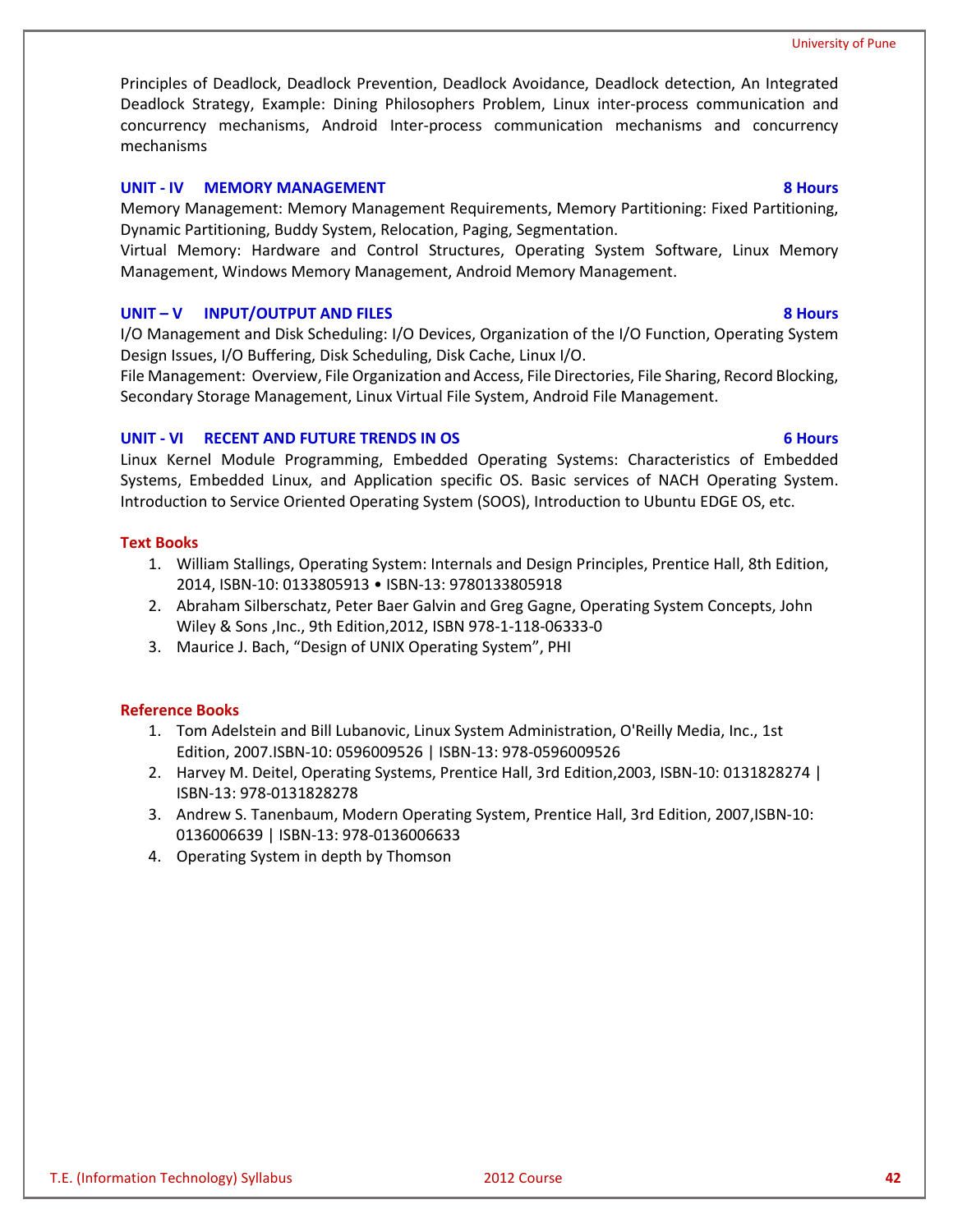#### **314452 : MULTIMEDIA TECHNOLOGIES**

**Teaching Scheme:**

Lectures: 3 Hours/Week

In-Semester Assessment Phase I – 30 Marks

End-Semester Assessment Phase II – 70 Marks

**Examination Scheme:**

**Prerequisites :**Data Structures and Files and Basics of computer graphics and animation

#### **Course Objectives :**

- 1. To learn 5 basic components of multimedia (text, image, audio, video and animation)
- 2. To learn the advance graphics
- 3. To learn compression techniques for various multimedia components
- 4. To learn Gaming and animation

#### **Course Outcomes :**

At the end of this course students will be able to

- 1. to create their own file formats for specific application
- 2. to do some projects based on current trends in multimedia
- 3. To use of open sources for authoring tool for animation and presentations
- 4. To develop simple games and animation

#### **UNIT – I INTRODUCTION TO MULTIMEDIA 6 Hours**

Goals, objectives, and characteristics of multimedia, Multimedia building blocks, Multimedia architecture, hardware support

Distributed multimedia applications, streaming technologies, multimedia database systems

Multimedia authoring tools, overview of multimedia software tools, Multimedia Applications Media Entertainment, Media consumption, web-based applications, e-learning and education

Text: Types of text, Text compression: Huffman coding, LZ & LZW Text file formats: TXT, DOC; RTF, PDF, PS

#### **UNIT - II DIGITAL IMAGE 6 Hours**

Basic Image fundamentals, image File formats - (BMP, TIFF, JPEG, GIF) Image acquisition, storage processing, Communication, and display

Image Enhancement: Enhancement by point processing, Spatial filtering

Image Compression: Types of Compression: Lossy & Lossless, Symmetrical & Asymmetrical, Intra-frame &Inter-frame Hybrid JPEG, Lossless: RLE, Shannon - Fano algorithm, Arithmetic coding.

Lossy: Vector quantization, Fractal Compression Technique, Transform Coding, Psycho-analysis, and inter-frame Correlation. Hybrid: JPEG-DCT

#### **UNIT - III AUDIO AND AUDIO COMPRESSION 5 Hours**

Nature of sound waves, characteristics of sound waves, psycho-acoustic, MIDI, digital audio, CD formats. Audio file formats: WAV, AIFF, VOC, AVI, MPEG Audio File formats, RMF, WMA Audio compression techniques : DM, ADPCM and MPEG Audio file conversions Multimedia Supported audio formats in Android, Media Playback.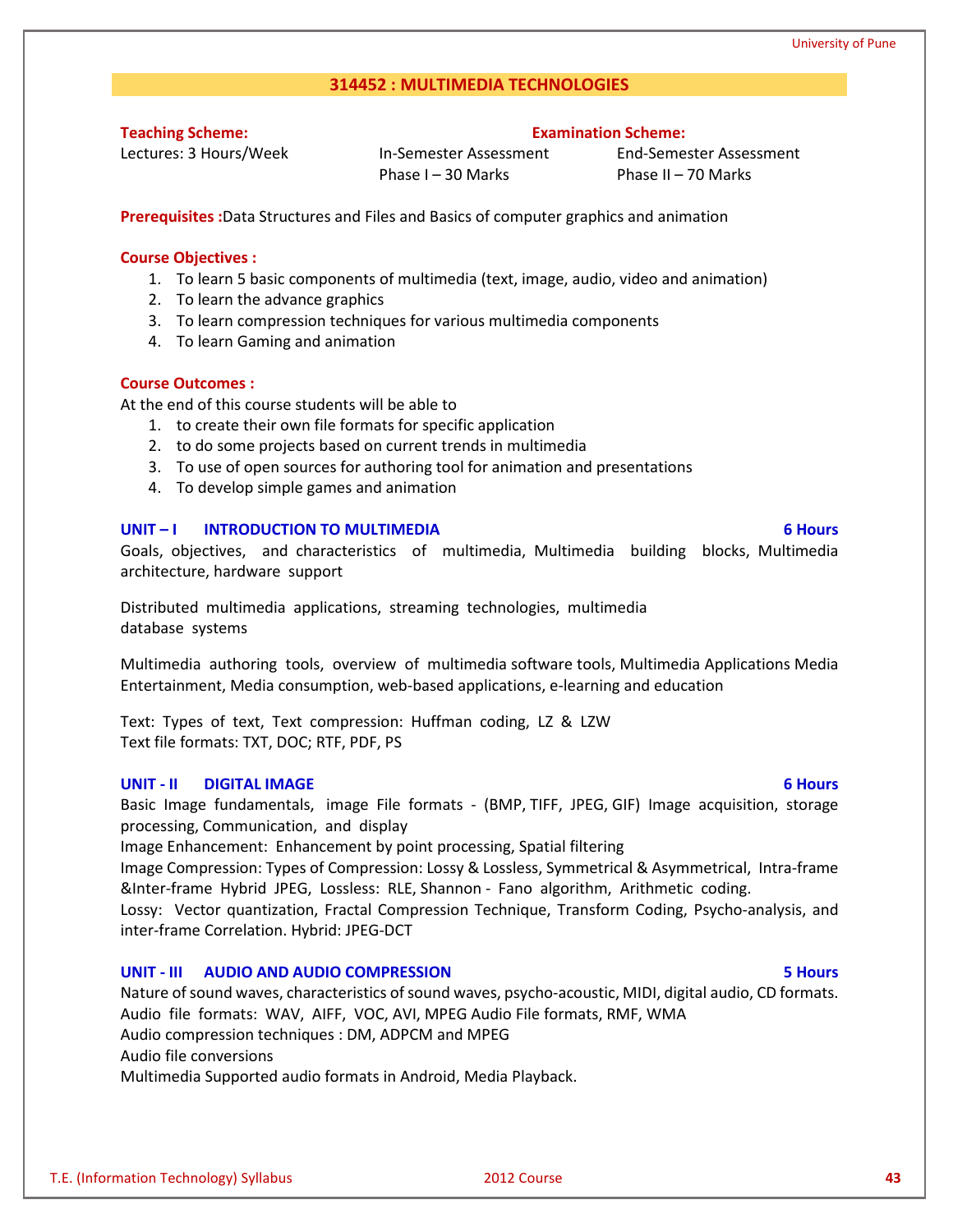#### **UNIT - IV VIDEO 5 Hours**

Video signal formats, Video transmission standards: EDTV, CCIR, CIF, SIF, HDTV, digitization of video Video file formats: MOV, Real Video, H-261, H-263, Cinepack, Nerodigtal,Video editing, DVD formats, MPEG, Video streaming

Multimedia Supported video formats in Android, Media Playback.

#### **UNIT - V ANIMATION AND OPENGL 5 Hours**

Animation: Basics of animation, types of animation, principles of animation, techniques of animation, Creating animation

OpenGL: Open GL over windows/Linux, Extension, programming languages, SDK, shadowing techniques, rendering,

#### **UNIT - VI ADVANCES IN MULTIMEDIA 5 Hours**

Virtual Reality : Concept, Forms of VR, VR applications, VR devices: Hand Gloves, Head mounted tracking system, VR chair, CCD, VCR, 3D Sound system, Head mounted display

Synchronization: Multimedia Communication and applications, Study of Multimedia networking, Quality of data transmission, Multimedia over IP, Media on Demand

Multimedia in Android: Android Multimedia Framework Architecture, GStreamer :Introduction, GStreamer Based Multimedia Framework, Open Core MultimediaEngine

#### **Text Books**

- 1. Ralf Steinmetz and Klara Nahrstedt "Multimedia Computing, Communication and Applications", Pearson Education.
- 2. K.R. Rao, "Multimedia Communication Systems: Techniques, Standards, and Networks", TMH.
- 3. Ranjan Parekh, "Principles of Multimedia", 2/E, Tata McGraw-Hill, ISBN: 1259006506

- 1. Ashok Banerji, Ananda Ghosh, "Multimedia Technologies", ISBN: 9780070669239
- 2. Gonzalez, Woods, "Digital Image Processing" Addison Wesley
- 3. Ze-Nian Li, Marks S. Drew, "Fundamentals of Multimedia", Pearson Education.
- 4. Edward Angel, "OpenGL: A Primer", Addison-Wesley.
- 5. Parag Havaldar, Gerard Medioni, "Multimedia Systems", Cengage Learning.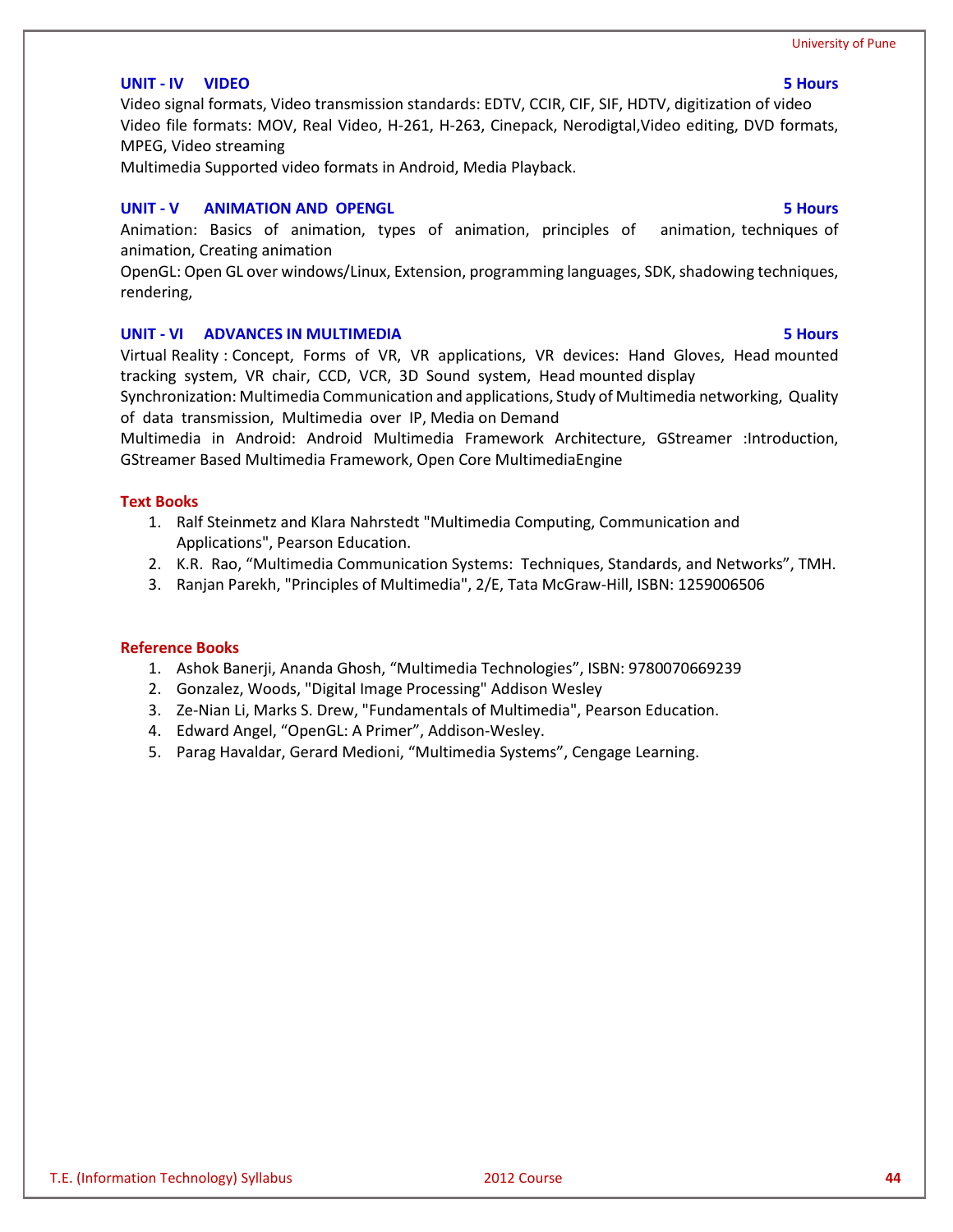# **314453 : INFORMATION TECHNOLOGY PROJECT MANAGEMENT**

# **Teaching Scheme:**

Lectures : 3 Hours / Week

In-Semester Assessment Phase I – 30 Marks

End-Semester Assessment Phase II – 70 Marks

**Examination Scheme:**

### **Prerequisites :**

### **Course Objectives :**

- 1. Explain the need for Engineers in Management
- 2. To understand basic managerial and behavioral traits essential in industry.
- 3. To understand project management through life cycle of the project.
- 4. To understand project planning, execution, tracking, audit and closure of project.
- 5. To understand basics of ERP systems and its deployment.
- 6. To understand current and future trends and practices in the IT industry.

### **Course Outcomes :**

- 1. Students will learn and understand basic essential managerial qualities.
- 2. They can understand importance of engineer's role in management.
- 3. They will understand IT project management through life cycle of the project.
- 4. They will learn about project planning, execution, tracking, audit and closure of project.
- 5. They can understand processes in different departments of IT and non-IT industries
- 6. They can understand current technologies and future trends in IT Project Management.

### **UNIT – I MANAGEMENT BASICS AND OVERVIEW OF PROJECT MANAGEMENT 6 Hours**

Management concepts, levels of management, functions of management-POSDCORB, Management approaches by Taylor and Fayol, SWOT analysis, Importance of Strategy, Project concepts, proposal and contract, project management lifecycle, Project stake holders, project processes, groups and interactions, Case studies

#### **UNIT – II PRODUCT MANAGEMENT AND SCHEDULING 6 Hours**

Project scope management, Time management: Activity planning, duration estimation, critical path finding. Cost Estimation and management, Effort estimation, PERT, CPM, Case studies

### **UNIT - III HR AND COMMUNICATION MANAGEMENT 6 Hours**

Project Team: Roles and responsibilities of individuals in IT Project, Business ethics, Role of Project Manager: Motivation, Team development and team building, Conflict management, negotiation, decision making. Communication planning, information distribution, performance reporting, administrative closure, Case studies

### **UNIT - IV PROJECT EXECUTION AND RISK MANAGEMENT 6 Hours**

Project monitoring and control: tools for project management, Software tools like Microsoft project management or any other open source tool, Risk management planning, Risk identification, Qualitative and quantitative analysis, Risk response planning, Risk monitoring and control, Case studies

### **UNIT – V QUALITY MANAGEMENT 6 Hours**

Quality planning, Quality assurance, Quality control, Project auditing, ISO 9000, CMM I, Six sigma, Benchmarking, Case studies

### **UNIT - VI PROJECT MANAGEMENT RECENT TRENDS 6 Hours**

SCM, CRM, ERP: Basic concepts, Advantages and limitations, SAP, IP : Patent and copyright, Agile software development, Business process reengineering, International Project Management, Case studies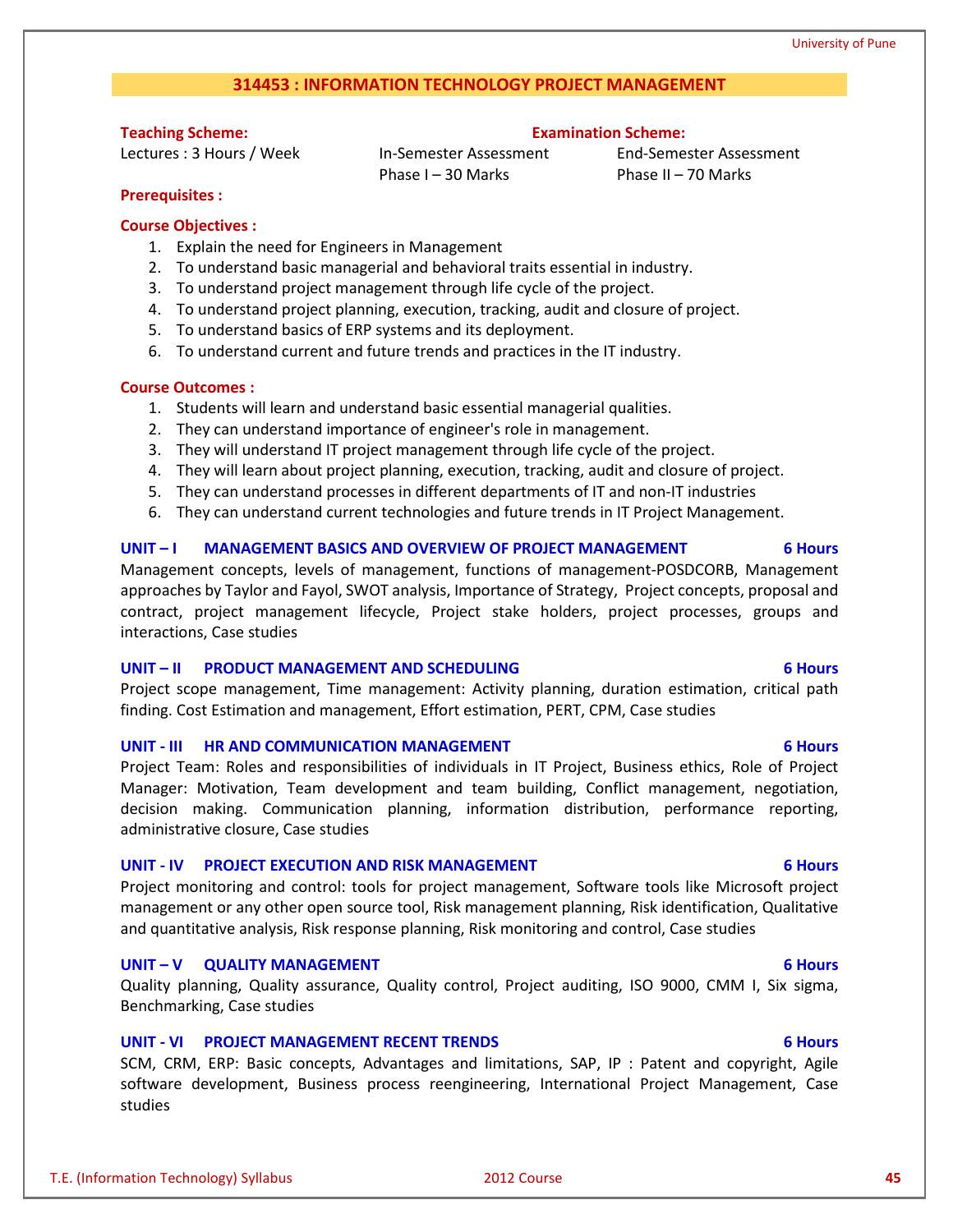### **Text Books**

- 1. A Guide to Project management (PMBOK@Guide)- E book available
- 2. Project Management A managerial Approach Jack R Meredith, Samual J. Mantel Jr. Publication-John Wiley & Sons, Inc -E book available

- 1. Principles of Management P.C. Tripathi, P.N. Reddy Tata McGrew Hill Education Private Limited.
- 2. Project Management for Business, Engineering, and Technology John Nicoholas, Herman Steyn Publication- Butterworth-Heinemann an imprint of Elsevier- E book available
- 3. Essentials of management An international perceptive Harold Koontz McGraw Hill
- 4. Head first PMP- O'Reilly Publication -E book available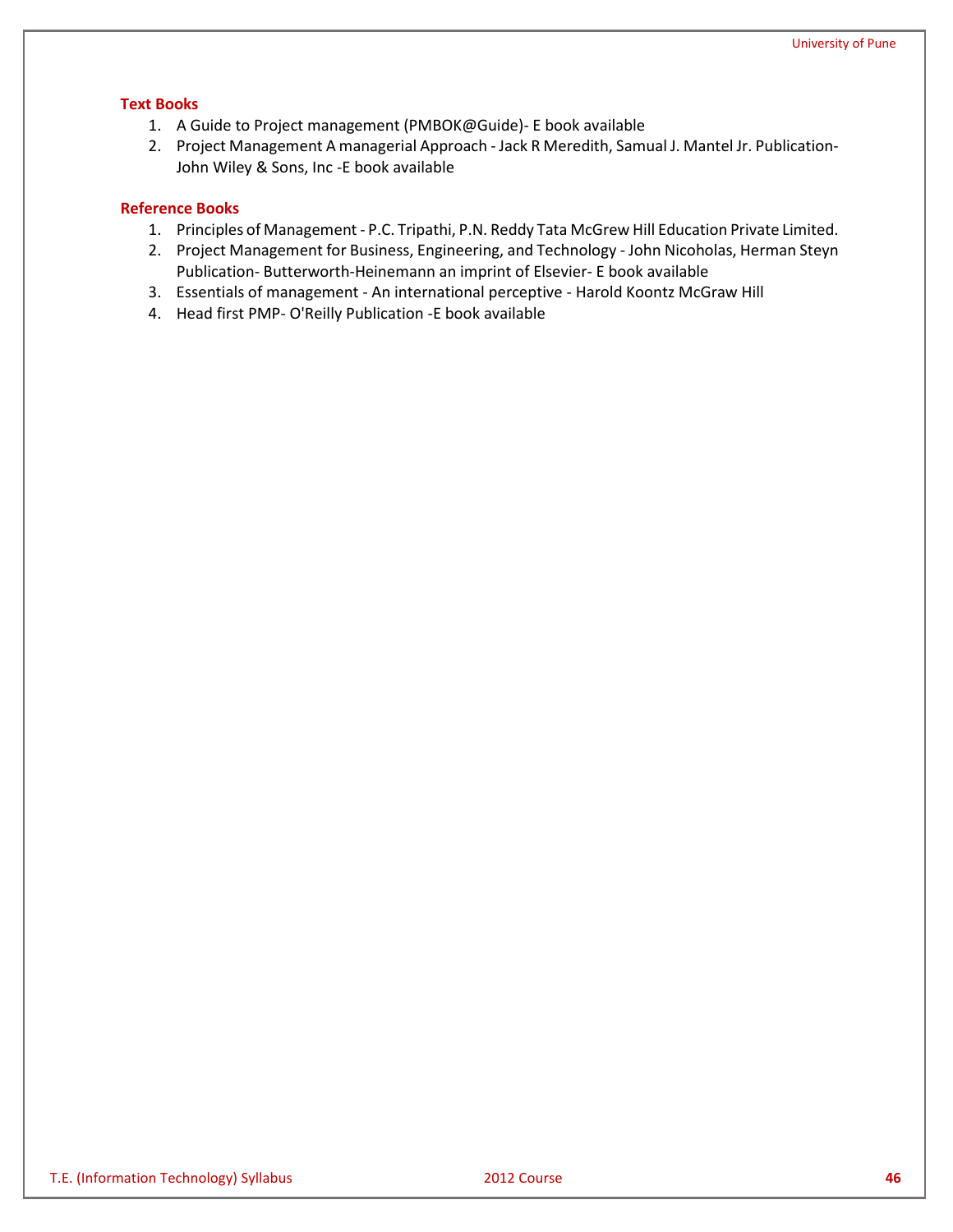#### **314454: OPERATING SYSTEM LABORATORY**

**Teaching Scheme:**

Practical : 4 Hours/Week

**Examination Scheme:**

Term-work : 50 Marks Practical : 50 Marks

#### **Prerequisites :**

Data Structures

### **Course Objectives :**

- 1. To familiarize the students with the Operating System.
- 2. To demonstrate the process, memory, file and directory management issues under the UNIX/LINUX operating system
- 3. To introduce LINUX basic commands
- 4. To make students how to make simple programs in LINUX and administrative task of LINUX

#### **Course Outcomes :**

- 1. Describe OS support for processes and threads
- 2. Recognize CPU Scheduling, synchronization, and deadlock.
- 3. Use C / C++ and Unix commands, and develop various system programs under Linux to make use of OS concepts related to process synchronization, shared memory, file systems, etc.

#### **Laboratory Assignments**

- 1. Process control system calls: The demonstration of fork, execve and wait system calls along with zombie and orphan states.
	- a. Implement the C program in which main program accepts the integers to be sorted. Main program uses the fork system call to create a new process called a child process. Parent process sorts the integers using merge sort and waits for child process using wait system call to sort the integers using quick sort. Also demonstrate zombie and orphan states.
	- b. Implement the C program in which main program accepts an integer array. Main program uses the fork system call to create a new process called a child process. Parent process sorts an integer array and passes the sorted array to child process through the command line arguments of execve system call. The child process uses execve system call to load new program that uses this sorted array for performing the binary search to search the particular item in the array.
- 2. Thread management using pthread library.

Implement matrix multiplication using multithreading. Application should have pthread\_create, pthread\_join, pthread\_exit. In the program, every thread must return the value and must be collected in pthread\_join in the main function. Final sum of rowcolumn multiplication must be done by main thread (main function).

- 3. Thread synchronization using counting semaphores and mutual exclusion using mutex. Application to demonstrate: producer-consumer problem with counting semaphores and mutex.
- 4. Deadlock Avoidance Using Semaphores:
	- Implement the deadlock-free solution to Dining Philosophers problem to illustrate the problem of deadlock and/or starvation that can occur when many synchronized threads are competing for limited resources.
- 5. Inter process communication in Linux using following.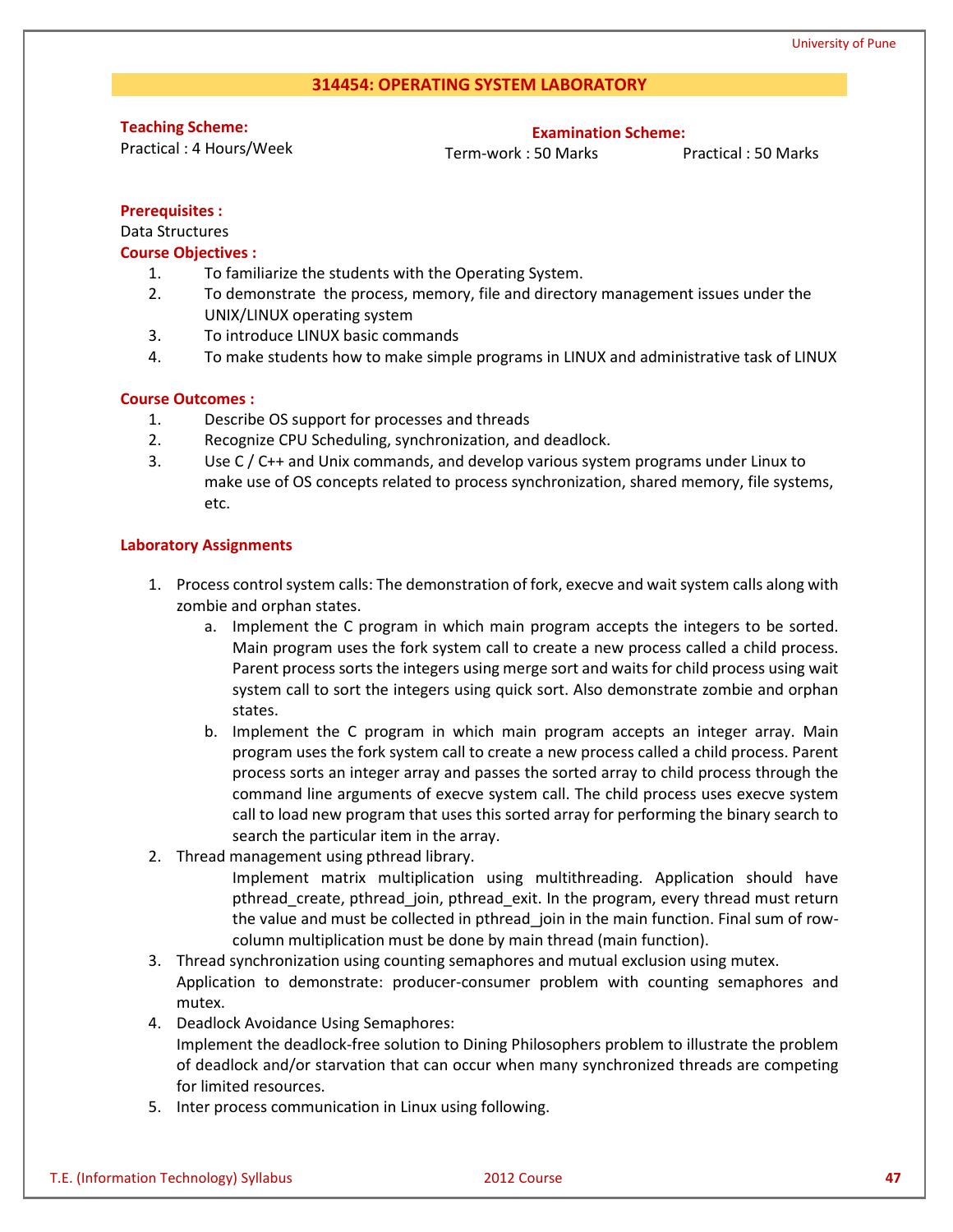- a. **Pipes :** Full duplex communication between parent and child processes. Parent process writes a pathname of a file (the contents of the file are desired) on one pipe to be read by child process and child process writes the contents of the file on second pipe to be read by parent process and displays on standard output.
- b. **FIFOs:** Full duplex communication between two independent processes. First process accepts sentences and writes on one pipe to be read by second process and second process counts number of characters, number of words and number of lines in accepted sentences, writes this output in a text file and writes the contents of the file on second pipe to be read by first process and displays on standard output.
- c. **Signals :** Detecting the termination of multiple child processes : Implement the C program to demonstrate the use of SIGCHLD signal. A parent process Creates multiple child process (minimum three child processes). Parent process should be Sleeping until it creates the number of child processes. Child processes send SIGCHLD signal to parent process to interrupt from the sleep and force the parent to call wait for the Collection of status of terminated child processes.
- 6. Linux Kernel configuration, compilation and rebooting from the newly compiled kernel. Requirements:
	- a. Get a Linux kernel source code from www.kernel.org
	- b. Menu based configuration of Linux kernel using menuconfig/xconfig/gconfig
	- c. Creating a monolithic compressed image of a kernel
	- d. Compilation of kernel modules
	- e. Installation of kernel modules
	- f. Finalize installation
- 7. Kernel space programming: Implement and add a loadable kernel module to Linux kernel, demonstrate using insmod, lsmod and rmmod commands. A sample kernel space program should print the "Hello World" while loading the kernel module and "Goodbye World" while unloading the kernel module.
- 8. Implement a new system call, add this new system call in the Linux kernel (any kernel source, any architecture and any Linux kernel distribution) and demonstrate the use of same.
- 9. Implementing a CPU scheduling policy in a Linux OS.

OR

Implementing a memory management policy in a Linux OS.

OR

Implementing a file system in a Linux OS.

All the assignments should be conducted on Latest version of Open Source Operating Systems, tools and Multi-core CPU supporting Virtualization and Multi-Threading.

#### **Links for Laboratory Assignments**

http://homes.cs.washington.edu/~tom/nachos/ http://web.cecs.pdx.edu/~walpole/class/cse513/project/syscall.html http://web.cecs.pdx.edu/~walpole/class/cse513/project/syscall.html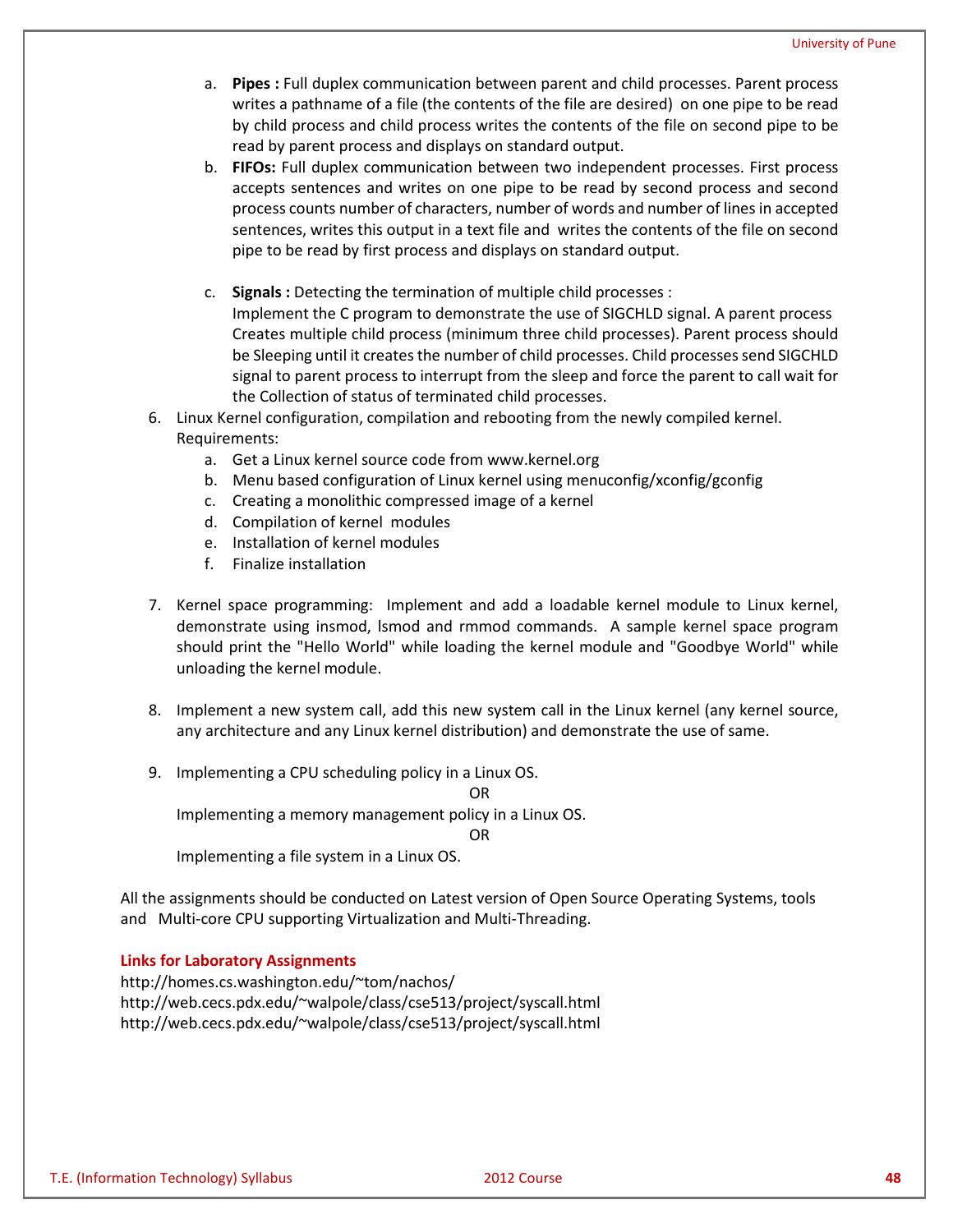### **314455: SOFTWARE LABORATORY – II**

**Teaching Scheme:**

Practicals : 4 Hours/Week

Practical : 50 Marks **Oral : 50 Marks** 

**Examination Scheme:**

**Prerequisites :**Discrete Structure, C/ C++ Programming

#### **Course Objectives :**

- 1. To learn the concepts of how to design and implement two pass assembler.
- 2. To learn use of macros and its expansion process.
- 3. To understand regular expressions and its applications in compiler design.
- 4. To learn the various algorithmic design paradigms.
- 5. To find the space and running time requirements of the algorithms.

### **Course Outcomes :**

- 1. Be able to design and implement two pass assembler for hypothetical machine instructions.
- 2. Be able to design and implement the macroprocessor.
- 3. Be able to use the tools "Lex" and "YACC" for implementation of simple Calculator.
- 4. Will be able to apply algorithmic strategies for solving various problems such as travelling salesman problem, Hamiltonian circuit etc.

#### **PART – I**

- 1. Write a program to implement matrix multiplication using Strassen's method. (Divide and Conquer)
- 2. Write a program to implement coding and decoding using Huffman method. (Greedy) Students are expected to write the program with nlogn complexity and verify the same.
- 3. Write a program to print shortest path and cost for the directed graph using Floyd and Warshal method. ( Dynamic Programming) and verify the complexity
- 4. Write a recursive program to find the solution of placing n queens on chess board so that no queen takes each other (backtracking).
- 5. Write a non-recursive program to check whether Hamiltonian path exists in undirected graph or not. If exists print it. ( backtracking)
- 6. Write a program to solve the travelling salesman problem. Print the path and the cost. ( Branch and Bound)

#### **PART – II**

- 1. Write a program to implement II pass assembler. ( For hypothetical instruction set from Dhamdhere)
	- a. Consider following cases only (Literal processing not expected)
	- b. Forward references
	- c. DS and DC statement
	- d. START, EQU
	- e. Error handling: symbol used but not defined, invalid instruction/register etc.
- 2. Write a program to implement II pass assembler. (For hypothetical instruction set from Dhamdhere). Consider Literal processing , forward references not expected
	- a. Use of literals and not symbols
	- b. LTORG, END
	- c. Error handling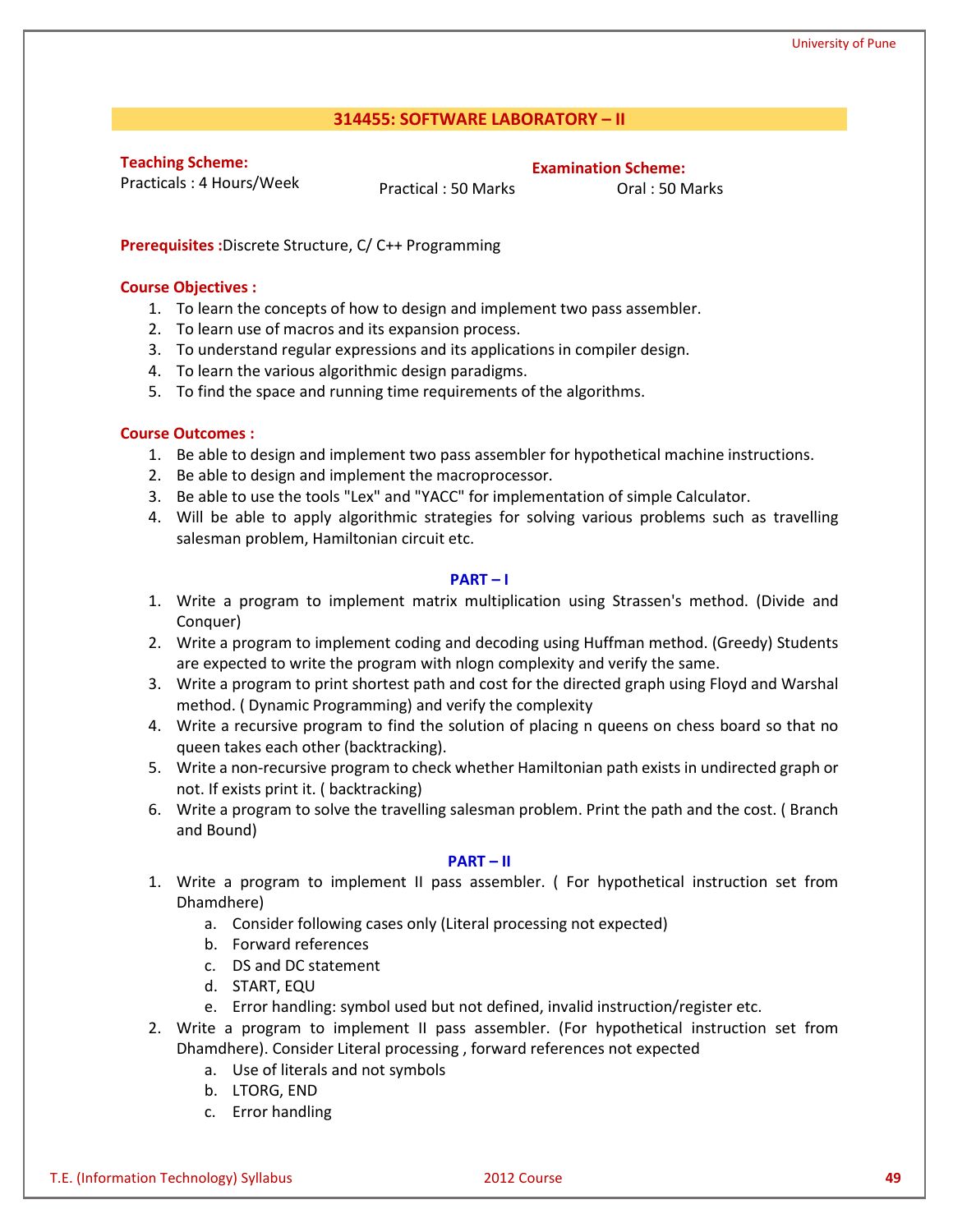- 3. Write a program to implement Macro Processor. (AIF and AGO not expected, nested macro calls not expected) with Error Handling: Macro Duplicate definition, Parameter Mismatching etc.
- 4. Write a program to convert RE to DFA. (Compiler point of view, RE to DFA direct method from Uho Ulman Sethi).
- 5. Write a program to implement calculator using LEX and YACC.
- 6. Intermediate code generation using LEX &YACC for Control Flow and Switch Case statements.

All the assignments should be conducted on Latest version of Open Source/Proprietary Operating Systems, tools and Multi-core CPU supporting Virtualization and Multi-Threading.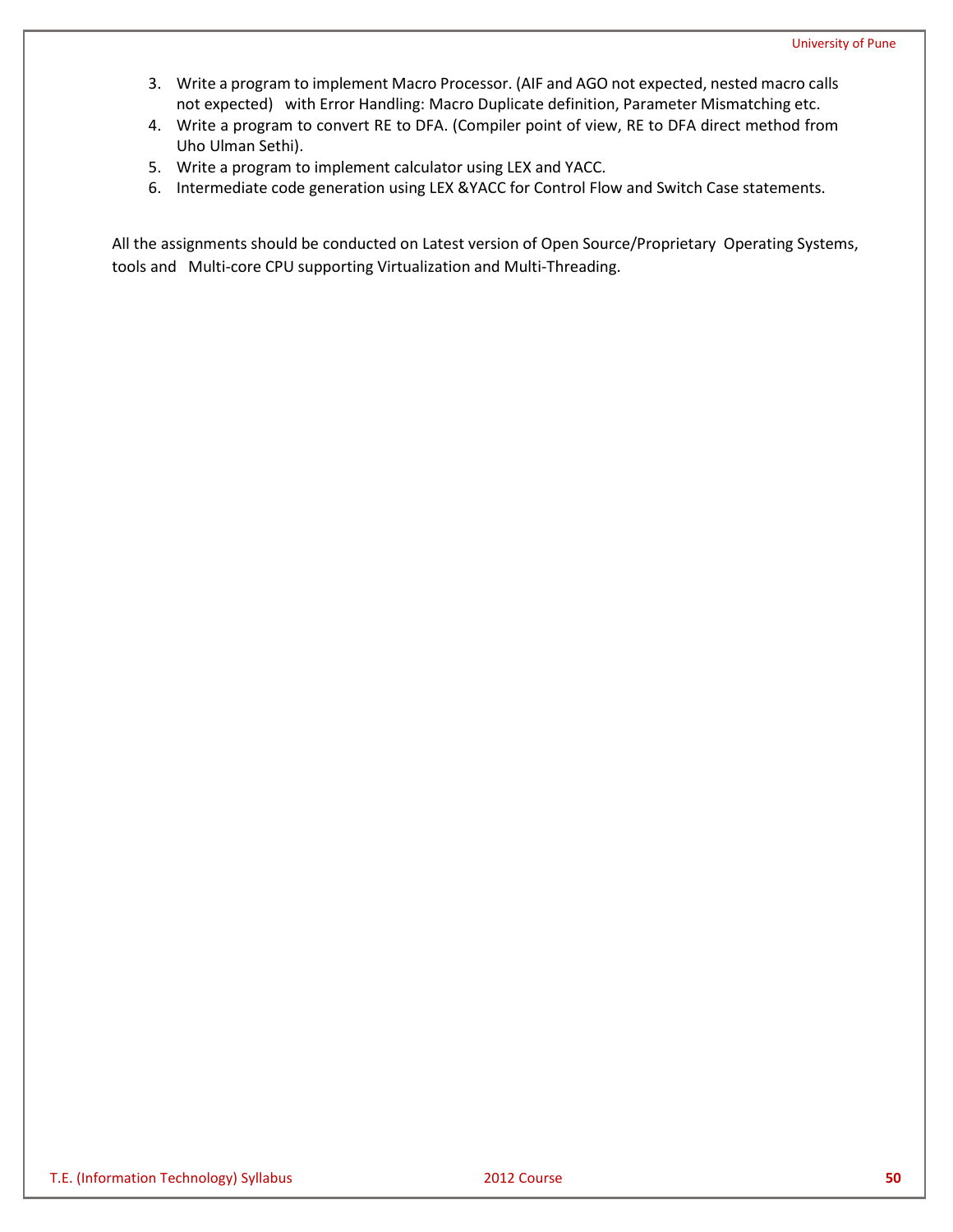### **314456 : SEMINAR& TECHNICAL COMMUNICATION LABORATORY**

**Teaching Scheme:** Practicals : 2 Hours/Week

**Examination Scheme:** In-Semester Assessment Termwork – 50 Marks

#### **Introduction**

Graduates of final year IT program are supposed to design and implement projects through knowledge and skills acquired in previous semesters. Students should identify complex engineering problems and find effective, efficient and innovative ways of solving them through their projects.

In a technical seminar, students should aim to review literature in a focused way for identifying a complex problem to be attempted in their final year project. Seminar should make the student attain skills like (a) gathering of literature in specific area in a focused manner (b) effectively summarizing the literature to find state-of-the-art in proposed area (c) identifying scope for future work (d) presenting (arguing) the case for the intended work to be done as project (e) reporting literature review and proposed work in scientific way using good English.

**Prerequisites :**Basic Communication and reading skills

#### **Course Objectives :**

- 1. To perform focused study of published or unpublish.ed technical/research literature relevant to a specific topic.
- 2. To study, interpret and summarize literature scientifically.
- 3. To build independent thinking on complex problems.
- 4. To build collaborative work practices
- 5. To communicate scientific information to a larger audience.
- 6. To use presentation standards and guidelines effectively.
- 7. To be ethical in presenting purpose, sources, conduct and use of the literature reviewed.
- 8. To define future work or problem statement for projects.

#### **Course Outcomes :**

- 1. Gather, organize, summarize and interpret technical literature with the purpose of formulating a project proposal.
- 2. Write a technical report summarizing state-of-the-art on an identified topic.
- 3. Present the study using graphics and multimedia techniques.
- 4. Define intended future work based on the technical review.

#### **GUIDELINES FOR PROJECT BASED SEMINAR (PBS)**

- a. A group of 3-4 students shall identify problem(s) in Computer Engineering / Information Technology referring to recent trends and developments in consultation with institute guide.
- b. The group must review sufficient literature (books, journal articles, conference papers, magazines, web resources etc.) in relevant area in parts (allocated to each student) decided by the guide.
- c. Research articles could be referred from IEEE, ACM, Science direct, Springer, Elsevier, IETE,CSI or from freely available digital libraries like Digital Library of India (dli.ernet.in), National Science Digital Library, JRD Tata Memorial Library, citeseerx.ist.psu.edu, getcited.org, arizona.openrepository.com, Open J-Gate, Research Gate, worldwidescience.org etc.
- d. The group shall present the study as individual seminars in 20 25 minutes concluding with the solution to problem identified as their project statement.